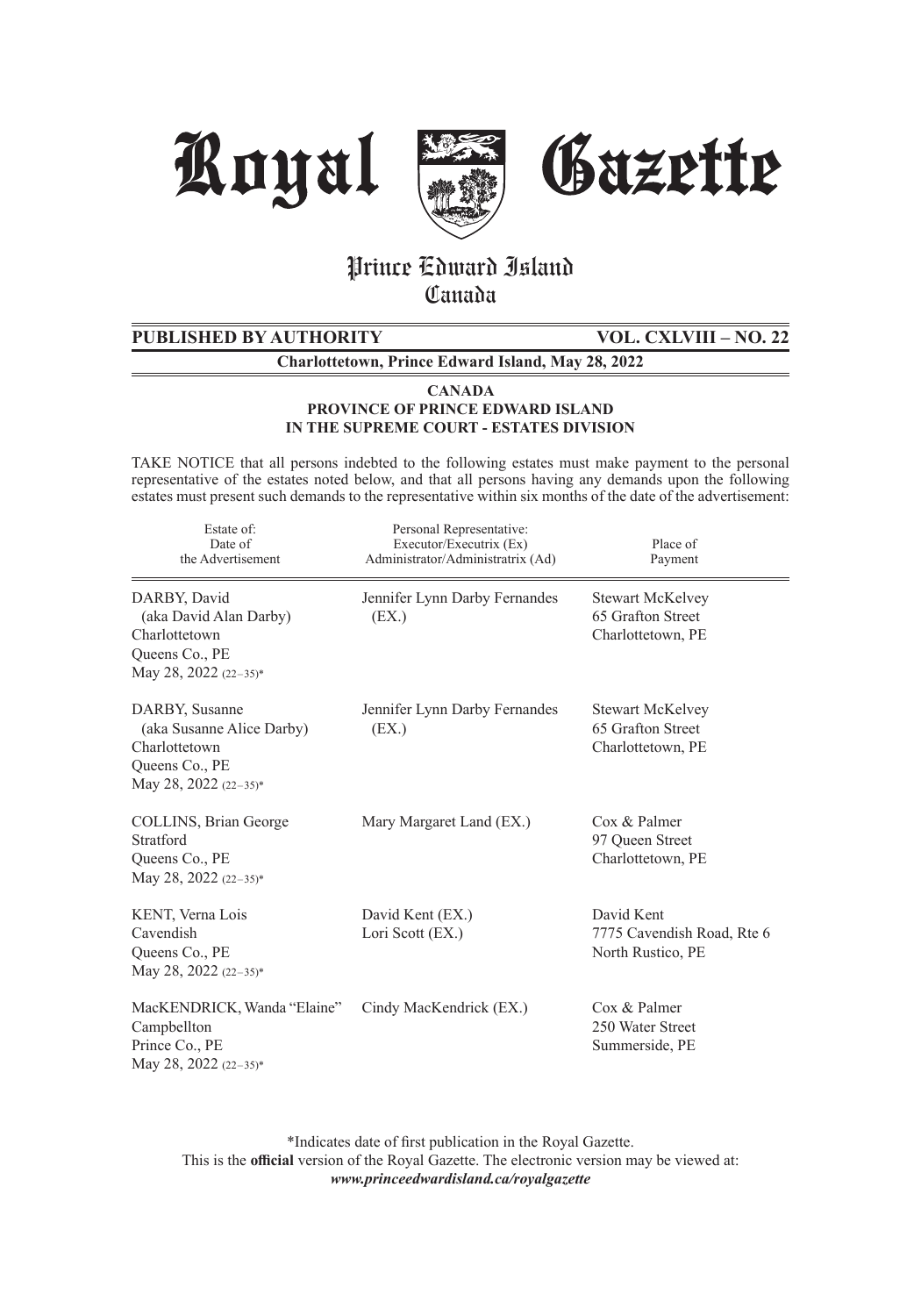TAKE NOTICE that all persons indebted to the following estates must make payment to the personal representative of the estates noted below, and that all persons having any demands upon the following estates must present such demands to the representative within six months of the date of the advertisement:

| Estate of:<br>Date of<br>the Advertisement                                                                | Personal Representative:<br>Executor/Executrix (Ex)<br>Administrator/Administratrix (Ad) | Place of<br>Payment                                               |
|-----------------------------------------------------------------------------------------------------------|------------------------------------------------------------------------------------------|-------------------------------------------------------------------|
| McNEILL, Sophie Mary Helen<br>Wellington<br>Prince Co., PE<br>May 28, 2022 (22-35)*                       | Ronald J. Gallant (EX.)                                                                  | McLellan Brennan Hrga<br>37 Central Street<br>Summerside, PE      |
| PALMER, Sheila Gail<br>Charlottetown<br>Queens Co., PE<br>May 28, 2022 (22-35)*                           | Laura Fitzgerald Clarke (EX.)                                                            | Campbell Lea<br>65 Water Street<br>Charlottetown, PE              |
| SIMPSON, Preston<br>(aka Preston Ramsay Simpson)<br>Kensington<br>Prince Co., PE<br>May 28, 2022 (22-35)* | Judy Helps (EX.)                                                                         | E.W. Scott Dickieson Law<br>10 Pownal Street<br>Charlottetown, PE |
| SMITH, James<br>Charlottetown<br>Queens Co., PE<br>May 28, 2022 (22-35)*                                  | Patricia Mary Manning (EX.)                                                              | Campbell Lea<br>65 Water Street<br>Charlottetown, PE              |
| STARK, Beverly Ann<br>Charlottetown<br>Queens Co., PE<br>May 28, 2022 (22-35)*                            | Douglas Carleton Stark (EX.)                                                             | Cox & Palmer<br>97 Queen Street<br>Charlottetown, PE              |
| CAHILL, Anne Marie<br>St. Charles<br>Kings Co., PE<br>May 28, 2022 (22-35)*                               | Chris Cahill (AD.)                                                                       | Cox & Palmer<br>4A Riverside Drive<br>Montague, PE                |
| MacLEOD-LING, Denise Dawn<br>Stratford<br>Queens Co., PE<br>May 28, 2022 (22-35)*                         | Michael Allan Ling (AD.)                                                                 | Carr, Stevenson & MacKay<br>65 Queen Street<br>Charlottetown, PE  |
| WILCHYNSKI, Rebecca Jane<br>Stratford<br>Queens Co., PE<br>May 28, 2022 (22-35)*                          | Cynthia Wilchynski (AD.)                                                                 | Key Murray Law<br>80 Grafton Street<br>Charlottetown, PE          |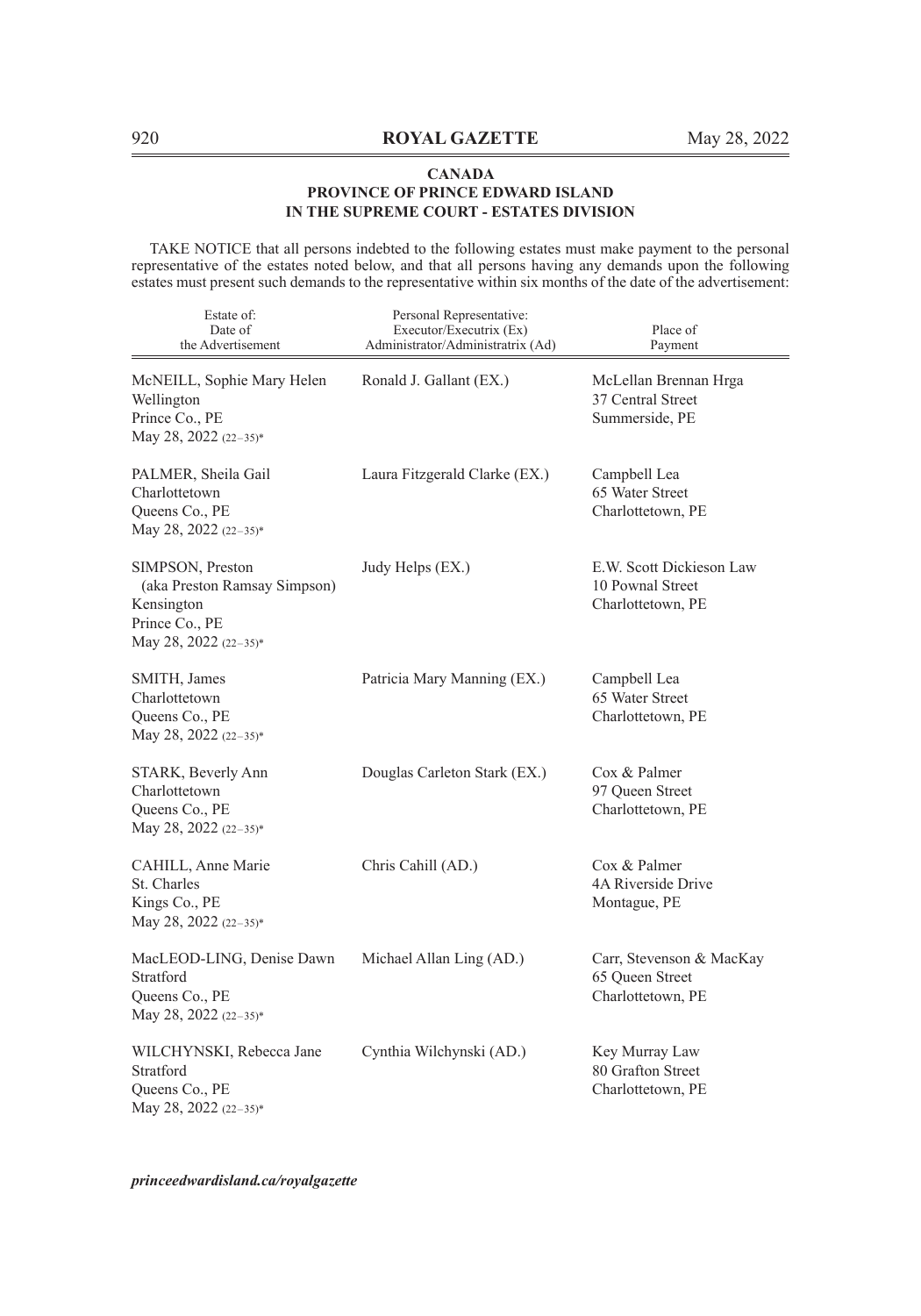TAKE NOTICE that all persons indebted to the following estates must make payment to the personal representative of the estates noted below, and that all persons having any demands upon the following estates must present such demands to the representative within six months of the date of the advertisement:

| Estate of:<br>Date of<br>the Advertisement                                                             | Personal Representative:<br>Executor/Executrix (Ex)<br>Administrator/Administratrix (Ad)              | Place of<br>Payment                                               |
|--------------------------------------------------------------------------------------------------------|-------------------------------------------------------------------------------------------------------|-------------------------------------------------------------------|
| BUGAJSKI, Honorata<br>Southwest Lot 16<br>Prince Co., PE<br>May 21, 2022 (21-34)                       | Cvetelin Cvetkov (EX.)                                                                                | Key Murray Law<br>494 Granville Street<br>Summerside, PE          |
| FINLAYSON, Marion<br>(aka Marion Pearl Finlayson)<br>Eldon<br>Queens Co., PE<br>May 21, 2022 (21-34)   | Allison Finlayson (EX.)<br>Elaine Finlayson (EX.)<br>Judy Finlayson (EX.)<br>Brenda Livingstone (EX.) | <b>Stewart McKelvey</b><br>65 Grafton Street<br>Charlottetown, PE |
| FORD, Susanna Joy<br>Charlottetown<br>Queens Co., PE<br>May 21, 2022 (21-34)                           | Diane Thebeau-Hambly (EX.)<br>Christine Van De Lustgraaf (EX.)                                        | T. Daniel Tweel<br>105 Kent Street<br>Charlottetown, PE           |
| HOOPER, Wayne Joseph<br>Uigg<br>Queens Co., PE<br>May 21, 2022 (21-34)                                 | Sonya Hooper (EX.)<br>Chris Leary (EX.)                                                               | Birt & McNeill<br>138 St. Peters Road<br>Charlottetown, PE        |
| LAWTON, Edward John<br>Charlottetown<br>Queens Co., PE<br>May 21, 2022 (21-34)                         | Dorothy Birch (EX.)                                                                                   | McCabe Law<br>193 Arnett Avenue<br>Summerside, PE                 |
| MacLEAN, Muriel Ferne<br>Charlottetown<br>Queens Co., PE<br>May 21, 2022 (21-34)                       | Geoffrey D. Connolly (EX.)                                                                            | <b>Stewart McKelvey</b><br>65 Grafton Street<br>Charlottetown, PE |
| McKENNA, Mary Catherine<br>Montague<br>Kings Co., PE<br>May 21, 2022 (21-34)                           | Mary Alice McKenna (EX.)                                                                              | Stewart McKelvey<br>65 Grafton Street<br>Charlottetown, PE        |
| SMALLMAN, Helen<br>(aka Helen Miriam Smallman)<br>Summerside<br>Prince Co., PE<br>May 21, 2022 (21-34) | William Albert Smallman (EX.)                                                                         | McCabe Law<br>193 Arnett Avenue<br>Summerside, PE                 |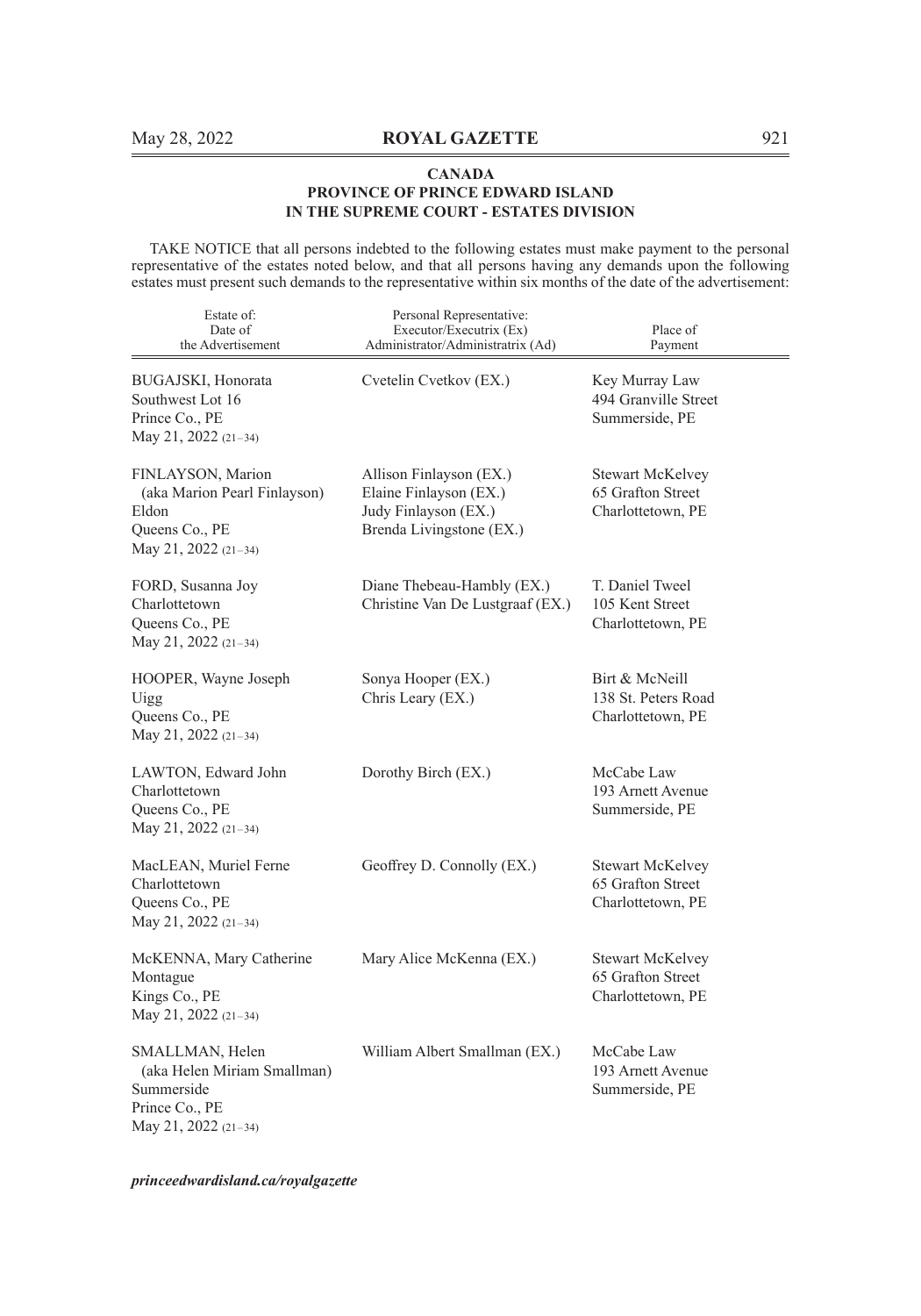TAKE NOTICE that all persons indebted to the following estates must make payment to the personal representative of the estates noted below, and that all persons having any demands upon the following estates must present such demands to the representative within six months of the date of the advertisement:

| Estate of:<br>Date of<br>the Advertisement                                                         | Personal Representative:<br>Executor/Executrix (Ex)<br>Administrator/Administratrix (Ad) | Place of<br>Payment                                               |
|----------------------------------------------------------------------------------------------------|------------------------------------------------------------------------------------------|-------------------------------------------------------------------|
| WEEKS, Charles Raymond<br>Charlottetown<br>Queens Co., PE<br>May 21, 2022 (21-34)                  | Elizabeth Gamester (EX.)<br>Steven Weeks (EX.)                                           | Key Murray Law<br>80 Grafton Street<br>Charlottetown, PE          |
| BOUDREAULT, Theresa Marie<br>Cora Lee<br>Charlottetown<br>Queens Co., PE<br>May 21, 2022 $(21-34)$ | Danielle Gallant (AD.)                                                                   | Carr, Stevenson & MacKay<br>65 Queen Street<br>Charlottetown, PE  |
| CORRIGAN, Teresa Agnes<br>Charlottetown<br>Queens Co., PE<br>May 21, 2022 (21-34)                  | Edwin Corrigan (AD.)                                                                     | Carr, Stevenson & MacKay<br>65 Queen Street<br>Chalrottetown, PE  |
| MacLEAN, Richard Sutherland<br><b>Belfast</b><br>Queens Co., PE<br>May 21, 2022 (21-34)            | Krista Ardeth Webster (AD.)                                                              | Carr, Stevenson & MacKay<br>65 Queen Street<br>Charlottetown, PE  |
| WARREN, Rhodes MacMillan<br>Stanhope<br>Queens Co., PE<br>May 21, 2022 (21-34)                     | Elizabeth Aitken (AD.)                                                                   | <b>Stewart McKelvey</b><br>65 Grafton Street<br>Charlottetown, PE |
| BRADY, S. Brooke<br>(aka Susan Brooke Brady)<br>Charlottetown, PE<br>May 14, 2022 (20-33)          | Brenda J. Brady (EX.)<br>Andrea M. Patte (EX.)                                           | Key Murray<br>80 Grafton Street<br>Charlottetown, PE              |
| <b>ENDERT, Marion Terese</b><br>Borden-Carleton<br>Prince Co., PE<br>May 14, 2022 (20-33)          | Evan Patrick Julian Beatty (EX.)                                                         | Robert MacArthur<br>3291 West River Road<br>Cornwall, PE          |
| LESLIE, Inez<br>Souris<br>Kings Co., PE<br>May 14, 2022 (20-33)                                    | Suzanne Leslie (EX.)                                                                     | Birt & MacNeill<br>138 St. Peters Road<br>Charlottetown, PE       |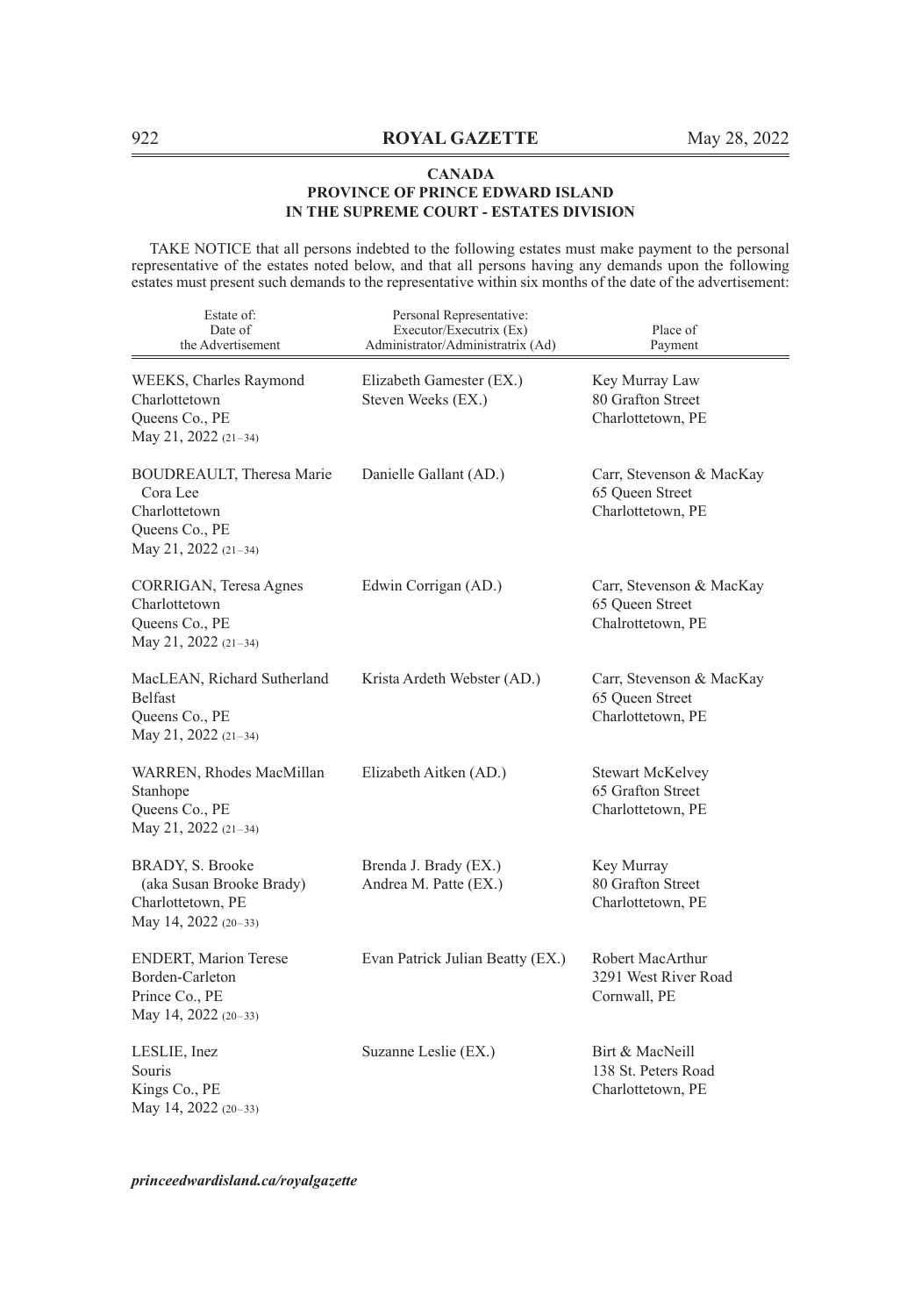TAKE NOTICE that all persons indebted to the following estates must make payment to the personal representative of the estates noted below, and that all persons having any demands upon the following estates must present such demands to the representative within six months of the date of the advertisement:

| Estate of:<br>Date of<br>the Advertisement                                                                         | Personal Representative:<br>Executor/Executrix (Ex)<br>Administrator/Administratrix (Ad) | Place of<br>Payment                                               |
|--------------------------------------------------------------------------------------------------------------------|------------------------------------------------------------------------------------------|-------------------------------------------------------------------|
| LUNN, William Everett<br><b>Upper Brighton</b><br>Carleton Co., NB<br>May 14, 2022 (20–33)                         | Tara Lynch (EX.)                                                                         | Carr, Stevenson & MacKay<br>65 Queen Street<br>Charlottetown, PE  |
| MacLEAN, John Charles<br>Charlottetown<br>Queens Co., PE<br>May 14, 2022 (20–33)                                   | Kevin MacLean (EX.)                                                                      | Campbell Lea<br>65 Water Street<br>Charlottetown, PE              |
| MANNING, James "Jimmy"<br>Francis<br>Bear River<br>Kings Co., PE<br>May 14, 2022 $(20-33)$                         | Yves Eldon Manning (EX.)                                                                 | Key Murray Law<br>106 Main Street<br>Souris, PE                   |
| MEREDITH, Mary Muriel<br>(aka Muriel Mary Keir)<br>Charlottetown<br>Queens Co., PE<br>May 14, 2022 $(20-33)$       | Heather A. Keir (EX.)                                                                    | Lecky Law<br>55 Fitzroy Street<br>Charlottetown, PE               |
| NEWSON, Tricia Anne<br>Charlottetown<br>Queens Co., PE<br>May 14, 2022 (20-33)                                     | Kaitlin Newson (EX.)                                                                     | Carr, Stevenson & MacKay<br>65 Oueen Street<br>Charlottetown, PE  |
| NUTBROWN, Robert A.<br>(aka Robert Allen Nutbrown)<br>Charlottetown<br>Queens Co., PE<br>May 14, 2022 (20–33)      | Murray L. Murphy (EX.)                                                                   | <b>Stewart McKelvey</b><br>65 Grafton Street<br>Charlottetown, PE |
| O'NEILL, Bernice Joseph<br>Charlottetown<br>Queens Co., PE<br>May 14, 2022 (20-33)                                 | Denis John O'Neill (EX.)<br>Elizabeth Anne Chambers (EX.)                                | Cox & Palmer<br>97 Queen Street<br>Charlottetown, PE              |
| REARDON, Donna Maureen (aka<br>Donna Maureen Curley Reardon)<br>Cornwall, Queens Co., PE<br>May 14, 2022 $(20-33)$ | Dawn Marie Frizzell Desreux<br>(EX.)                                                     | T. Daniel Tweel<br>105 Kent Street<br>Charlottetown, PE           |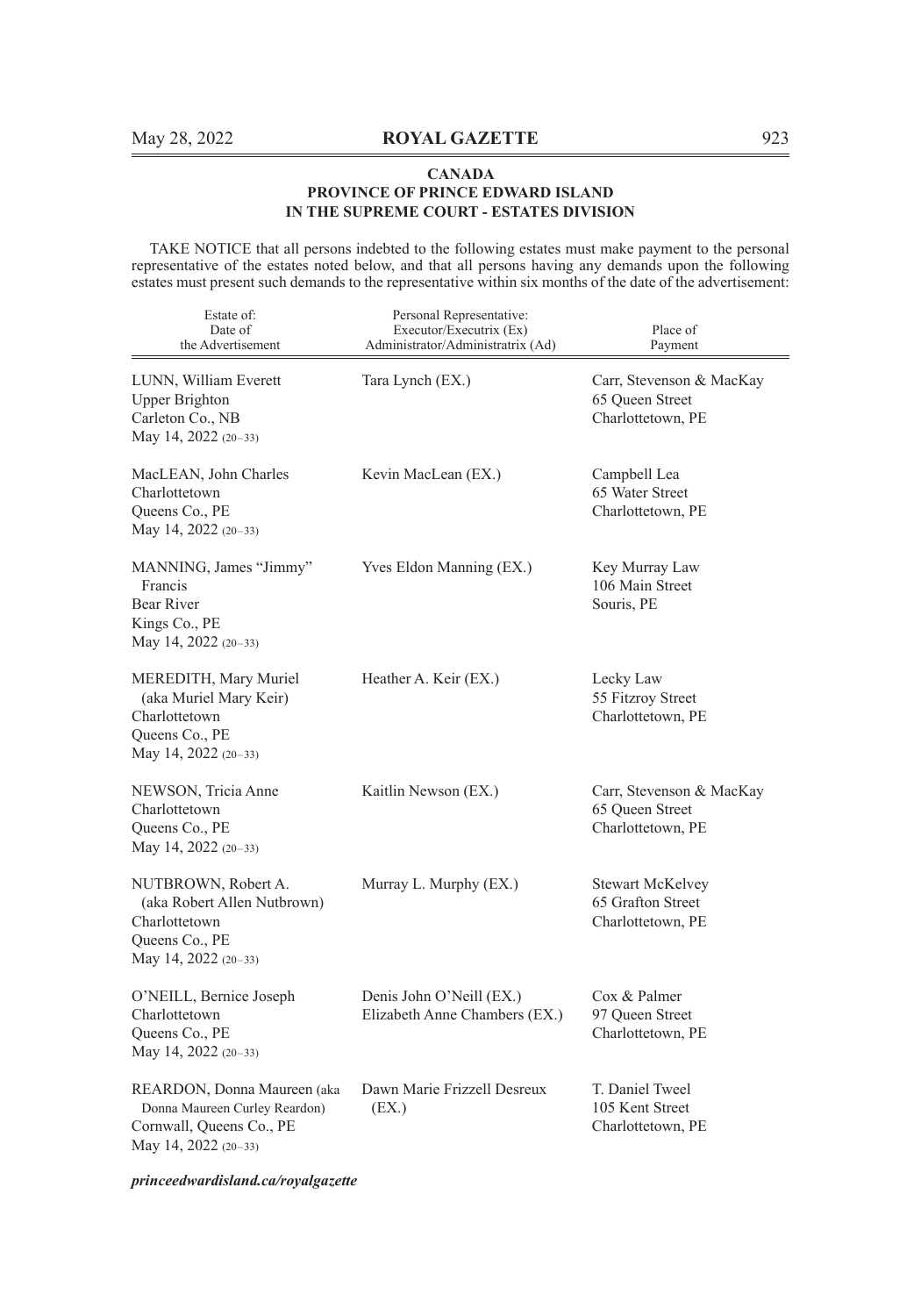TAKE NOTICE that all persons indebted to the following estates must make payment to the personal representative of the estates noted below, and that all persons having any demands upon the following estates must present such demands to the representative within six months of the date of the advertisement:

| Estate of:<br>Date of<br>the Advertisement                                                                  | Personal Representative:<br>Executor/Executrix (Ex)<br>Administrator/Administratrix (Ad) | Place of<br>Payment                                              |
|-------------------------------------------------------------------------------------------------------------|------------------------------------------------------------------------------------------|------------------------------------------------------------------|
| YORSTON, Gordon<br>(aka Gordon Vernon Yorston)<br>Montague<br>Kings Co., PE<br>May 14, 2022 (20-33)         | Kimberley Dawn Proud (EX.)<br>(aka Kim Yorston)                                          | Lecky Law<br>55 Fitzroy Street<br>Charlottetown, PE              |
| DeCOFFE, Edward<br>Charlottetown<br>Queens Co., PE<br>May 14, 2022 (20-33)                                  | Jessica Durant (AD.)                                                                     | Cox & Palmer<br>4A Riverside Drive<br>Montague, PE               |
| MacKAY, Glenn Emmons<br>Summerside<br>Prince Co., PE<br>May 14, 2022 (20-33)                                | Leah Ann Moyer (AD.)                                                                     | Key Murray Law<br>494 Granville Street<br>Summerside, PE         |
| GARNHUM, Everett Kenneth<br>Lower Montague<br>Kings Co., PE<br>May 14, 2022 (20-33)                         | Myrtle Verna Garnhum (AD.)                                                               | Cox & Palmer<br>4A Riverside Drive<br>Montague, PE               |
| TRAINOR, Francis Raymond<br>Morell<br>Kings Co., PE<br>May 14, 2022 (20-33)                                 | Patrick Trainor (AD.)<br>Barbara Blaisdell (AD.)                                         | Cox & Palmer<br>4A Riverside Drive<br>Montague, PE               |
| COLLINS, Joan Margaret<br>(aka Joan Margaret MacDonald)<br>Montreal<br>Quebec<br>May 7, 2022 (19-32)        | Joanne Dowd Fraser (EX.)<br>Gordon Dowd (EX.)                                            | Campbell Lea<br>65 Water Street<br>Charlottetown, PE             |
| DAWSON, Wendell E.<br>(aka Wendell Edward Dawson)<br>Charlottetown<br>Queens Co., PE<br>May 7, 2022 (19-32) | Marjorie E. Stevenson-Dawson<br>(EX.)                                                    | Carr, Stevenson & MacKay<br>65 Oueen Street<br>Charlottetown, PE |
| DOHERTY, Agnes Anne<br>Valley<br>Queens Co., PE<br>May 7, 2022 (19-32)                                      | William Grant (EX.)                                                                      | Cox & Palmer<br>4A Riverside Drive<br>Montague, PE               |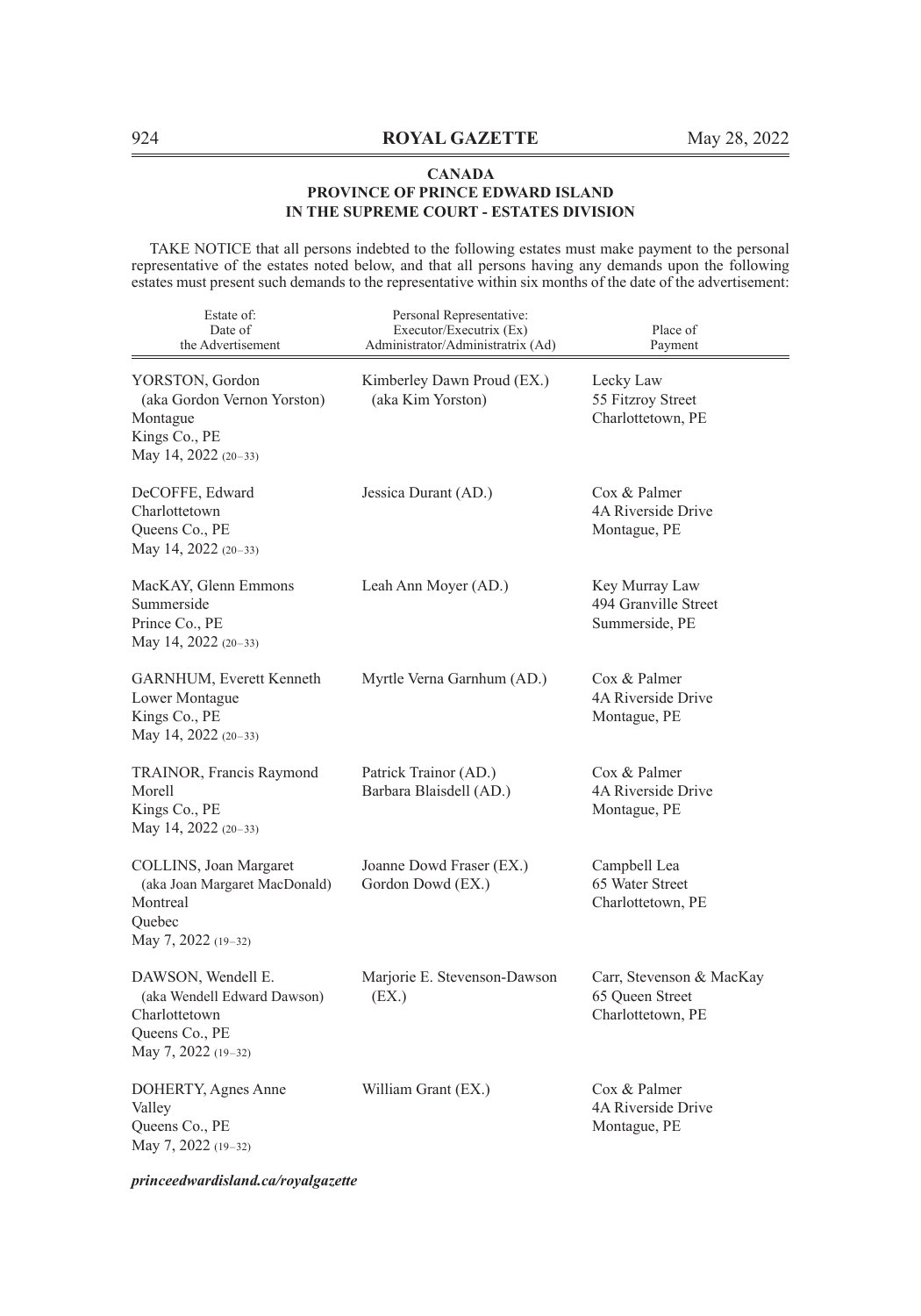TAKE NOTICE that all persons indebted to the following estates must make payment to the personal representative of the estates noted below, and that all persons having any demands upon the following estates must present such demands to the representative within six months of the date of the advertisement:

| Estate of:<br>Date of<br>the Advertisement                                                            | Personal Representative:<br>Executor/Executrix (Ex)<br>Administrator/Administratrix (Ad) | Place of<br>Payment                                               |
|-------------------------------------------------------------------------------------------------------|------------------------------------------------------------------------------------------|-------------------------------------------------------------------|
| GAVIN, Marguerite<br>(aka Marguerite Mary Gavin)<br>Alberton<br>Prince Co., PE<br>May 7, 2022 (19-32) | Floyd Gavin (EX.)                                                                        | Cox & Palmer<br>250 Water Street<br>Summerside, PE                |
| KAUSHAL, Neeta<br>Edmonton<br>Alberta<br>May 7, 2022 (19-32)                                          | Rakesh Kaushal (EX.)                                                                     | Carr, Stevenson & MacKay<br>65 Queen Street<br>Charlottetown, PE  |
| LEWIS, Sherman Bruce<br>O'Leary<br>Prince Co., PE<br>May 7, 2022 (19-32)                              | Guy Bruce Lewis (EX.)<br>Earl Peter Lewis (EX.)                                          | Key Murray Law<br>36 MacKenzie Cr.<br>Woodstock, PE               |
| SMALLMAN, Susie Irene<br>O'Leary<br>Prince Co., PE<br>May 7, 2022 (19-32)                             | Kathy Ruth Rogers (EX.)<br>Karla Joy Maynard (EX.)                                       | Key Murray Law<br>36 MacKenzie Cr.<br>Woodstock, PE               |
| MacNALLY, Mary Elizabeth 'Liz'<br>Charlottetown<br>Queens Co., PE<br>May 7, 2022 (19-32)              | Thomas MacNally (AD.)                                                                    | T. Daniel Tweel<br>105 Kent Street<br>Charlottetown, PE           |
| STEWART, Helen Marie<br>Eldon<br>Queens Co., PE<br>May 7, 2022 (19-32)                                | Darren Stewart (AD.)                                                                     | HBC Law Corporation<br>25 Queen Street<br>Charlottetown, PE       |
| <b>ANDREWS, Ann Muriel</b><br>Hunter River<br>Queens Co., PE<br>April 30, 2022 (18-31)                | Errol Andrews (EX.)                                                                      | Carr, Stevenson & MacKay<br>65 Queen Street<br>Charlottetown, PE  |
| BELL, Roy<br>(aka Roy Edison Bell)<br>Tignish<br>Prince Co., PE<br>April 30, 2022 (18-31)             | D. Spencer Campbell, Q.C.<br>(EX.)                                                       | <b>Stewart McKelvey</b><br>65 Grafton Street<br>Charlottetown, PE |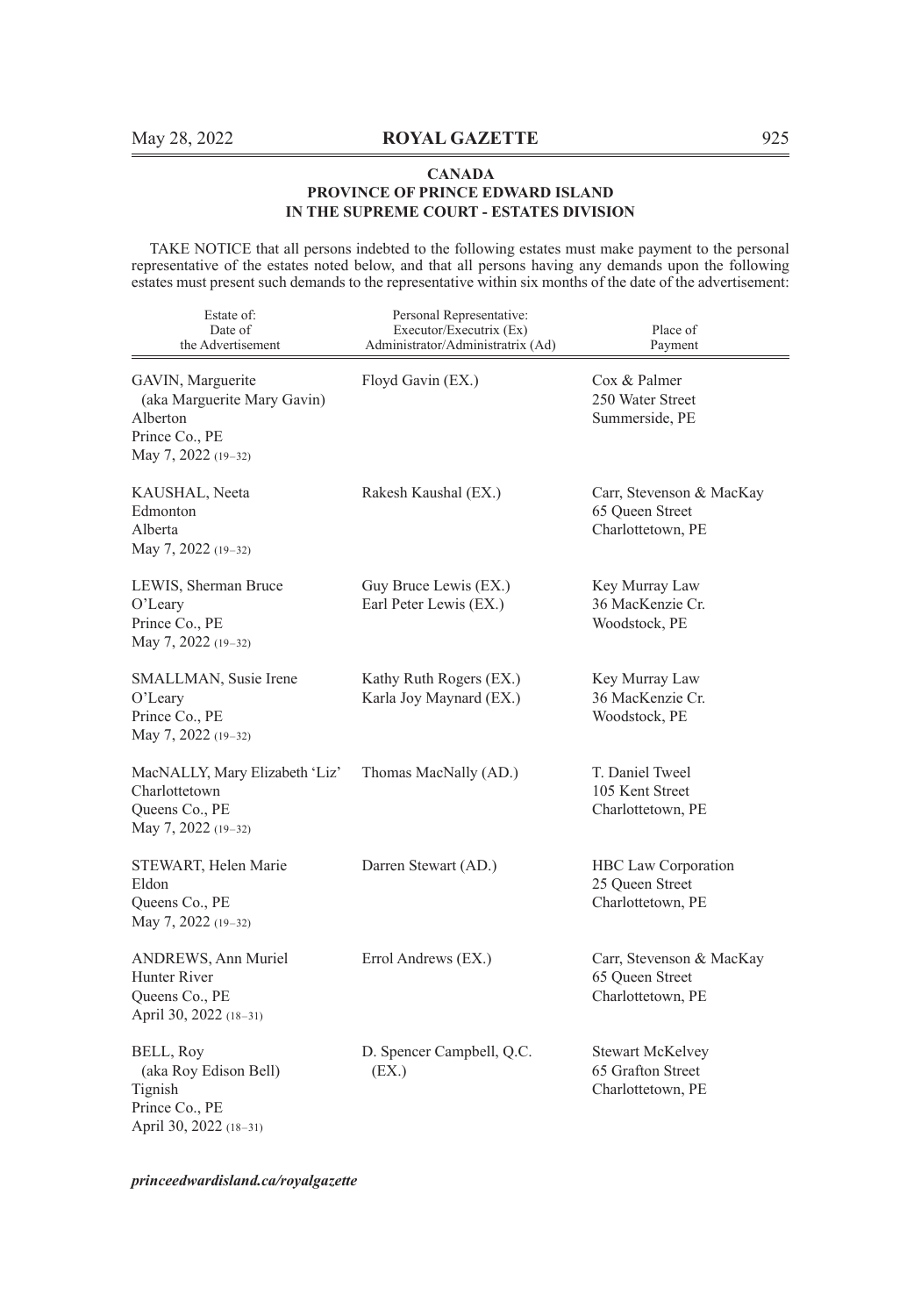TAKE NOTICE that all persons indebted to the following estates must make payment to the personal representative of the estates noted below, and that all persons having any demands upon the following estates must present such demands to the representative within six months of the date of the advertisement:

| Estate of:<br>Date of<br>the Advertisement                                                                      | Personal Representative:<br>Executor/Executrix (Ex)<br>Administrator/Administratrix (Ad) | Place of<br>Payment                                               |
|-----------------------------------------------------------------------------------------------------------------|------------------------------------------------------------------------------------------|-------------------------------------------------------------------|
| BEZEREDI, Judith Lob<br>Charlottetown<br>Queens Co., PE<br>April 30, 2022 (18-31)                               | John Raymond Salvator Bezeredi<br>(EX.)                                                  | McInnes Cooper<br>141 Kent Street<br>Charlottetown, PE            |
| <b>BOWES</b> , Ian Stanley<br>Charlottetown<br>Queens Co., PE<br>April 30, 2022 (18-31)                         | Sandra Christina Bowes (EX.)<br>Colleen Barbara Bowes (EX.)                              | <b>Stewart MaKelvey</b><br>65 Grafton Street<br>Charlottetown, PE |
| CRANDALL, George Alexander<br>Souris<br>Kings Co., PE<br>April 30, 2022 (18-31)                                 | Jeffrey Crandall (EX.)                                                                   | Cox & Palmer<br>97 Queen Street<br>Charlottetown, PE              |
| GALLANT, Lawson<br>(aka Lawson Peter John Gallant)<br>Charlottetown<br>Queens Co., PE<br>April 30, 2022 (18-31) | Gail Gallant (EX.)                                                                       | Carr, Stevenson & MacKay<br>65 Queen Street<br>Charlottetown, PE  |
| MacADAM, Walter A.<br>Morell<br>Kings Co., PE<br>April 30, 2022 (18-31)                                         | Daphne M. MacAdam (EX.)                                                                  | Campbell Stewart<br>137 Queen Street<br>Charlottetown, PE         |
| MACKIE, M. Jean<br>Kanata<br>Ontario<br>April 30, 2022 (18-31)                                                  | Allison Mackie (EX.)                                                                     | McLellan Brennan<br>37 Central Street<br>Summerside, PE           |
| MALONE, Beverly Jean<br>Stratford<br>Queens Co., PE<br>April 30, 2022 (18-31)                                   | Earl James Lloyd MacArthur<br>(EX.)                                                      | Campbell Lea<br>65 Water Street<br>Charlottetown, PE              |
| ROE, Rupert<br>Charlottetown<br>Queens Co., PE<br>April 30, 2022 (18-31)                                        | Nigel G. Roe (EX.)                                                                       | Campbell Stewart<br>137 Queen Street<br>Charlottetown, PE         |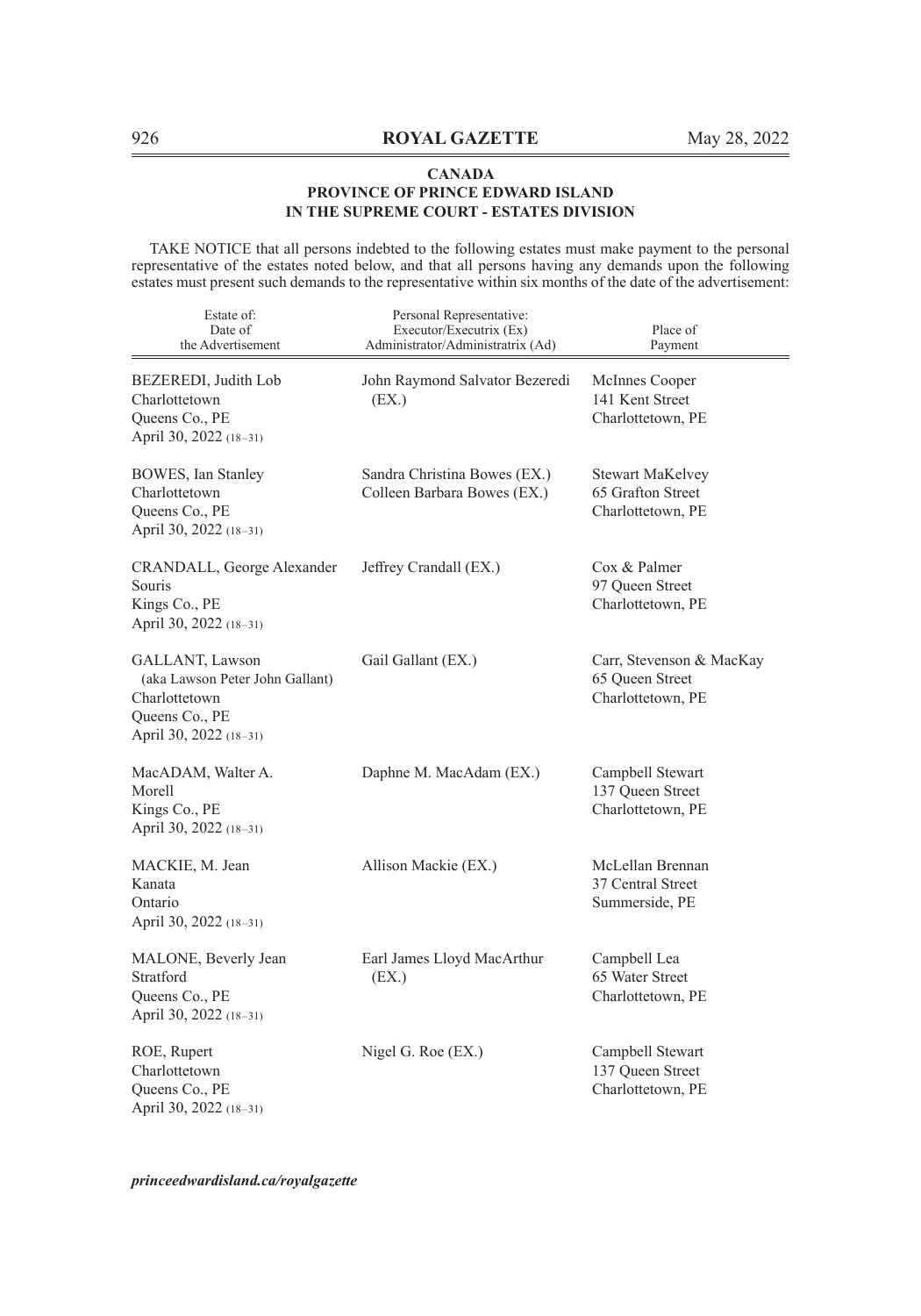TAKE NOTICE that all persons indebted to the following estates must make payment to the personal representative of the estates noted below, and that all persons having any demands upon the following estates must present such demands to the representative within six months of the date of the advertisement:

| Estate of:<br>Date of<br>the Advertisement                                                     | Personal Representative:<br>Executor/Executrix (Ex)<br>Administrator/Administratrix (Ad) | Place of<br>Payment                                              |
|------------------------------------------------------------------------------------------------|------------------------------------------------------------------------------------------|------------------------------------------------------------------|
| TOVELL, Janice Elizabeth Hazel<br>St. Peters Bay<br>Kings Co., PE<br>April 30, 2022 (18-31)    | Seana Andrea Evans-Renaud<br>(EX.)                                                       | T. Daniel Tweel<br>105 Kent Street<br>Charlottetown, PE          |
| COFFIN, Carl Joseph Henry<br>Charlottetown<br>Queens Co., PE<br>April 30, 2022 (18-31)         | Beverly Faye Coffin (AD.)                                                                | Birt & McNeill<br>138 St. Peters Road<br>Charlottetown, PE       |
| FORSYTHE, Marshall Lee<br>$O2$ Leary<br>Prince Co., PE<br>April 30, 2022 (18-31)               | Paul Everette Forsythe (AD.)                                                             | Carr, Stevenson & MacKay<br>65 Queen Street<br>Charlottetown, PE |
| JONES, Gerwyn Ramsay<br>Charlottetown<br>Queens Co., PE<br>April 30, 2022 (18-31)              | Linda Donnelly (AD.)                                                                     | Carr, Stevenson & MacKay<br>65 Oueen Street<br>Charlottetown, PE |
| MacLACHLAN, Marilyn "Lynne"<br>Eleanor<br>Cornwall<br>Queens Co., PE<br>April 30, 2022 (18-31) | Sean MacLachlan (AD.)                                                                    | T. Daniel Tweel<br>105 Kent Street<br>Charlottetown, PE          |
| STEWART, Helen Marie<br>Eldon<br>Queens Co., PE<br>April 30, 2022 (18-31)                      | Darren Stewart (AD.)                                                                     | HBC Law Corporation<br>25 Oueen Street<br>Charlottetown, PE      |
| CROKEN, James Daniel<br>O'Leary<br>Prince Co., PE<br>April 23, 2022 (17-30)                    | Michael Croken (EX.)<br>Sandra Peters (EX.)                                              | Key Murray Law<br>494 Granville Street<br>Summerside, PE         |
| DOIRON, Robert Edward<br>Charlottetown<br>Queens Co., PE<br>April 23, 2022 (17-30)             | William F. Dow (EX.)                                                                     | Carr, Stevenson & MacKay<br>65 Queen Street<br>Charlottetown, PE |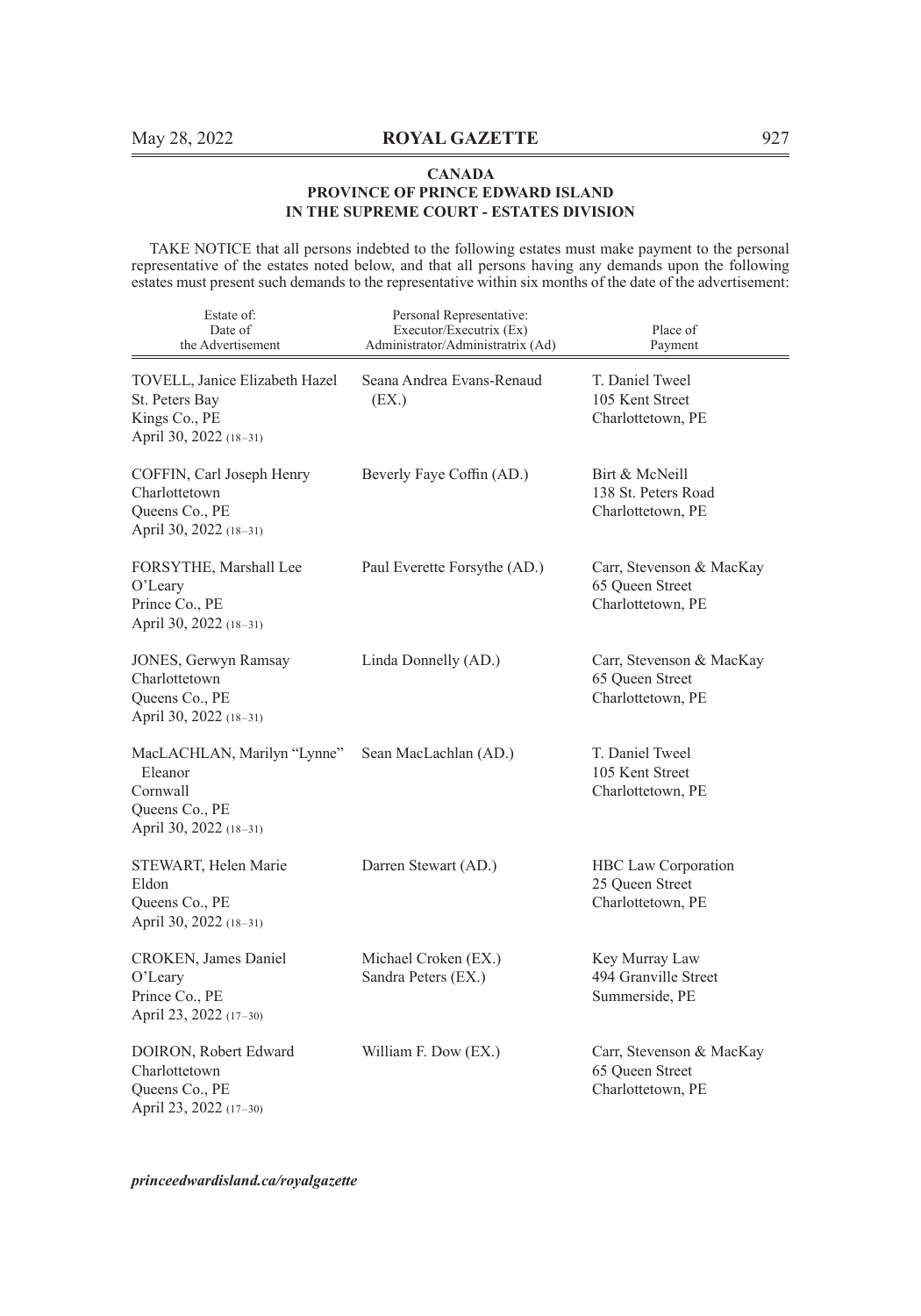TAKE NOTICE that all persons indebted to the following estates must make payment to the personal representative of the estates noted below, and that all persons having any demands upon the following estates must present such demands to the representative within six months of the date of the advertisement:

| Estate of:<br>Date of<br>the Advertisement                                                         | Personal Representative:<br>Executor/Executrix (Ex)<br>Administrator/Administratrix (Ad) | Place of<br>Payment                                               |
|----------------------------------------------------------------------------------------------------|------------------------------------------------------------------------------------------|-------------------------------------------------------------------|
| FRASER, Blair Joseph<br>Donaldston<br>Queens Co., PE<br>April 23, 2022 (17-30)                     | Lynda Marie MacDonald (EX.)                                                              | T. Daniel Tweel<br>105 Kent Street<br>Charlottetown, PE           |
| GALLANT, Ronald Joseph<br>North Rustico<br>Queens Co., PE<br>April 23, 2022 (17-30)                | Della Gallant (AD.)                                                                      | T. Daniel Tweel<br>105 Kent Street<br>Charlottetown, PE           |
| GRAY, Catherine Margaret<br>Charlottetown<br>Queens Co., PE<br>April 23, 2022 (17-30)              | Michael Fleischmann (AD.)                                                                | E.W. Scott Dickieson<br>10 Pownal Street<br>Charlottetown, PE     |
| <b>BURKE, Fredrick Thomas</b><br>Eldon<br>Queens Co., PE<br>April 16, 2022 (16-29)                 | Treena Dawn Roberts (EX.)                                                                | Lecky Law<br>55 Fitzroy Street<br>Charlottetown, PE               |
| CAIN, Jessie<br>(aka Jesse Anne Cain)<br>Charlottetown<br>Queens Co., PE<br>April 16, 2022 (16-29) | Sean Cain (EX.)                                                                          | <b>Stewart McKelvey</b><br>65 Grafton Street<br>Charlottetown, PE |
| DAGLE, Mary Catherine<br>Charlottetown<br>Queens Co., PE<br>April 16, 2022 (16-29)                 | Gerard Chaisson (EX.)                                                                    | Cox & Palmer<br>97 Queen Street<br>Charlottetown, PE              |
| DAWSON, Agnes Lillian<br>Cornwall<br>Queens Co., PE<br>April 16, 2022 (16-29)                      | Robert Dawson (EX.)                                                                      | Stewart McKelvey<br>65 Grafton Street<br>Charlottetown, PE        |
| EZEARD, Kenneth<br>Charlottetown<br>Queens Co., PE<br>April 16, 2022 (16-29)                       | Douglas Ezeard (EX.)<br>Karen Wallace (EX.)                                              | E.W. Scott Dickieson<br>10 Pownal Street<br>Charlottetown, PE     |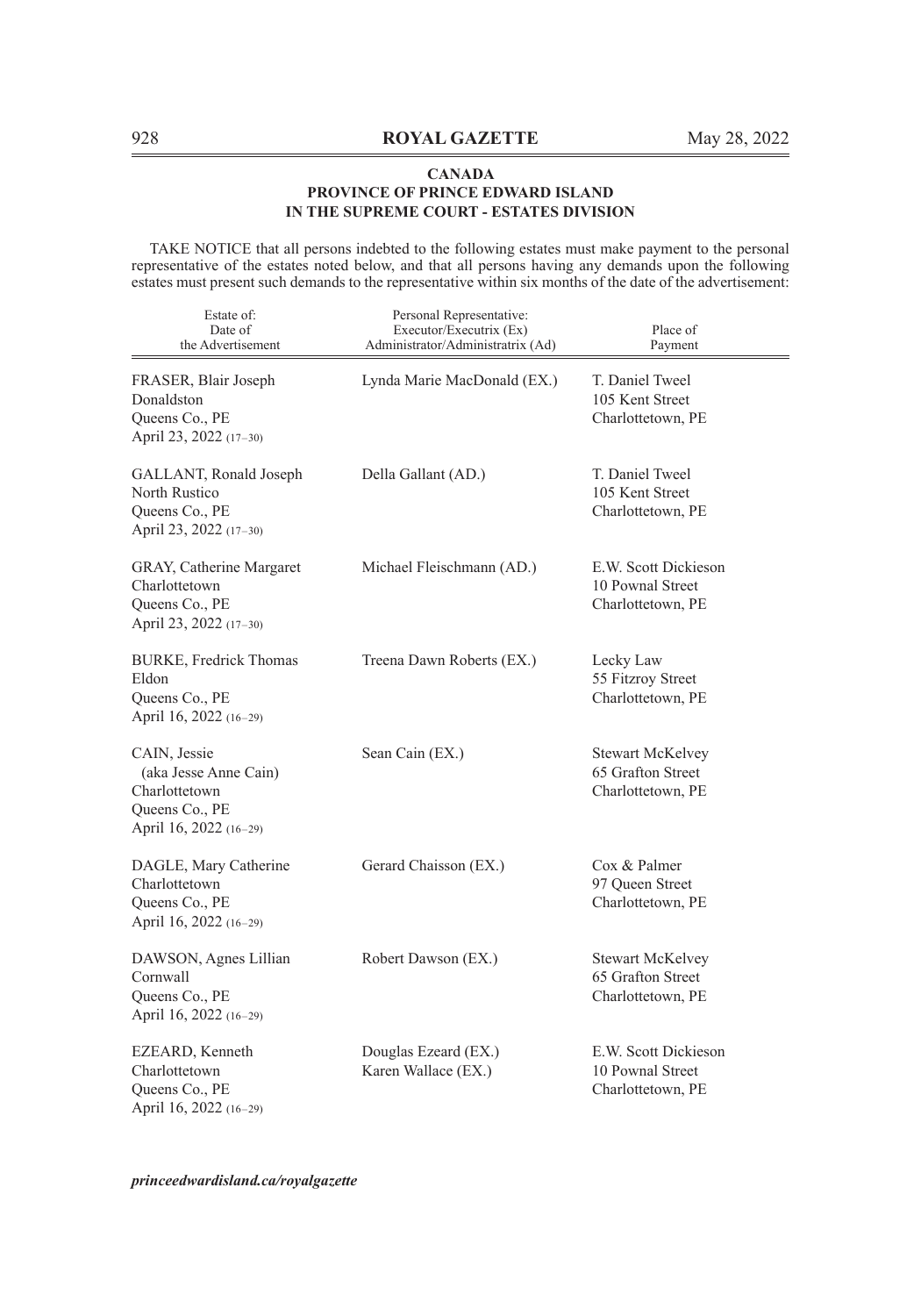TAKE NOTICE that all persons indebted to the following estates must make payment to the personal representative of the estates noted below, and that all persons having any demands upon the following estates must present such demands to the representative within six months of the date of the advertisement:

| Estate of:<br>Date of<br>the Advertisement                                                                   | Personal Representative:<br>Executor/Executrix (Ex)<br>Administrator/Administratrix (Ad) | Place of<br>Payment                                        |
|--------------------------------------------------------------------------------------------------------------|------------------------------------------------------------------------------------------|------------------------------------------------------------|
| GRIFFIN, Catherine<br>(aka Catherine Mary Griffin)<br>Summerside<br>Prince Co., PE<br>April 16, 2022 (16-29) | Kathy Ann Losier (EX.)<br>Shelley Griffin (EX.)                                          | Cox & Palmer<br>250 Water Street<br>Summerside, PE         |
| JAGOE, Mabel Annie Eva<br>Charlottetown<br>Queens Co., PE<br>April 16, 2022 (16-29)                          | Donald Arthur Wesley Jagoe<br>(EX.)                                                      | Campbell Stewart<br>137 Queen Street<br>Charlottetown, PE  |
| KAPTEIN, Jannetje<br>Charlottetown<br>Queens Co., PE<br>April 16, 2022 (16-29)                               | Wilhelmina Parker (EX.)                                                                  | Cox & Palmer<br>97 Queen Street<br>Charlottetown, PE       |
| MacLEAN, Elizabeth<br>Kinross<br>Queens Co., PE<br>April 16, 2022 (16-29)                                    | Marilyn MacLean (EX.)                                                                    | Cox & Palmer<br>4A Riverside Drive<br>Montague, PE         |
| OXNER, Richard Gordon<br>Vernon River<br>Queens Co., PE<br>April 16, 2022 (16-29)                            | Sylvia Catherine Dunphy (EX.)                                                            | Cox & Palmer<br>97 Oueen Street<br>Charlottetown, PE       |
| SHEEHAN, Doris<br>Rollo Bay<br>Kings Co., PE<br>April 16, 2022 (16-29)                                       | Glynn Sheehan (EX.)<br>Gary Sheehan (EX.)                                                | Birt & McNeill<br>138 St. Peters Road<br>Charlottetown, PE |
| ZANATTA, Silvana Martins<br>Summerside<br>Prince Co., PE<br>April 16, 2022 (16-29)                           | Ubirajara Kappaun Zanatta (EX.)                                                          | Key Murray Law<br>494 Granville Street<br>Summerside, PE   |
| CAMPBELL, Gertrude Elizabeth<br>Ellerslie<br>Prince Co., PE<br>April 16, 2022 (16-29)                        | Clayton Trent Campbell (AD.)                                                             | Key Murray Law<br>494 Granville Street<br>Summerside, PE   |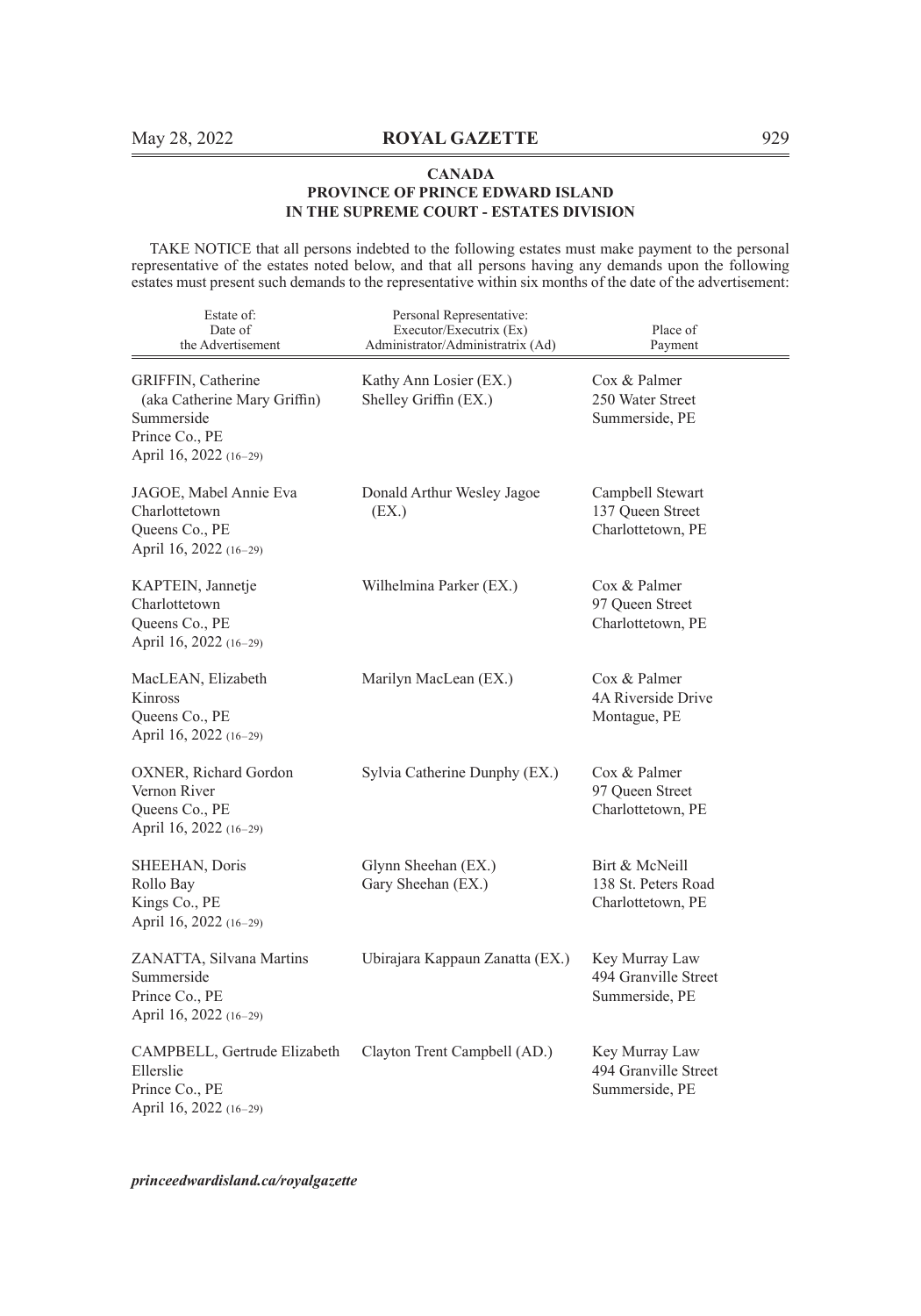TAKE NOTICE that all persons indebted to the following estates must make payment to the personal representative of the estates noted below, and that all persons having any demands upon the following estates must present such demands to the representative within six months of the date of the advertisement:

| Estate of:<br>Date of<br>the Advertisement                                                                        | Personal Representative:<br>Executor/Executrix (Ex)<br>Administrator/Administratrix (Ad) | Place of<br>Payment                                              |
|-------------------------------------------------------------------------------------------------------------------|------------------------------------------------------------------------------------------|------------------------------------------------------------------|
| CROSSMAN, Raymond Harold<br>Crapaud<br>Queens Co., PE<br>April 16, 2022 (16-29)                                   | Bobbi-Joe Ruth Crossman (AD.)<br>Raymond Harold Crossman, Jr.<br>(AD.)                   | Key Murray Law<br>494 Granville Street<br>Summerside, PE         |
| MacEACHERN, Donald Francis<br>Charlottetown<br>Queens Co., PE<br>April 16, 2022 (16-29)                           | Mary MacLeod (AD.)<br>Anne MacArthur (AD.)                                               | Campbell Stewart<br>137 Queen Street<br>Charlottetown, PE        |
| BLOUIN, Charles-Amié<br>Charlottetown<br>Queens Co., PE<br>April 9, 2022 (15-28)                                  | Joel David Blouin (EX.)                                                                  | Key Murray Law<br>494 Granville Street<br>Summerside, PE         |
| CAMPBELL, Brendan G.<br>Charlottetown<br>Queens Co., PE<br>April 9, 2022 (15-28)                                  | Marie McAulay (EX.)                                                                      | Marie McAulay<br>14B Hawthorne Street<br>Charlottetown, PE       |
| McNEILL, Sharon Marie<br>Wellington<br>Prince Co., PE<br>April 9, 2022 (15-28)                                    | William Randolph (Randy)<br>McNeill (EX.)                                                | Key Murray Law<br>494 Granville Street<br>Summerside, PE         |
| RYAN, Genevieve "Toddy"<br>(aka Genevieve Irene Ryan)<br>St. Peters Bay<br>Kings Co., PE<br>April 9, 2022 (15-28) | Craig Pardy (EX.)                                                                        | Key Murray Law<br>494 Granville Street<br>Summerside, PE         |
| SMALLWOOD, John Dewar<br>Charlottetown<br>Queens Co., PE<br>April 9, 2022 (15-28)                                 | Viola Mary Smallwood (EX.)                                                               | Carr, Stevenson & MacKay<br>65 Queen Street<br>Charlottetown, PE |
| SMILEY, Eleanor Joan Adele<br>Ottawa<br>Ontario<br>April 9, 2022 (15-28)                                          | Donna Christine Smiley (EX.)                                                             | Carr, Stevenson & MacKay<br>65 Queen Street<br>Charlottetown, PE |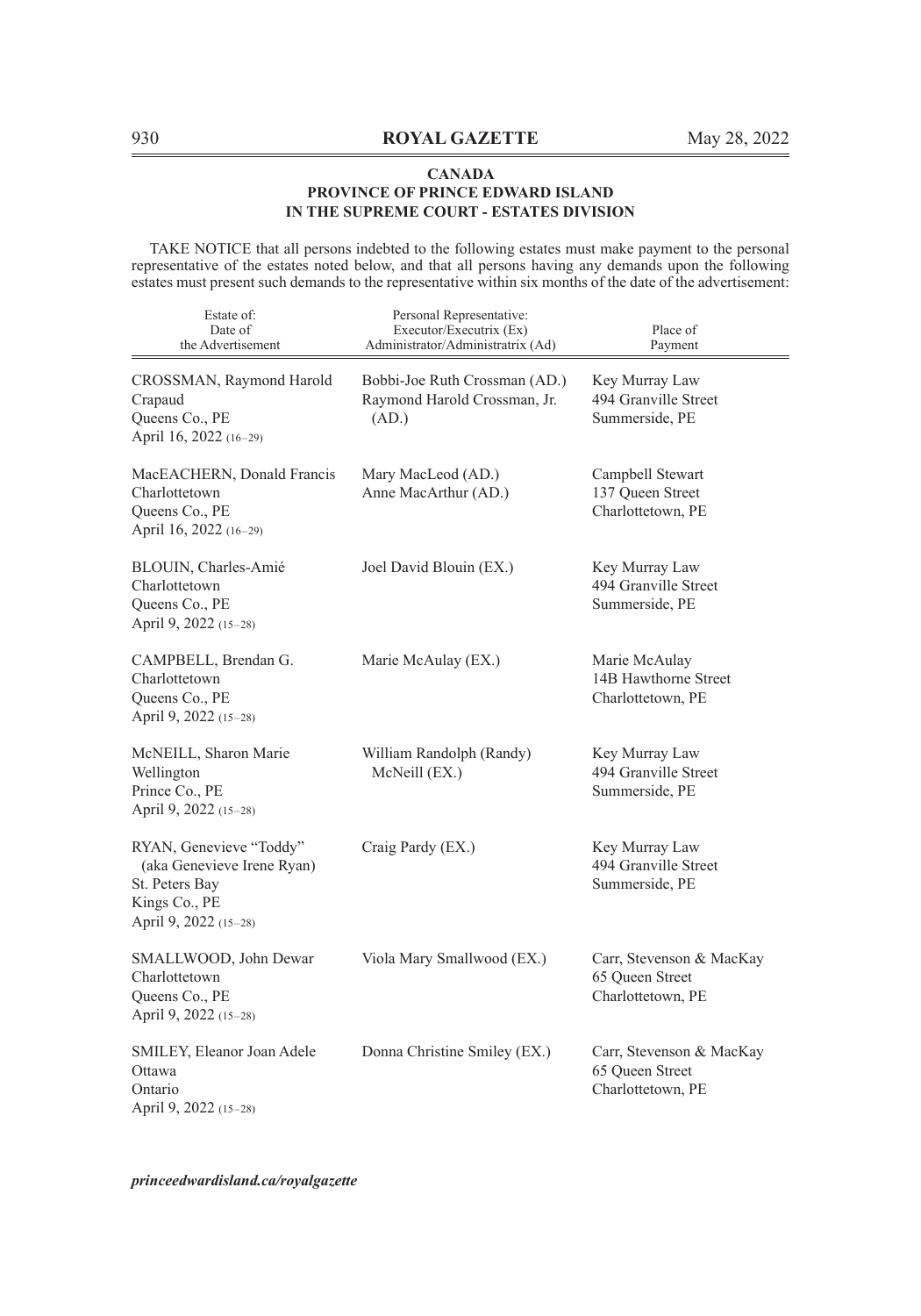TAKE NOTICE that all persons indebted to the following estates must make payment to the personal representative of the estates noted below, and that all persons having any demands upon the following estates must present such demands to the representative within six months of the date of the advertisement:

| Estate of:<br>Date of<br>the Advertisement                                                                                    | Personal Representative:<br>Executor/Executrix (Ex)<br>Administrator/Administratrix (Ad) | Place of<br>Payment                                             |
|-------------------------------------------------------------------------------------------------------------------------------|------------------------------------------------------------------------------------------|-----------------------------------------------------------------|
| WAKEROBIN, Prairie<br>Canoe Cove<br>Queens Co., PE<br>April 9, 2022 (15–28)                                                   | Paul Fontaine (EX.)                                                                      | E.W. Scott Dickieson<br>10 Pownal Street<br>Charlottetown, PE   |
| REEVES, Timothy Delbert<br>Winsloe South<br>Queens Co., PE<br>April 9, 2022 (15-28)                                           | Nancy Jeanette Smith (AD.)                                                               | Robert MacArthur<br>3291 West River Road, Rte 9<br>Cornwall, PE |
| ARSENAULT, Norma Angela<br>(aka Norma Angeline Arsenault)<br><b>Stanley Bridge</b><br>Queens Co., PE<br>April 2, 2022 (14-27) | Ann Wright (EX.)                                                                         | Key Murray Law<br>494 Granville Street<br>Summerside, PE        |
| BRADLEY, Gary Richard<br>St. Teresa<br>Kings Co., PE<br>April 2, 2022 (14-27)                                                 | Shelley Lynn Curran (EX.)<br>Kerri Anne Miller (EX.)                                     | Cox & Palmer<br>4A Riverside Drive<br>Montague, PE              |
| CHEVERIE, Bertha<br>(aka Bertha M. Cheverie)<br>Charlottetown<br>Queens Co., PE<br>April 2, 2022 (14-27)                      | Debra (Debbie) Cheverie (EX.)                                                            | Stewart McKelvey<br>65 Grafton Street<br>Charlottetown, PE      |
| CLARK, Ferno Leith<br>(aka Leith Ferno Clark)<br>Summerside<br>Prince Co., PE<br>April 2, 2022 (14-27)                        | Leith Wayne Clark (EX.)<br>Sharlene Amy Clark-Corkum<br>(EX.)                            | Key Murray Law<br>494 Granville Street<br>Summerside, PE        |
| DOUCETTE, Patricia<br>(aka Patricia Ann Doucette)<br>Souris, Kings Co., PE<br>April 2, 2022 (14-27)                           | Colleen McCormack (EX.)                                                                  | Key Murray Law<br>106 Main Street<br>Souris, PE                 |
| GAMBLE, John Forbes<br>Wood Islands<br>Queens Co., PE<br>April 2, 2022 (14-27)                                                | Brian Lee Manning (EX.)                                                                  | Cox & Palmer<br>4A Riverside Drive<br>Montague, PE              |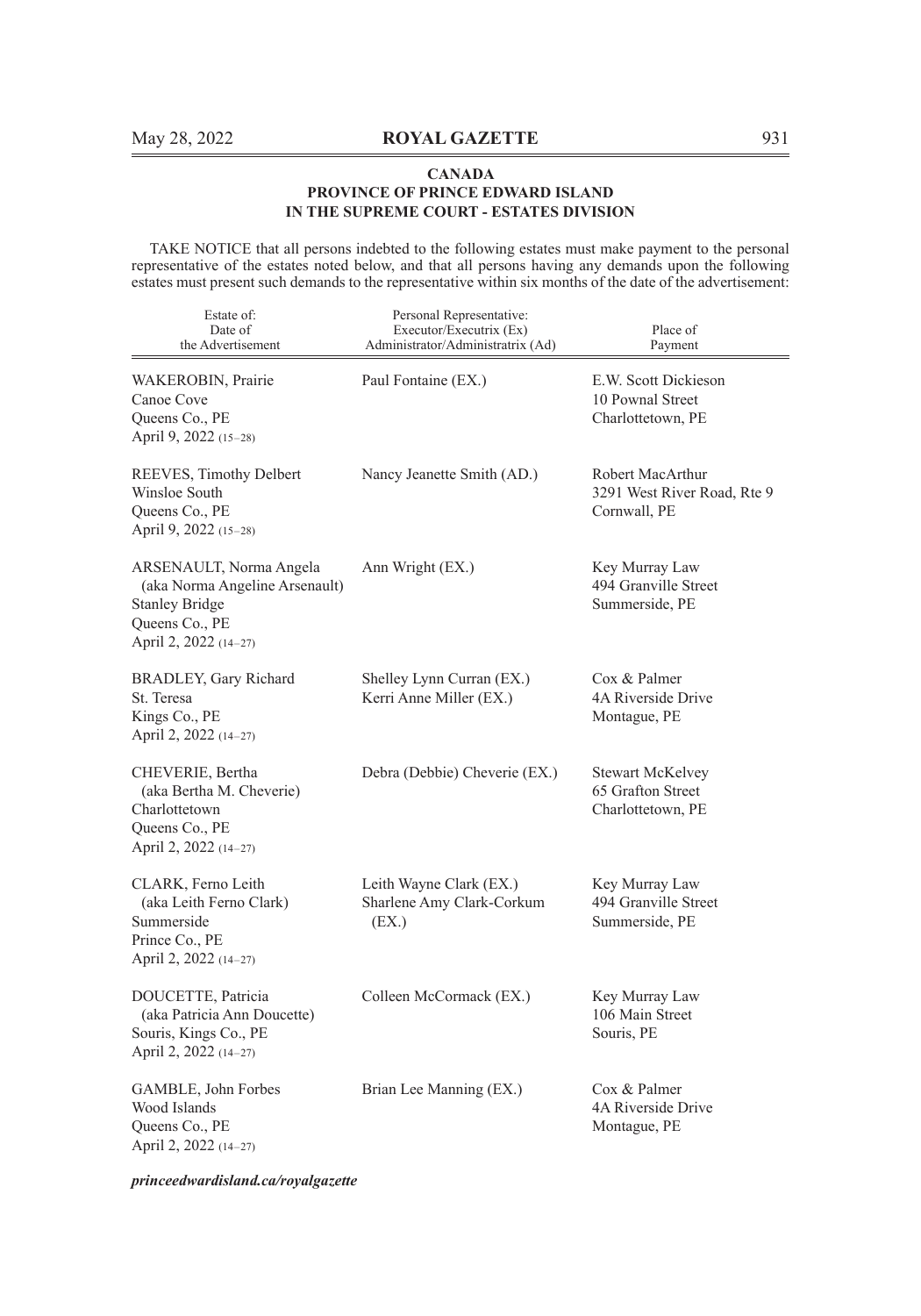TAKE NOTICE that all persons indebted to the following estates must make payment to the personal representative of the estates noted below, and that all persons having any demands upon the following estates must present such demands to the representative within six months of the date of the advertisement:

| Estate of:<br>Date of<br>the Advertisement                                                                                    | Personal Representative:<br>Executor/Executrix (Ex)<br>Administrator/Administratrix (Ad) | Place of<br>Payment                                              |
|-------------------------------------------------------------------------------------------------------------------------------|------------------------------------------------------------------------------------------|------------------------------------------------------------------|
| JOHNSTON, Allan Clair<br>Montague<br>Kings Co., PE<br>April 2, 2022 (14–27)                                                   | Michelle Elizabeth Johnston<br>(EX.)                                                     | Cox & Palmer<br>4A Riverside Drive<br>Montague, PE               |
| MacDONALD, Charles Earl<br>Deux-Montagnes<br>Quebec<br>April 2, 2022 (14–27)                                                  | Henry MacDonald (EX.)                                                                    | Cox & Palmer<br>4A Riverside Drive<br>Montague, PE               |
| MacDONALD, Elizabeth Therese<br>(aka Elizabeth Theresa MacDonald)<br>Lower Bedeque<br>Prince Co., PE<br>April 2, 2022 (14–27) | Colin Blaine Callbeck (EX.)                                                              | Key Murray Law<br>494 Granville Street<br>Summerside, PE         |
| MEACHER, Michael Garin<br>Charlottetown<br>Queens Co., PE<br>April 2, 2022 (14-27)                                            | Harriet Isabelle Meacher (EX.)                                                           | Cox & Palmer<br>250 Water Street<br>Summerside, PE               |
| PERRY, Errol<br>(aka Myles Errol Perry)<br>Stratford<br>Queens Co., PE<br>April 2, 2022 (14–27)                               | Dale MacLean (EX.)                                                                       | <b>Stewart McKelvey</b><br>65 Queen Street<br>Charlottetown, PE  |
| RAMSAY, Beverly Ann<br>Charlottetown<br>Queens Co., PE<br>April 2, 2022 (14-27)                                               | Mary Katherine Roberts (EX.)                                                             | Birt & McNeill<br>138 St. Peters Road<br>Charlottetown, PE       |
| ROSS, Lloyd R.<br>(aka Lloyd Robert Ross)<br>Charlottetown<br>Queens Co., PE<br>April 2, 2022 (14–27)                         | M. Lynne Ross (EX.)                                                                      | Carr, Stevenson & MacKay<br>65 Oueen Street<br>Charlottetown, PE |
| SAVIDANT, Henry Xavier<br>Charlottetown<br>Queens Co., PE<br>April 2, 2022 (14-27)                                            | Joanne Roach (EX.)                                                                       | T Daniel Tweel<br>105 Kent Street<br>Charlottetown, PE           |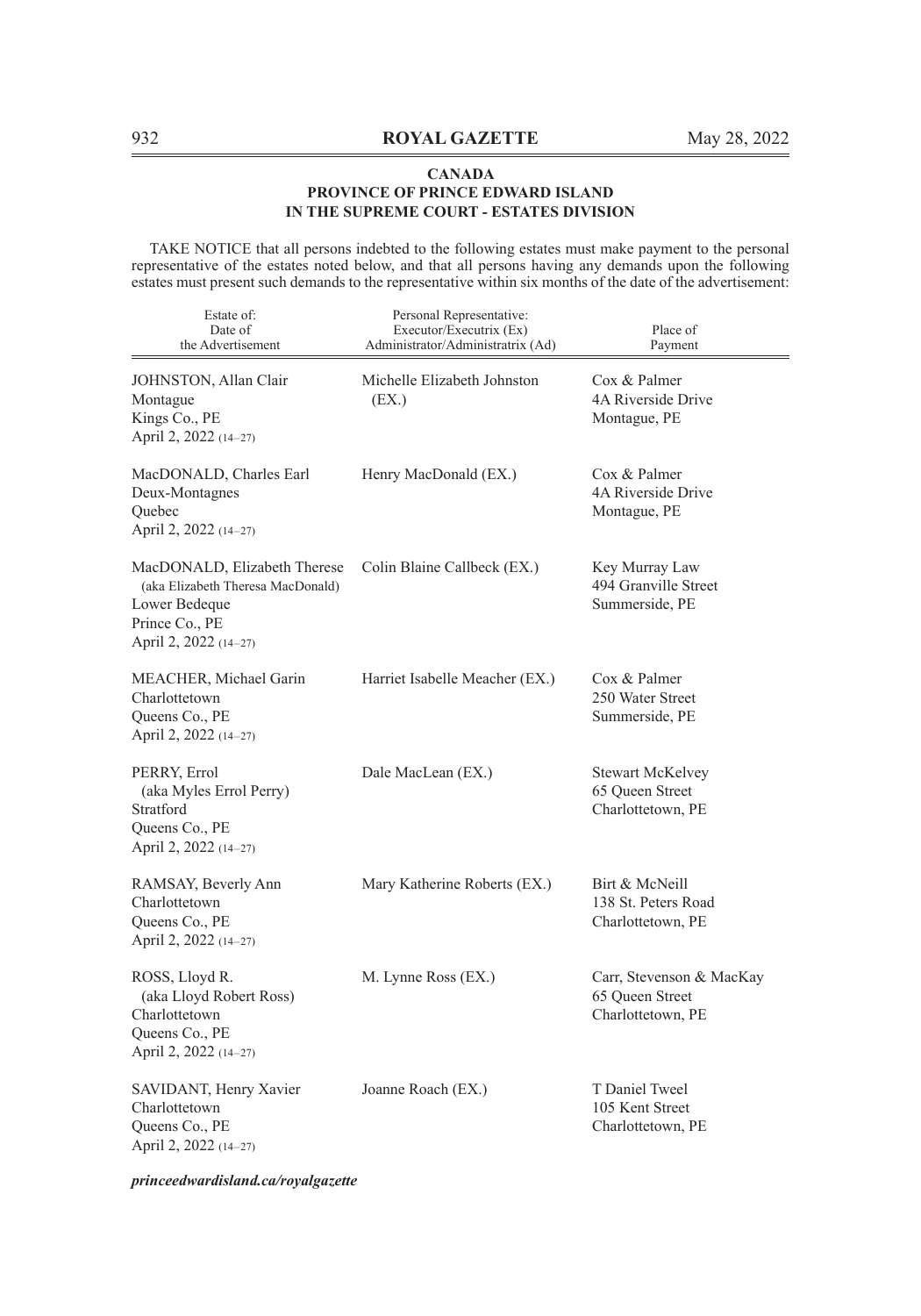TAKE NOTICE that all persons indebted to the following estates must make payment to the personal representative of the estates noted below, and that all persons having any demands upon the following estates must present such demands to the representative within six months of the date of the advertisement:

| Estate of:<br>Date of<br>the Advertisement                                            | Personal Representative:<br>Executor/Executrix (Ex)<br>Administrator/Administratrix (Ad) | Place of<br>Payment                                              |
|---------------------------------------------------------------------------------------|------------------------------------------------------------------------------------------|------------------------------------------------------------------|
| TREGGALLES, Martha May<br>Charlottetown<br>Queens Co., PE<br>April 2, 2022 (14-27)    | Catherine J. Welsh (EX.)<br>Jean M. Cormier (EX.)                                        | Cox & Palmer<br>97 Queen Street<br>Charlottetown, PE             |
| VICKERSON, Leila Irene<br>Charlottetown<br>Queens Co., PE<br>April 2, 2022 (14-27)    | Robert Vickerson (EX.)                                                                   | Campbell Stewart<br>137 Queen Street<br>Charlottetown, PE        |
| CALLAHAN, Daniel John<br>Selkirk<br>Kings Co., PE<br>April 2, 2022 (14-27)            | Barbara Callaghan (AD.)                                                                  | Key Murray Law<br>106 Main Street<br>Souris, PE                  |
| KAPTEIN, Cornelia Pauline<br>Charlottetown<br>Queens Co., PE<br>April 2, 2022 (14-27) | Wilhelmina Parker (AD.)                                                                  | Cox & Palmer<br>97 Oueen Street<br>Charlottetown, PE             |
| LONDON, Joel Daniel<br>Montague<br>Kings Co., PE<br>April 2, 2022 (14-27)             | Dana Lavers (AD.)                                                                        | Cox & Palmer<br>97 Queen Street<br>Charlottetown, PE             |
| VESSEY, Richard William<br>Lower Newtown<br>Queens Co., PE<br>April 2, 2022 (14-27)   | Della Martell (AD.)                                                                      | Cox & Palmer<br>4A Riverside Drive<br>Montague, PE               |
| WILSON, Deborah Anne<br>Charlottetown<br>Queens Co., PE<br>April 2, 2022 (14-27)      | Tina Marie Waterfield (AD.)                                                              | Boardwalk Law<br>20 Great George Street<br>Charlottetown, PE     |
| ANNAND, Rose Edith<br>Summerside<br>Prince Co., PE<br>March 26, 2022 (13-26)          | Karl James Annand (EX.)                                                                  | Carr, Stevenson & MacKay<br>65 Queen Street<br>Charlottetown, PE |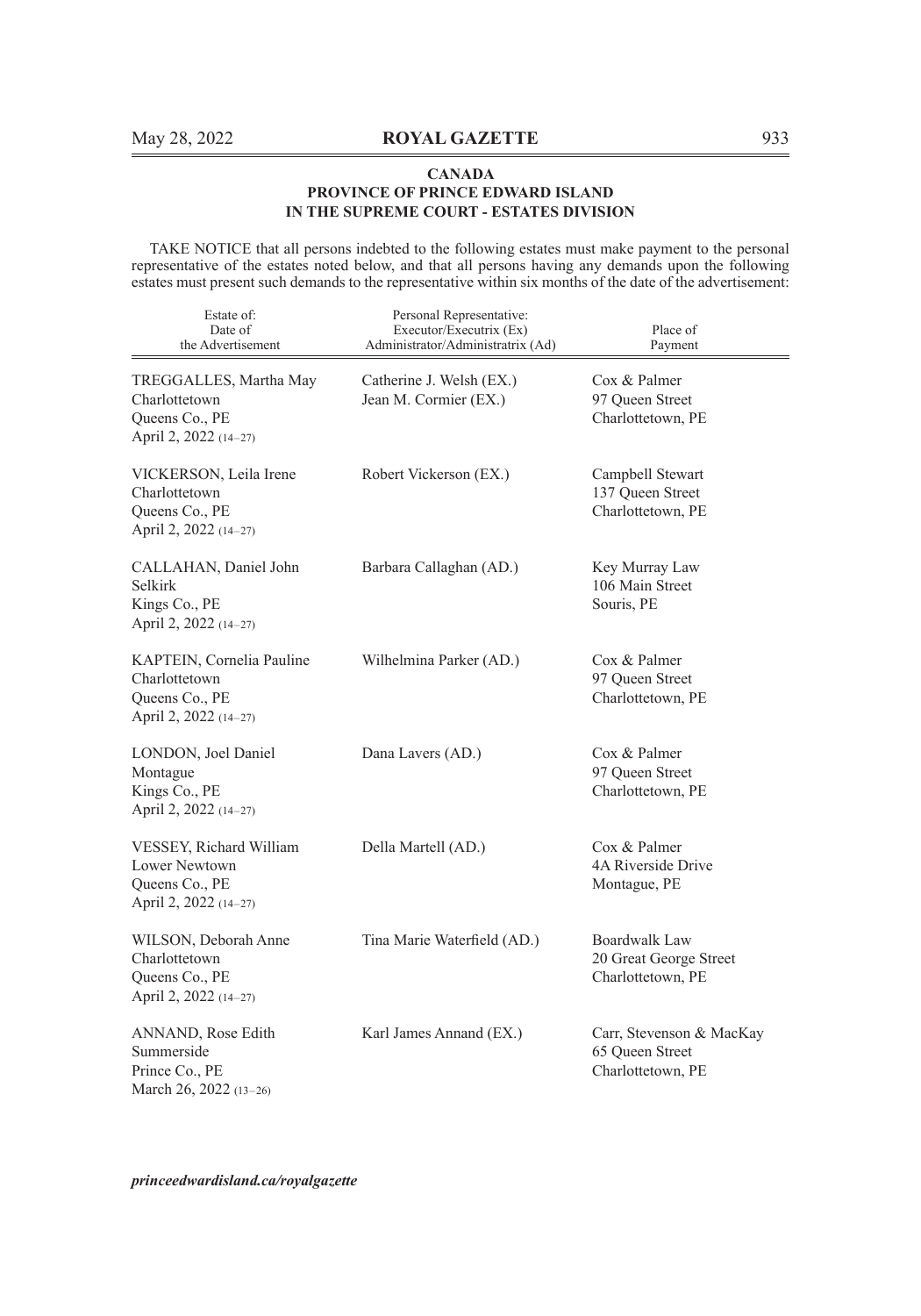TAKE NOTICE that all persons indebted to the following estates must make payment to the personal representative of the estates noted below, and that all persons having any demands upon the following estates must present such demands to the representative within six months of the date of the advertisement:

| Estate of:<br>Date of<br>the Advertisement                                                                                                            | Personal Representative:<br>Executor/Executrix (Ex)<br>Administrator/Administratrix (Ad) | Place of<br>Payment                                              |
|-------------------------------------------------------------------------------------------------------------------------------------------------------|------------------------------------------------------------------------------------------|------------------------------------------------------------------|
| CHAMPION, Bruce<br>(aka John Bruce Champion)<br>Kensington, Prince Co., PE<br>March 26, 2022 $(13-26)$                                                | Russell Champion (EX.)<br>Paula Ramsay (EX.)                                             | Cox & Palmer<br>250 Water Street<br>Summerside, PE               |
| COSTAIN, Helen Isabella (aka<br>Helen I. Costain, Helen Costain,<br>Helen Isabella Kecskes)<br>Chilliwack, British Columbia<br>March 26, 2022 (13-26) | Margaret Calder Sugg (EX.)<br>Helen Calder (EX.)<br>Jennifer Calder (EX.)                | Cox & Palmer<br>250 Water Street<br>Summerside, PE               |
| GAMESTER, John<br>Crapaud<br>Queens Co., PE<br>March 26, 2022 (13-26)                                                                                 | Steven Alan Gamester (EX.)                                                               | Key Murray Law<br>494 Granville Street<br>Summerside, PE         |
| MacLEAN, Joseph Robert<br>Norman<br>Montague<br>Kings Co., PE<br>March 26, 2022 (13-26)                                                               | Rosemarie Elwood (EX.)                                                                   | Cox & Palmer<br>4A Riverside Drive<br>Montague, PE               |
| MacLEOD, Roderick Wayne<br>Stratford<br>Queens Co., PE<br>March 26, 2022 (13-26)                                                                      | Doris Faye MacLeod (EX.)                                                                 | Carr, Stevenson & MacKay<br>65 Queen Street<br>Charlottetown, PE |
| MacPHERSON, George Norbert<br>Montague<br>Kings Co., PE<br>March 26, 2022 (13-26)                                                                     | Gailyne MacPherson (EX.)                                                                 | Key Murray Law<br>80 Grafton Street<br>Charlottetown, PE         |
| <b>MAURICE, Margaret Elizabeth</b><br>Ann (aka "Betty")<br>Victoria<br>British Columbia<br>March 26, 2022 (13-26)                                     | Claude Howard Maurice (EX.)                                                              | E.W. Scott Dickieson<br>10 Pownal Street<br>Charlottetown, PE    |
| McKINNON, Daniel Stanislaus<br>Thamesford<br>Ontario<br>March 26, 2022 (13-26)                                                                        | Carole Mae McKinnon (EX.)                                                                | Key Murray Law<br>106 Main Street<br>Souris, PE                  |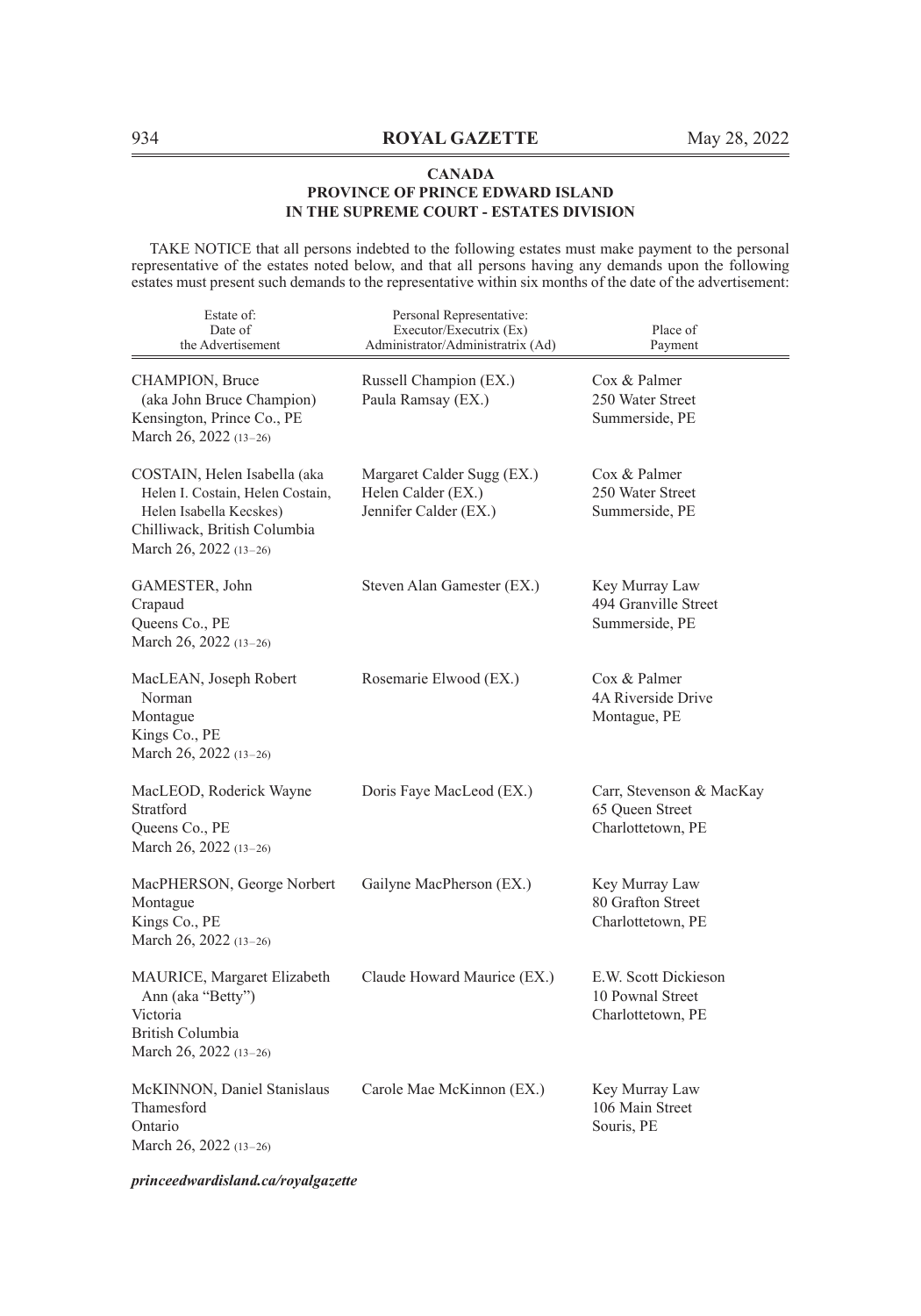TAKE NOTICE that all persons indebted to the following estates must make payment to the personal representative of the estates noted below, and that all persons having any demands upon the following estates must present such demands to the representative within six months of the date of the advertisement:

| Estate of:<br>Date of<br>the Advertisement                                                                       | Personal Representative:<br>Executor/Executrix (Ex)<br>Administrator/Administratrix (Ad) | Place of<br>Payment                                              |
|------------------------------------------------------------------------------------------------------------------|------------------------------------------------------------------------------------------|------------------------------------------------------------------|
| MULLEN, Paula Marie<br>Millcove<br>Queens Co., PE<br>March 26, 2022 (13–26)                                      | Tanya Mullen (EX.)                                                                       | T. Daniel Tweel<br>105 Kent Street<br>Charlottetown, PE          |
| MURRAY, Ralph Howard<br>Springhill<br>Prince Co., PE<br>March 26, 2022 (13–26)                                   | Deborah Darlene Blacquiere<br>(EX.)                                                      | $\cos \&$ Palmer<br>494 Granville Street<br>Summerside, PE       |
| O'HALLORAN, Colleen<br>Catherine<br>(aka Colleen McGuigan)<br>Brudenell, Kings Co., PE<br>March 26, 2022 (13–26) | Preston McGuigan (EX.)                                                                   | $\cos \&$ Palmer<br>4A Riverside Drive<br>Montague, PE           |
| PHELAN, Phyllis<br>Miscouche<br>Prince Co., PE<br>March 26, 2022 (13-26)                                         | Paul M. A. Lischynski (EX.)                                                              | Cox & Palmer<br>494 Granville Street<br>Summerside, PE           |
| SANDERSON, John F.<br>(aka John Fulton Sanderson)<br>Cornwall<br>Queens Co., PE<br>March 26, 2022 (13–26)        | Brian Cameron (EX.)<br>Robert Sanderson (EX.)                                            | E.W. Scott Dickieson<br>10 Pownal Street<br>Charlottetown, PE    |
| SHERREN, Joseph Clark<br>Cape Traverse<br>Prince Co., PE<br>March 26, 2022 (13-26)                               | Susan Olsen (EX.)                                                                        | Stewart McKelvey<br>65 Grafton Street<br>Charlottetown, PE       |
| SOUTAR, John Scott (Dr.)<br>Kirriemuir<br>Scotland, UK.<br>March 26, 2022 (13-26)                                | Elizabeth Liddell Soutar (EX.)                                                           | Carr, Stevenson & MacKay<br>65 Oueen Street<br>Charlottetown, PE |
| WEISS, Hans Richard (Dr.)<br>Flurweg 7<br>Town of Lenzing<br>Republic of Austria<br>March 26, 2022 (13–26)       | Hans Herbert Klein (EX.)                                                                 | Carr, Stevenson & MacKay<br>65 Oueen Street<br>Charlottetown, PE |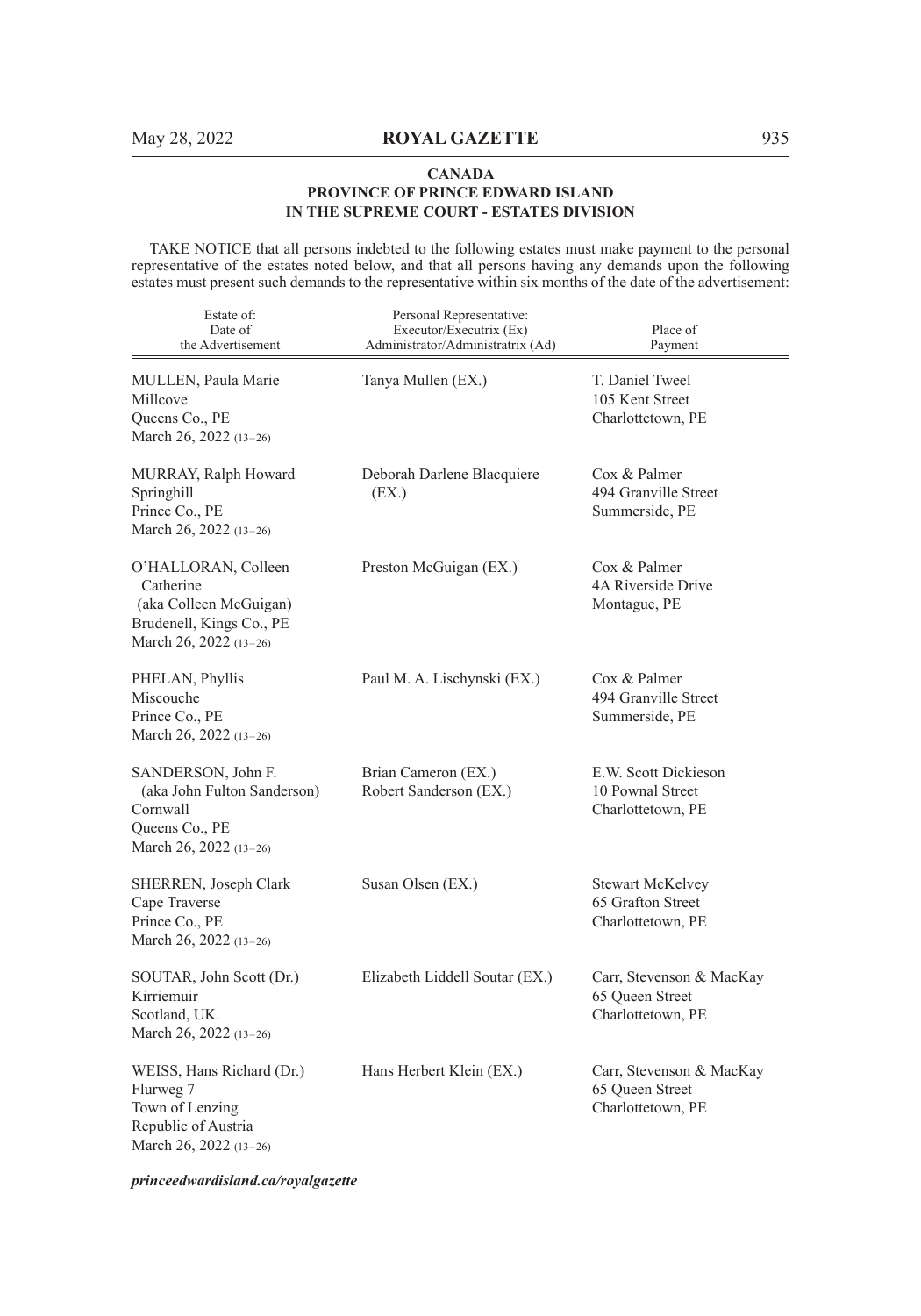TAKE NOTICE that all persons indebted to the following estates must make payment to the personal representative of the estates noted below, and that all persons having any demands upon the following estates must present such demands to the representative within six months of the date of the advertisement:

| Estate of:<br>Date of<br>the Advertisement                                                                                     | Personal Representative:<br>Executor/Executrix (Ex)<br>Administrator/Administratrix (Ad) | Place of<br>Payment                                              |
|--------------------------------------------------------------------------------------------------------------------------------|------------------------------------------------------------------------------------------|------------------------------------------------------------------|
| FLYNN, Barry Joseph<br><b>Belfast</b><br>Queens Co., PE<br>March 26, 2022 (13-26)                                              | Clifford Flynn (AD.)                                                                     | Campbell Stewart<br>137 Queen Street<br>Charlottetown, PE        |
| McLAUGHLIN, Margaret M.<br>State of Pennsylvania<br>United States of America<br>March 26, 2022 (13-26)                         | Augustin J. McLaughlin (AD.)                                                             | Key Murray Law<br>494 Granville Street<br>Summerside, PE         |
| ROBINSON, Paulina Jennetta<br>(aka Paulina Winifred Robinson)<br>Chestnut Hill<br>Massachusetts, USA<br>March 26, 2022 (13-26) | Peter F. Harrington (AD.)                                                                | Cox & Palmer<br>4A Riverside Drive<br>Montague, PE               |
| WARD, Paula Suzanne<br>Charlottetown<br>Queens Co., PE<br>March 26, 2022 (13-26)                                               | David Brian Ward (AD.)                                                                   | Campbell Lea<br>65 Water Street<br>Charlottetown, PE             |
| ADAMOPOULOS, Despina H.<br>(aka Despina Adamopoulos)<br>Newburyport<br>Massachusetts, U.S.A.<br>March 19, 2022 (12-25)         | William P. Adamopoulos (EX.)                                                             | Key Murray Law<br>494 Granville Street<br>Summerside, PE         |
| CASEY, Richard A.<br>Franklin<br>Massachusetts, U.S.A.<br>March 19, 2022 (12-25)                                               | Karen E. Casey (EX.)                                                                     | Carr, Stevenson & MacKay<br>65 Queen Street<br>Charlottetown, PE |
| MacDONALD, Ann<br>(aka Rose Ann MacDonald)<br>Charlottetown, Queens Co., PE<br>March 19, 2022 (12-25)                          | Terrence Neil MacDonald (EX.)                                                            | Carr, Stevenson & MacKay<br>65 Queen Street<br>Charlottetown, PE |
| MacISAAC, Elwood (aka<br>Elwood Bayfield MacIsaac)<br>O'Leary, Prince Co., PE<br>March 19, 2022 (12-25)                        | Kevin MacNeill (EX.)                                                                     | $\cos \&$ Palmer<br>250 Water Street<br>Summerside, PE           |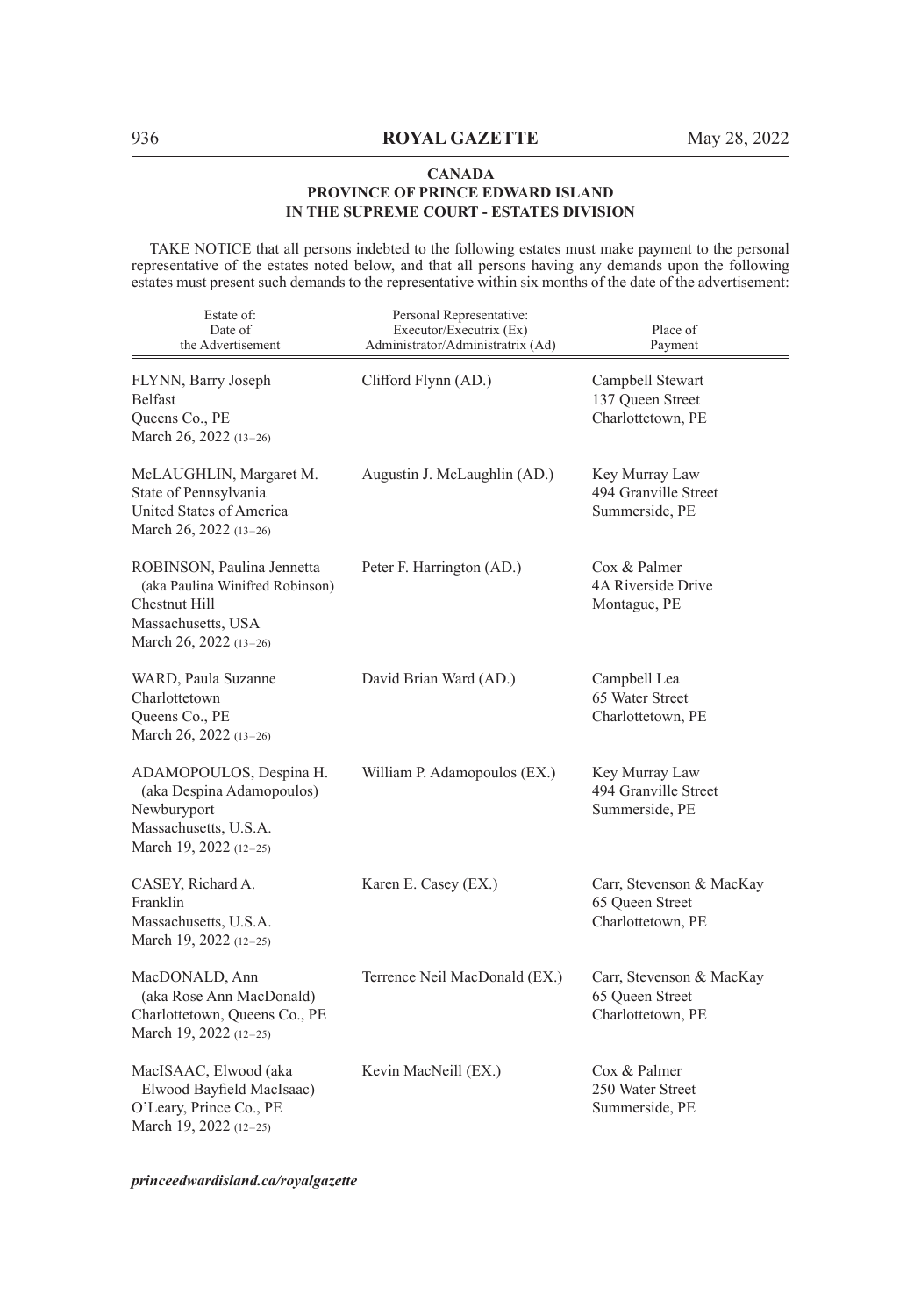TAKE NOTICE that all persons indebted to the following estates must make payment to the personal representative of the estates noted below, and that all persons having any demands upon the following estates must present such demands to the representative within six months of the date of the advertisement:

| Estate of:<br>Date of<br>the Advertisement                                                                       | Personal Representative:<br>Executor/Executrix (Ex)<br>Administrator/Administratrix (Ad) | Place of<br>Payment                                              |
|------------------------------------------------------------------------------------------------------------------|------------------------------------------------------------------------------------------|------------------------------------------------------------------|
| PATTERSON, John (aka John<br>Walker Wilson Patterson)<br>Newmarket<br>Ontario<br>March 19, 2022 (12-25)          | David Patterson (EX.)<br>Simon Patterson (EX.)                                           | David Patterson<br>1647 15th Sideroad<br>Tottenham, ON           |
| STETSON, Chester Henry<br>South Freetown<br>Prince Co., PE<br>March 19, 2022 $(12-25)$                           | Fred McCardle (EX.)<br>Frank McCardle (EX.)                                              | Key Murray Law<br>494 Granville Street<br>Summerside, PE         |
| MacEWEN, Joseph Harold<br>(aka J. Harold MacEwen)<br>Charlottetown<br>Queens Co., PE<br>March 19, 2022 (12–25)   | (Dr.) Karyl MacEwen (AD.)                                                                | Carr, Stevenson & MacKay<br>65 Queen Street<br>Charlottetown, PE |
| ACORN, Florence Arlene<br>Charlottetown<br>Queens Co., PE<br>March 12, 2022 (11-24)                              | William Acorn (EX.)                                                                      | Cox & Palmer<br>4A Riverside Drive<br>Montague, PE               |
| GARD, Norma Belle<br>Alberton<br>Prince Co., PE<br>March 12, 2022 (11-24)                                        | Brian Gard (EX.)<br>Dana Gard (EX.)<br>Darren Smith (EX.)                                | Cox & Palmer<br>250 Water Street<br>Summerside, PE               |
| GREEN, Clifford Mervin<br>Kingston<br>Queens Co., PE<br>March 12, 2022 (11-24)                                   | Richard William Green (EX.)                                                              | Campbell Lea<br>65 Water Street<br>Charlottetown, PE             |
| KENNIFIC, June Marie<br>(aka June Marie Connolly)<br>Charlottetown<br>Queens Co., PE<br>March 12, 2022 $(11-24)$ | A. J. Keith Kennific (EX.)                                                               | Cox & Palmer<br>97 Oueen Street<br>Charlottetown, PE             |
| MacCORMACK, Dailes (aka<br>Dailes Kenneth MacCormack)<br>Souris, Kings Co., PE<br>March 12, 2022 (11-24)         | Cody MacCormack (EX.)                                                                    | Key Murray Law<br>106 Main Street<br>Souris, PE                  |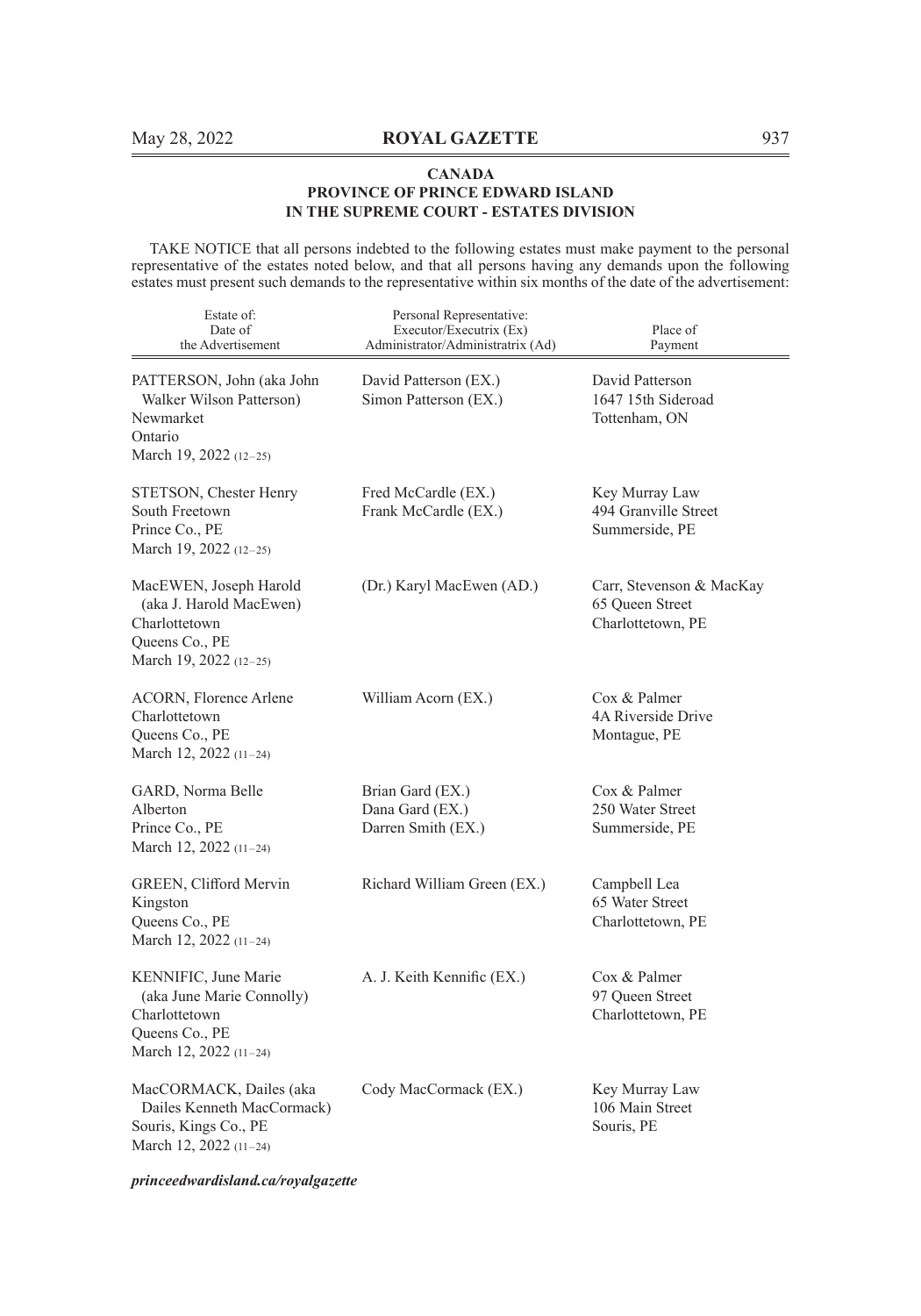TAKE NOTICE that all persons indebted to the following estates must make payment to the personal representative of the estates noted below, and that all persons having any demands upon the following estates must present such demands to the representative within six months of the date of the advertisement:

| Estate of:<br>Date of<br>the Advertisement                                                             | Personal Representative:<br>Executor/Executrix (Ex)<br>Administrator/Administratrix (Ad) | Place of<br>Payment                                                |
|--------------------------------------------------------------------------------------------------------|------------------------------------------------------------------------------------------|--------------------------------------------------------------------|
| MacDONALD, Theresa Dianne<br>Charlottetown<br>Queens Co., PE<br>March 12, 2022 (11-24)                 | Christopher MacDonald (EX.)                                                              | <b>Stewart McKelvey</b><br>65 Grafton Street<br>Charlottetown, PE  |
| MacLENNAN, Ethel Marie<br>Charlottetown<br>Queens Co., PE<br>March 12, 2022 (11-24)                    | Julie Anne Hughes (EX.)<br>Jody Lynn Vokey (EX.)                                         | Campbell Lea<br>65 Water Street<br>Charlottetown, PE               |
| MacPHEE, Bertha Theresa<br>Selkirk<br>Kings Co., PE<br>March 12, 2022 (11-24)                          | Ken Lambie (EX.)                                                                         | Cox & Palmer<br>97 Queen Street<br>Charlottetown, PE               |
| READ, Alexander Balfour<br>Summerside<br>Prince Co., PE<br>March 12, 2022 (11-24)                      | Paul Read (EX.)<br>Steven Read (EX.)                                                     | Cox & Palmer<br>250 Water Street<br>Summerside, PE                 |
| SANDERS, Connie<br>(aka Constance Sanders)<br>Mount Vernon<br>Queens Co., PE<br>March 12, 2022 (11-24) | Barbara McKenzie (EX.)<br>David Charles Sanders (EX.)                                    | Carr, Stevenson & MacKay<br>65 Oueen Street<br>Charlottetown, PE   |
| SOUTAR, John Scott, (Dr.)<br>Kirriemuir<br>Scotland, U.K.<br>March 12, 2022 (11-24)                    | Elisabeth Liddell Soutar (EX.)                                                           | Carr, Stevenson & MacKay<br>65 Queen Street<br>Charlottetown, PE   |
| TRAINOR, Louis Francis<br>Summerside<br>Prince Co., PE<br>March 12, 2022 (11-24)                       | Sheila Trainor (EX.)                                                                     | McCabe Law<br>193 Arnett Street<br>Summerside, PE                  |
| VESSEY, Mildred Ruth<br>Charlottetown<br>Queens Co., PE<br>March 12, 2022 (11-24)                      | Barry Vessey (EX.)<br>Richard Vessey (EX.)                                               | <b>HBC</b> Law Corporation<br>25 Queen Street<br>Charlottetown, PE |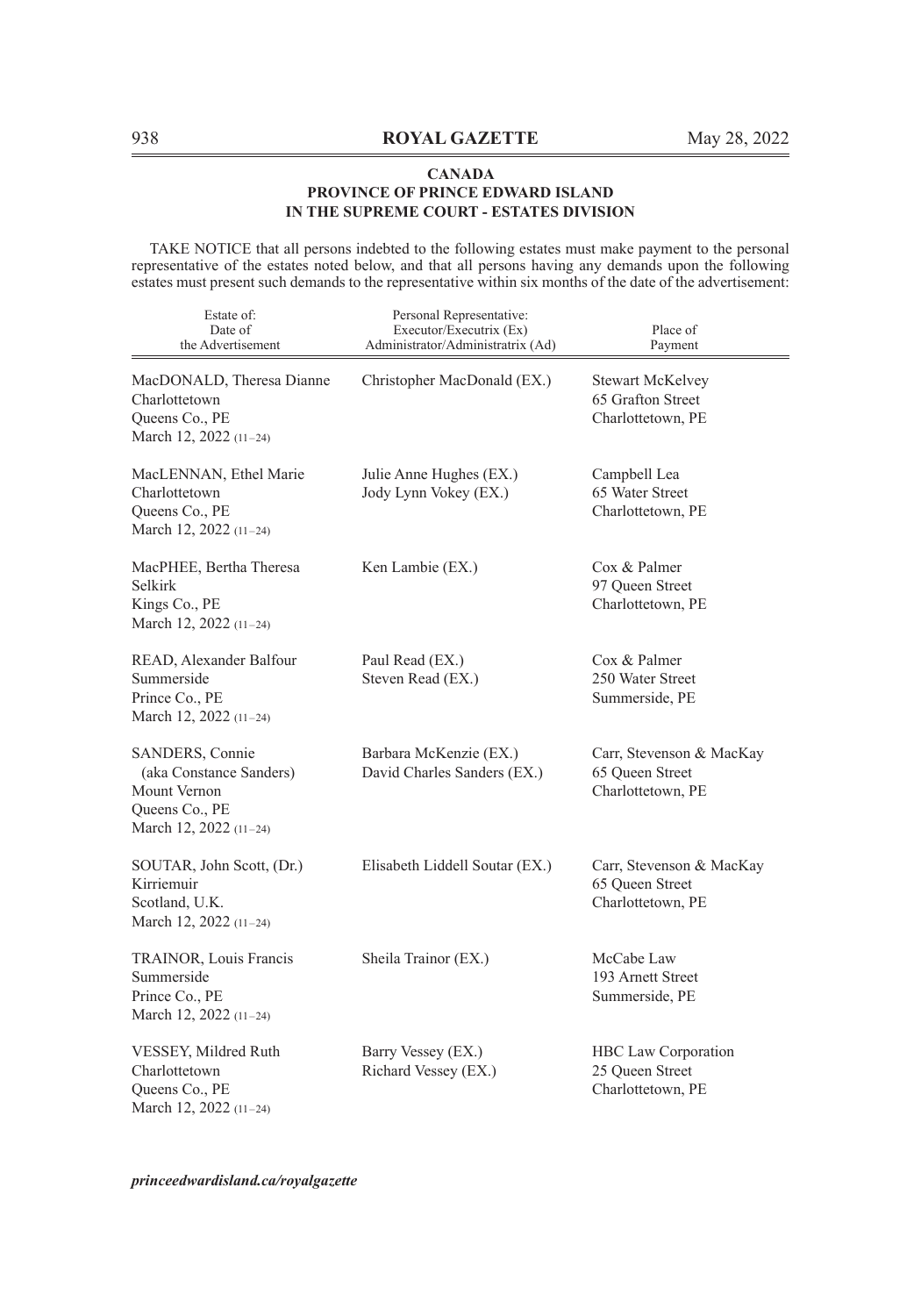TAKE NOTICE that all persons indebted to the following estates must make payment to the personal representative of the estates noted below, and that all persons having any demands upon the following estates must present such demands to the representative within six months of the date of the advertisement:

| Estate of:<br>Date of<br>the Advertisement                                                                     | Personal Representative:<br>Executor/Executrix (Ex)<br>Administrator/Administratrix (Ad) | Place of<br>Payment                                              |
|----------------------------------------------------------------------------------------------------------------|------------------------------------------------------------------------------------------|------------------------------------------------------------------|
| BONNELL, Mark L.<br>(aka Mark Lorne Bonnell)<br>Charlottetown<br>Queens Co., PE<br>March 5, 2022 (10-23)       | Wendy Marlene Bonnell (EX.)<br>Linda Florence Love (EX.)                                 | Key Murray Law<br>80 Grafton Street<br>Charlottetown, PE         |
| CROCKER, Clifford G.<br>(aka Clifford Gilbert Crocker)<br>Stratford, Queens Co., PE<br>March 5, 2022 $(10-23)$ | Bryan David Crocker (EX.)                                                                | Cox & Palmer<br>4A Riverside Drive<br>Montague, PE               |
| DEMPSEY, Pauline Corena<br>(aka Corena Dempsey)<br>Moncton<br>New Brunswick<br>March 5, 2022 (10-23)           | David Lloyd Dempsey (EX.)                                                                | Robert McNeill<br>251 Water Street<br>Summerside, PE             |
| DORE, Robert Jerry<br>Bangor<br>Maine, USA<br>March 5, 2022 (10-23)                                            | Richard C. Trott Jr. (EX.)<br>Nathan Dane III (EX.)                                      | Key Murray Law<br>494 Granville Street<br>Summerside, PE         |
| FITZGERALD, Ruth Hattie<br>Inverness<br>Prince Co., PE<br>March 5, 2022 $(10-23)$                              | Edward Fitzgerald (EX.)                                                                  | Key Murray Law<br>494 Granville Street<br>Summerside, PE         |
| GORDON, William Bruce<br>Murray River<br>Kings Co., PE<br>March 5, 2022 (10-23)                                | Valerie Georgina Gordon (EX.)                                                            | Cox & Palmer<br>4A Riverside Drive<br>Montague, PE               |
| MacLEOD, Lynn Marion<br>Edmonton<br>Alberta<br>March 5, 2022 $(10-23)$                                         | Sandra Boulter (EX.)                                                                     | Carr, Stevenson & MacKay<br>65 Queen Street<br>Charlottetown, PE |
| SMITH, John Joseph<br>Stratford<br>Queens Co., PE<br>March 5, 2022 (10-23)                                     | Joseph Smith (EX.)                                                                       | Carr, Stevenson & MacKay<br>65 Oueen Street<br>Charlottetown, PE |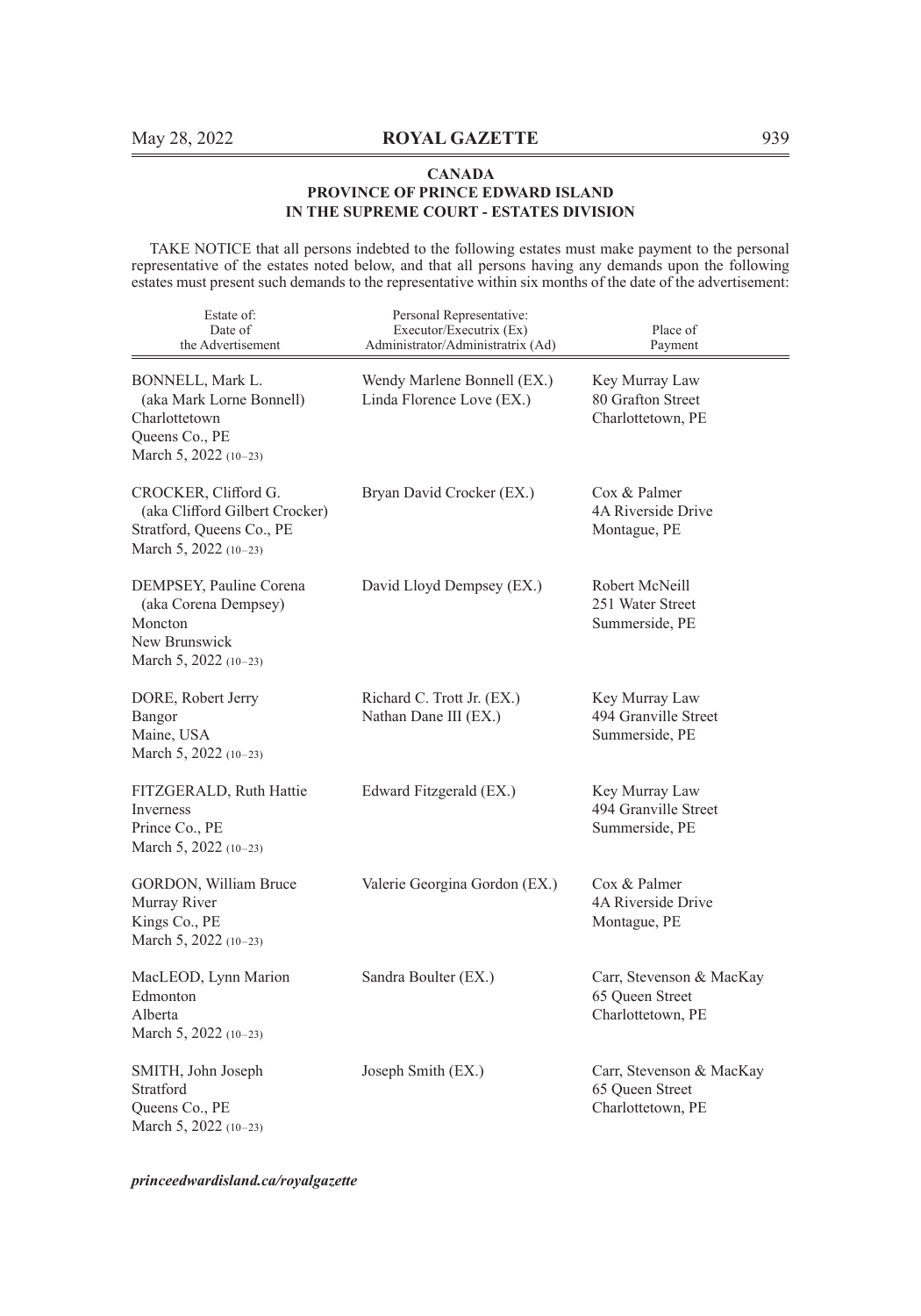TAKE NOTICE that all persons indebted to the following estates must make payment to the personal representative of the estates noted below, and that all persons having any demands upon the following estates must present such demands to the representative within six months of the date of the advertisement:

| Estate of:<br>Date of<br>the Advertisement                                                                                            | Personal Representative:<br>Executor/Executrix (Ex)<br>Administrator/Administratrix (Ad) | Place of<br>Payment                                               |
|---------------------------------------------------------------------------------------------------------------------------------------|------------------------------------------------------------------------------------------|-------------------------------------------------------------------|
| ADAMS, Reginald Thomas<br>Cornwall<br>Queens Co., PE<br>March 5, 2022 (10-23)                                                         | John F. Adams (AD.)                                                                      | <b>Stewart McKelvey</b><br>65 Grafton Street<br>Charlottetown, PE |
| CARRAGHER, Maurice Joseph<br>Charlottetown<br>Queens Co., PE<br>March 5, 2022 (10-23)                                                 | D'Arcy Morris (AD.)                                                                      | Stewart McKelvey<br>65 Grafton Street<br>Charlottetown, PE        |
| CORBETT, Norma Everly<br>Middlebury<br>Connecticut, USA<br>March 5, 2022 (10-23)                                                      | Chet E. Corbett (AD.)                                                                    | Cox & Palmer<br>250 Water Street<br>Summerside, PE                |
| GOUGH, Hugh Douglas<br>Charlottetown<br>Queens Co., PE<br>March 5, 2022 (10-23)                                                       | Bruce Gough (AD.)                                                                        | Key Murray Law<br>494 Granville Street<br>Summerside, PE          |
| PIERCE, Mary Emma<br>Charlottetown<br>Queens Co., PE<br>March 5, 2022 (10-23)                                                         | Thomas A. Matheson (AD.)                                                                 | Carr, Stevenson & MacKay<br>65 Queen Street<br>Charlottetown, PE  |
| BURKE, Mary Theresa "Shirley"<br>Charlottetown<br>Queens Co., PE<br>February 26, 2022 (9-22)                                          | Thomas Richard Burke (EX.)<br>Heather Anastatia Burke (EX.)                              | Carr, Stevenson & MacKay<br>65 Queen Street<br>Charlottetown, PE  |
| FISHER, Paul Henry Robert<br>(aka Paul Henry Fisher)<br>(aka Paul Fisher)<br>Bonshaw, Queens Co., PE<br>February 26, 2022 (9-22)      | Mark Kenny Fisher (EX.)                                                                  | Cox & Palmer<br>97 Queen Street<br>Charlottetown, PE              |
| GRAHAM, Elizabeth Margaret<br>Mary Clarkson (aka Elizabeth<br>Margaret Graham)<br>Montague, Kings Co., PE<br>February 26, 2022 (9-22) | Cindy Clarkson (EX.)<br>Janice MacDonald (EX.)                                           | HBC Law Corporation<br>25 Queen Street<br>Charlottetown, PE       |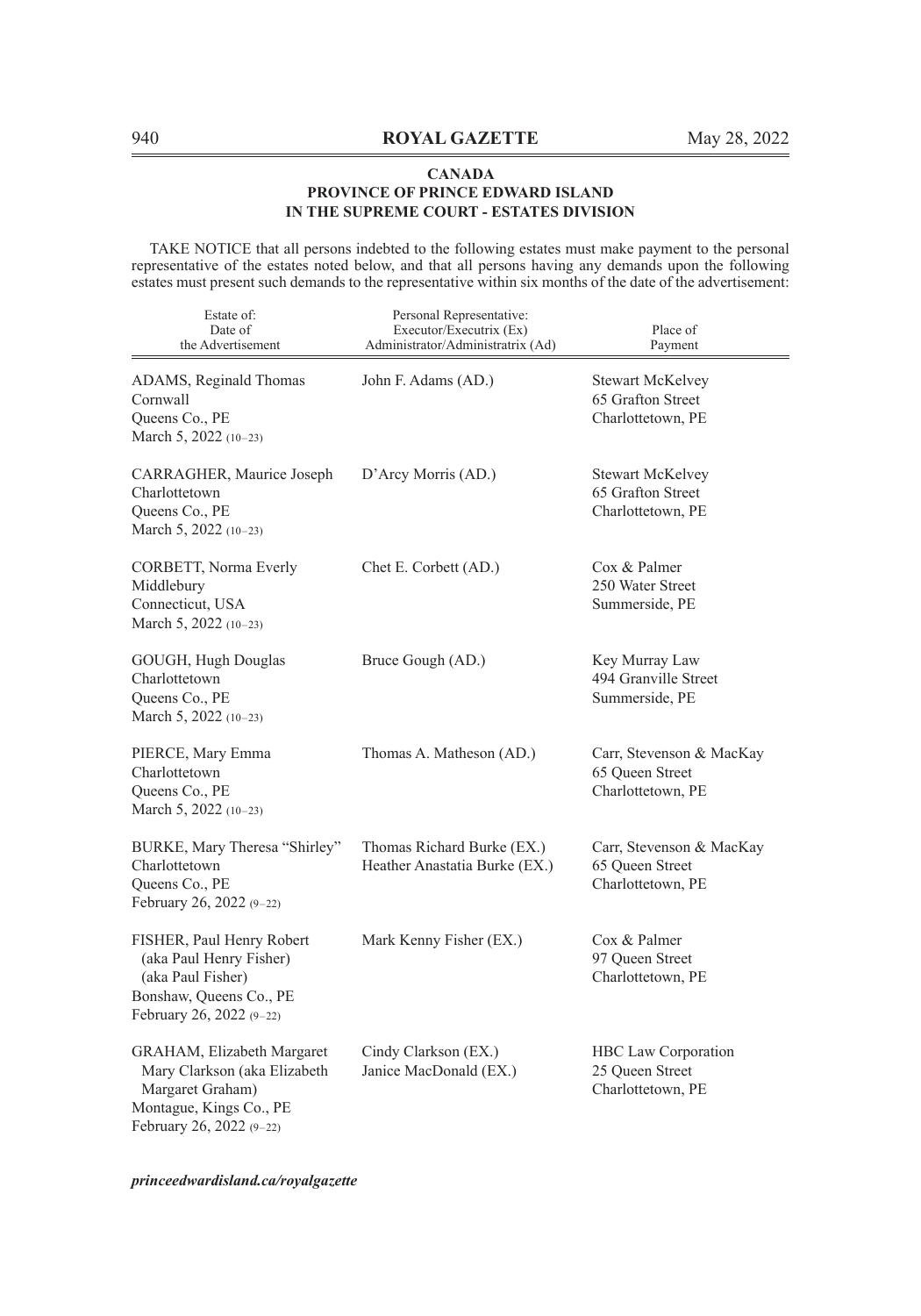TAKE NOTICE that all persons indebted to the following estates must make payment to the personal representative of the estates noted below, and that all persons having any demands upon the following estates must present such demands to the representative within six months of the date of the advertisement:

| Estate of:<br>Date of<br>the Advertisement                                                                              | Personal Representative:<br>Executor/Executrix (Ex)<br>Administrator/Administratrix (Ad) | Place of<br>Payment                                                      |
|-------------------------------------------------------------------------------------------------------------------------|------------------------------------------------------------------------------------------|--------------------------------------------------------------------------|
| GRAY, Gerald Alexander<br>Charlottetown<br>Queens Co., PE<br>February 26, 2022 (9-22)                                   | Brenda Elaine Porter (EX.)                                                               | Key Murray Law<br>494 Granville Street<br>Summerside, PE                 |
| HENRY, Gwendoline Doris (aka<br>Gwendolyn Doris Ivy Henry)<br>Charlottetown, Queens Co., PE<br>February 26, 2022 (9-22) | Maureen Fryday (EX.)<br>William Cutler (EX.)                                             | E.W. Scott Dickieson Law Office<br>10 Pownal Street<br>Charlottetown, PE |
| KINGSTON, Marion H.<br>Charlottetown<br>Queens Co., PE<br>February 26, 2022 (9-22)                                      | Paula Marie Kingston (EX.)<br>Stephen Jerome Kingston (EX.)                              | McInnes Cooper<br>141 Kent Street<br>Charlottetown, PE                   |
| MATHESON, Daniel Lloyd<br>Hopefield<br>Queens Co., PE<br>February 26, 2022 (9-22)                                       | Ann Ferguson (EX.)                                                                       | Cox & Palmer<br>4A Riverside Drive<br>Montague, PE                       |
| PINKHAM, Robie<br>(aka Robie Arvid Pinkham)<br>Charlottetown<br>Queens Co., PE<br>February 26, 2022 (9-22)              | Holly Pinkham (EX.)<br>Jeffrey Pinkham (EX.)                                             | Cox & Palmer<br>250 Water Street<br>Summerside, PE                       |
| RANKIN, Hugh Ellwin<br>Summerside<br>Prince Co., PE<br>February 26, 2022 (9-22)                                         | Samuel John Rankin (EX.)                                                                 | Boardwalk Law Offices<br>20 Great George Street<br>Charlottetown, PE     |
| RICHARDS, Lillian Mae<br>Portugal Cove<br>St. Philip's, NL<br>February 26, 2022 (9-22)                                  | Allan MacKinnon (EX.)                                                                    | Key Murray Law<br>446 Main Street<br>O'Leary, PE                         |
| WEEKS, Milton Lemuel<br><b>Stanley Bridge</b><br>Queens Co., PE<br>February 26, 2022 (9-22)                             | Evelyn Paula Casey (EX.)                                                                 | Birt & MacNeill<br>138 St. Peters Road<br>Charlottetown, PE              |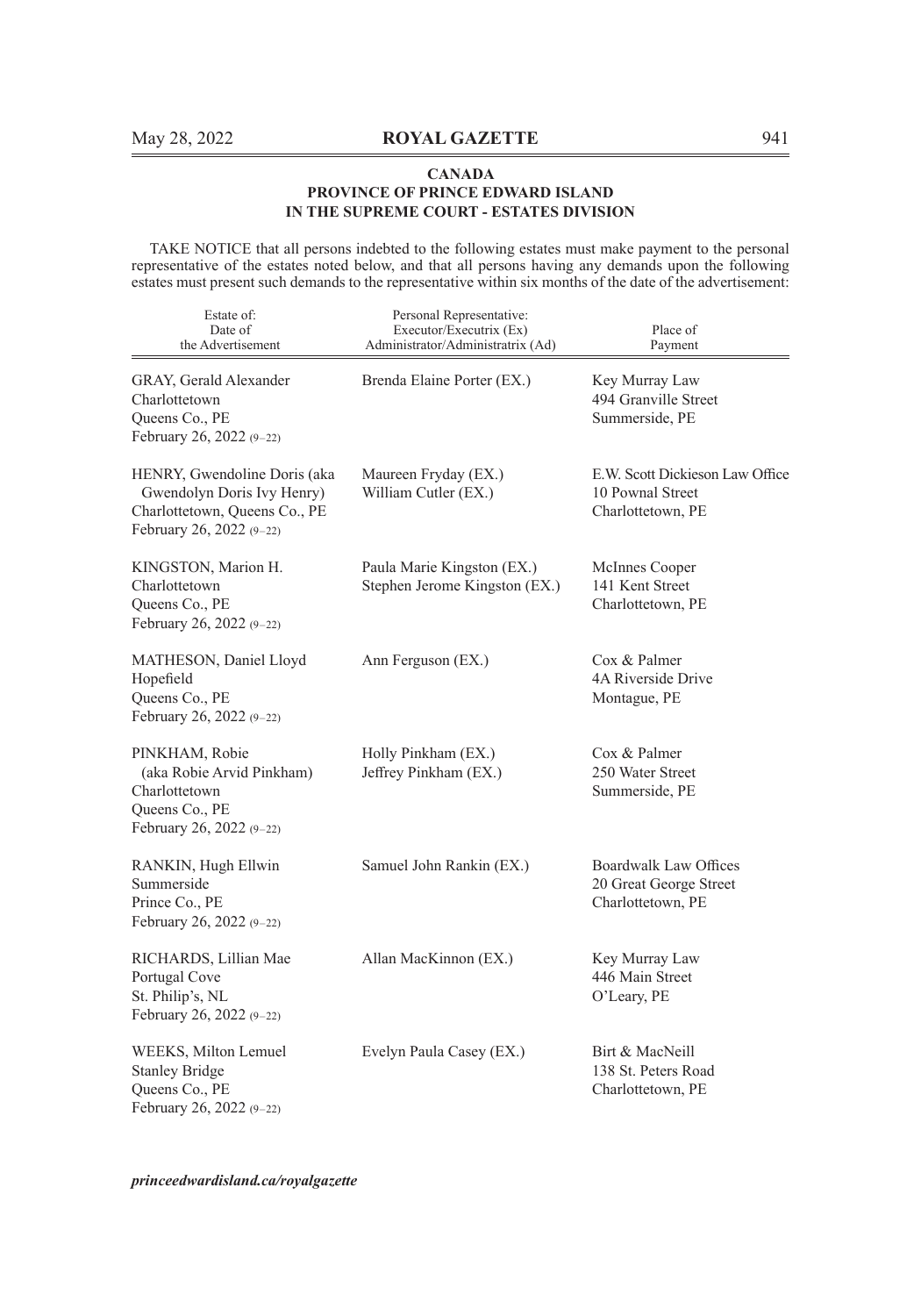TAKE NOTICE that all persons indebted to the following estates must make payment to the personal representative of the estates noted below, and that all persons having any demands upon the following estates must present such demands to the representative within six months of the date of the advertisement:

| Estate of:<br>Date of<br>the Advertisement                                      | Personal Representative:<br>Executor/Executrix (Ex)<br>Administrator/Administratrix (Ad) | Place of<br>Payment                                                      |
|---------------------------------------------------------------------------------|------------------------------------------------------------------------------------------|--------------------------------------------------------------------------|
| BALLUM, Tracey Lynn<br>Summerside<br>Prince Co., PE<br>February 26, 2022 (9-22) | Clare Henderson (AD.)                                                                    | E.W. Scott Dickieson Law Office<br>10 Pownal Street<br>Charlottetown, PE |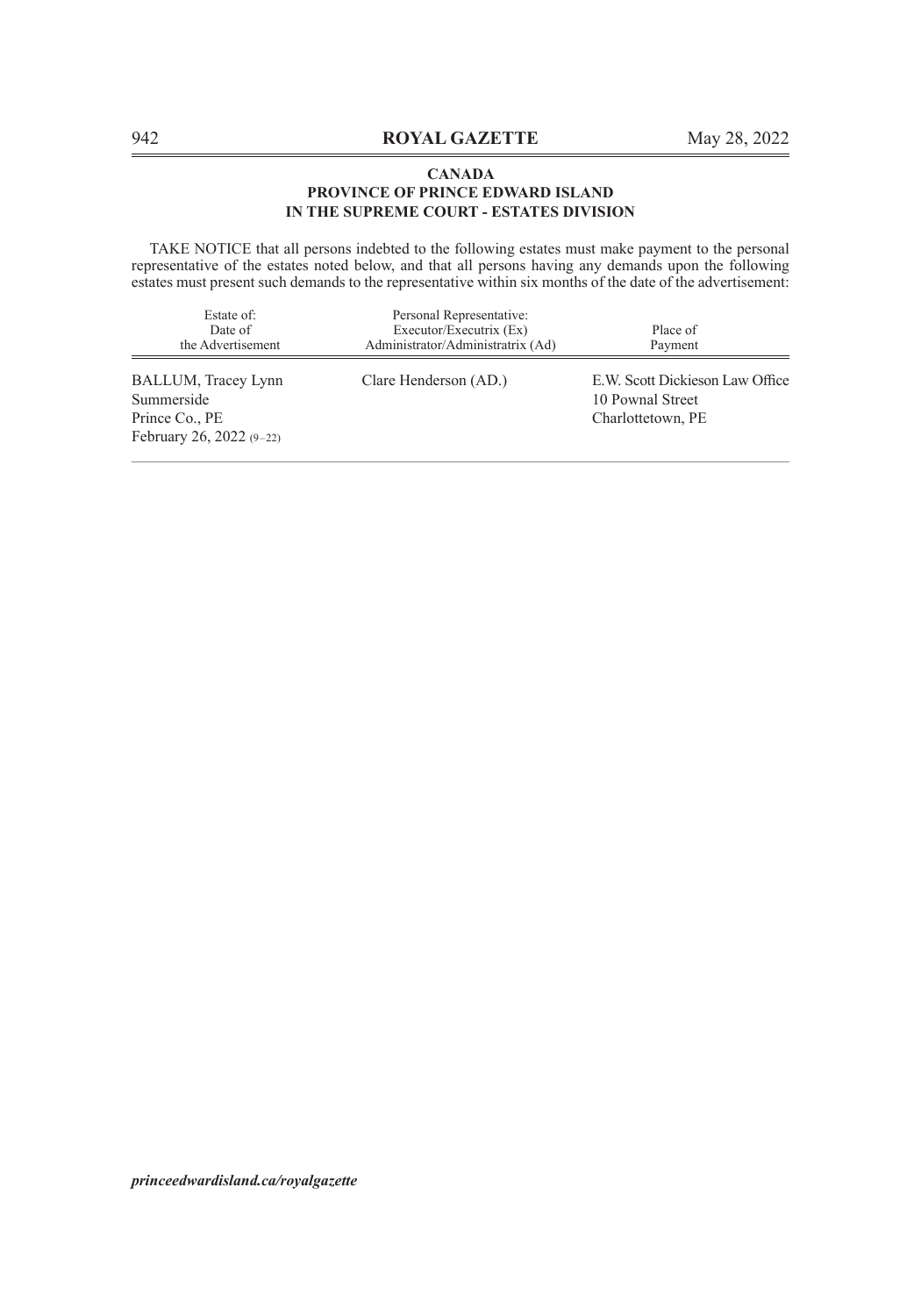The following orders were approved by Her Honour the Lieutenant Governor in Council dated May 17, 2022.

### **EC2022-384**

# **CRIMINAL CODE OF CANADA PRINCE EDWARD ISLAND REVIEW BOARD APPOINTMENTS**

Pursuant to section 672.38 of the *Criminal Code of Canada*, R.S.C. 1985, Chap. C-46, Council made the following appointments:

# **NAME TERM OF APPOINTMENT**

as chairperson

| Cyndria L. Wedge, Q.C.  | 31 July 2022 |
|-------------------------|--------------|
| Stratford               | to           |
| (reappointed)           | 31 July 2025 |
| as member               |              |
| Dr. Elizabeth Schneider | 31 July 2022 |
| Charlottetown           | to           |
| (reappointed)           | 31 July 2025 |

# **EC2022-385**

# **EMPLOYMENT STANDARDS ACT EMPLOYMENT STANDARDS BOARD APPOINTMENT**

Pursuant to section 4 of the *Employment Standards Act* R.S.P.E.I. 1988, Cap. E-1 Council made the following appointment:

# **NAME TERM OF APPOINTMENT**

as employer representative

Fraser MacDougall 17 May 2022 Argyle Shore to<br>
(vice Jordan Fraser, resigned) to<br>
17 May 2025 (vice Jordan Fraser, resigned)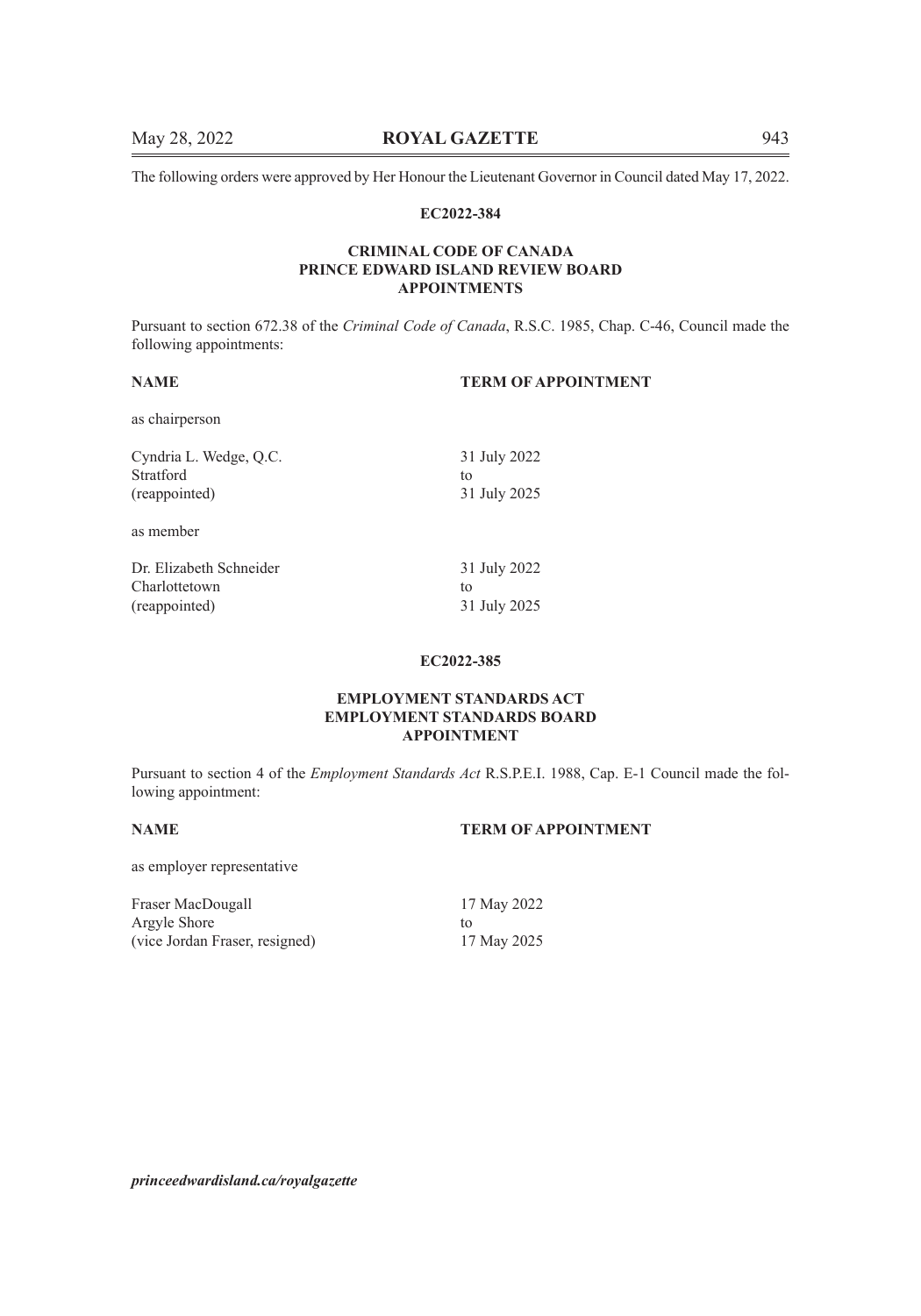# **ENVIRONMENTAL PROTECTION ACT ISLAND WASTE MANAGEMENT CORPORATION APPOINTMENTS**

Pursuant to section 7 of Order-in-Council EC1999-262 of 25 May 1999, as amended by Orders-in-Council EC2003-397 of 22 July 2003 and EC2007-578 of 25 September 2007, Council made the following appointments:

# **NAME TERM OF APPOINTMENT**

as members

| 17 May 2022 |
|-------------|
| to          |
| 17 May 2024 |
|             |
| 17 May 2022 |
|             |
| tο          |
|             |

### **EC2022-389**

# **GRAIN ELEVATORS CORPORATION ACT PRINCE EDWARD ISLAND GRAIN ELEVATORS CORPORATION BOARD OF DIRECTORS APPOINTMENTS**

Pursuant to section 2 of the *Grain Elevators Corporation Act* R.S.P.E.I. 1988, Cap. G-5 Council made the following appointments:

# **NAME TERM OF APPOINTMENT**

| Rollin Andrew<br>Charlottetown        | 17 May 2022<br>to |
|---------------------------------------|-------------------|
| (reappointed)                         | 17 May 2025       |
| Robert MacDonald                      | 17 May 2022       |
| South Pinette                         | to                |
| (vice Alvin Keenan, term expired)     | 17 May 2025       |
| Blair MacIsaac                        | 17 May 2022       |
| Souris                                | to                |
| (vice Nelson MacKinnon, term expired) | 17 May 2025       |
| Earle Smith                           | 17 May 2022       |
| Central Bedeque                       | to                |
| (reappointed)                         | 17 May 2025       |

Further, in accordance with subsection 2(3) of the said Act, Council designated Denton Ellis, of O'Leary, as President; Earle Smith to continue as Vice-President; and Rollin Andrew to continue as Secretary-Treasurer for the duration of their terms as members.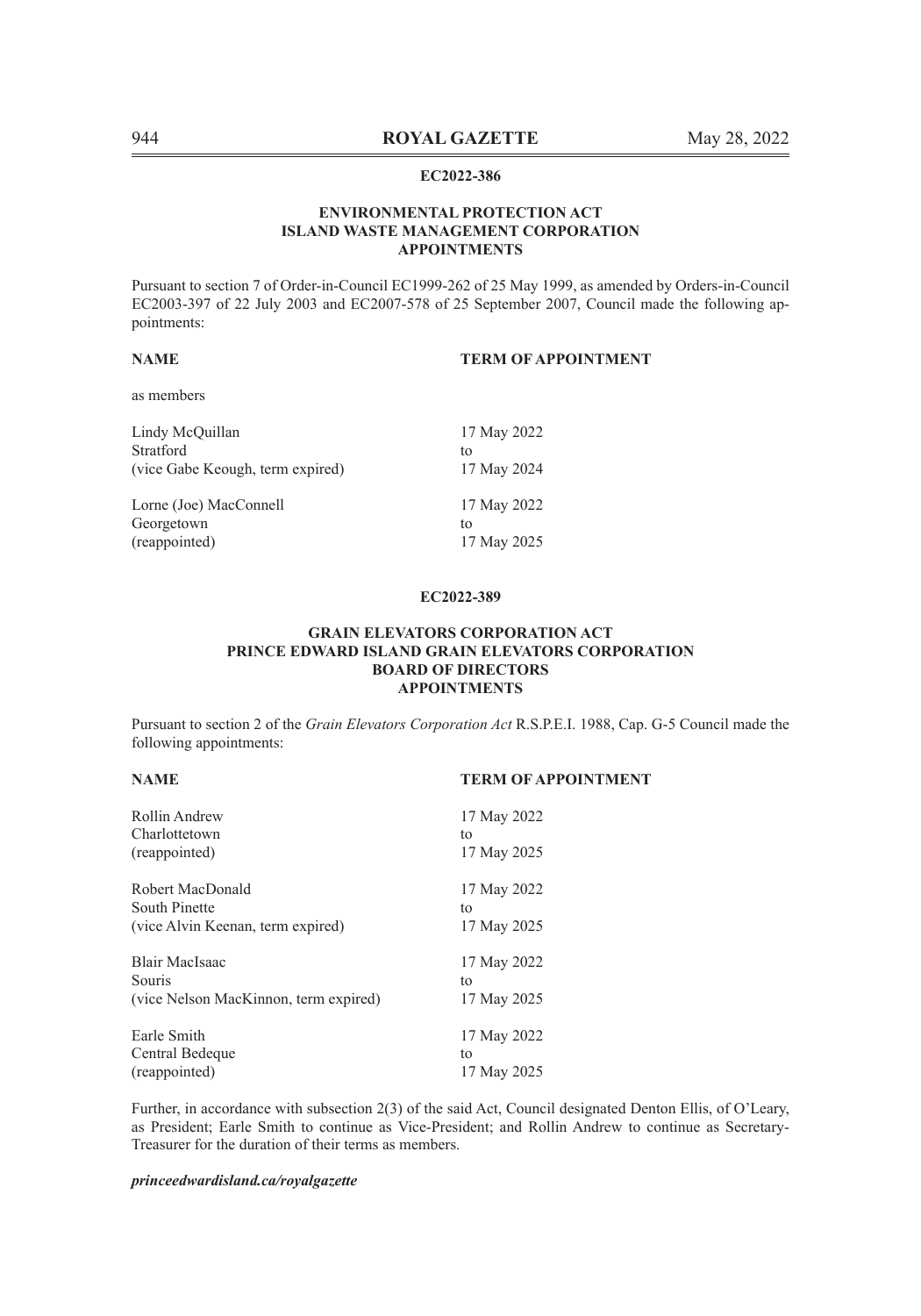### **JUDICATURE ACT RULES OF COURT TWENTY-SEVENTH SERIES OF AMENDMENTS TO THE 1996 CONSOLIDATION AND PUBLICATION MANNER DETERMINED**

Under authority of subsection 35(1) of the *Judicature Act*, R.S.P.E.I. 1988, Cap. J-2.1, Council approved the Twenty-Seventh Series of Amendments to the 1996 Consolidated Version of the Rules of Court to come into force effective June 1, 2022, said amendments having been made by the Rules Committee at meetings held on November 16, 2021, January 24, 2022 and April 11, 2022.

Further, under authority of subsection 35(5) of the said Act, Council determined that publication of a Notice in the Royal Gazette shall be deemed to be publication of the approved Twenty-Seventh Series of Amendments to the 1996 Consolidated Version of the Rules of Court and that no further publication relating to the said amendments shall be necessary.

# **EC2022-391**

### **LABOUR ACT LABOUR RELATIONS BOARD APPOINTMENTS**

Pursuant to subsections 3(2) and 3(2.1) of the *Labour Act* R.S.P.E.I. 1988, Cap. L-1 Council made the following appointments:

# **NAME TERM OF APPOINTMENT**

as employer representative

| Daniel Hughes                    | 17 May 2022 |
|----------------------------------|-------------|
| Morell                           | to          |
| (reappointed)                    | 17 May 2025 |
| as employee representative       |             |
| Cathy MacKinnon                  | 17 May 2022 |
| St. Peter's Bay                  | to          |
| (vice Karen Tsistinas, resigned) | 17 May 2025 |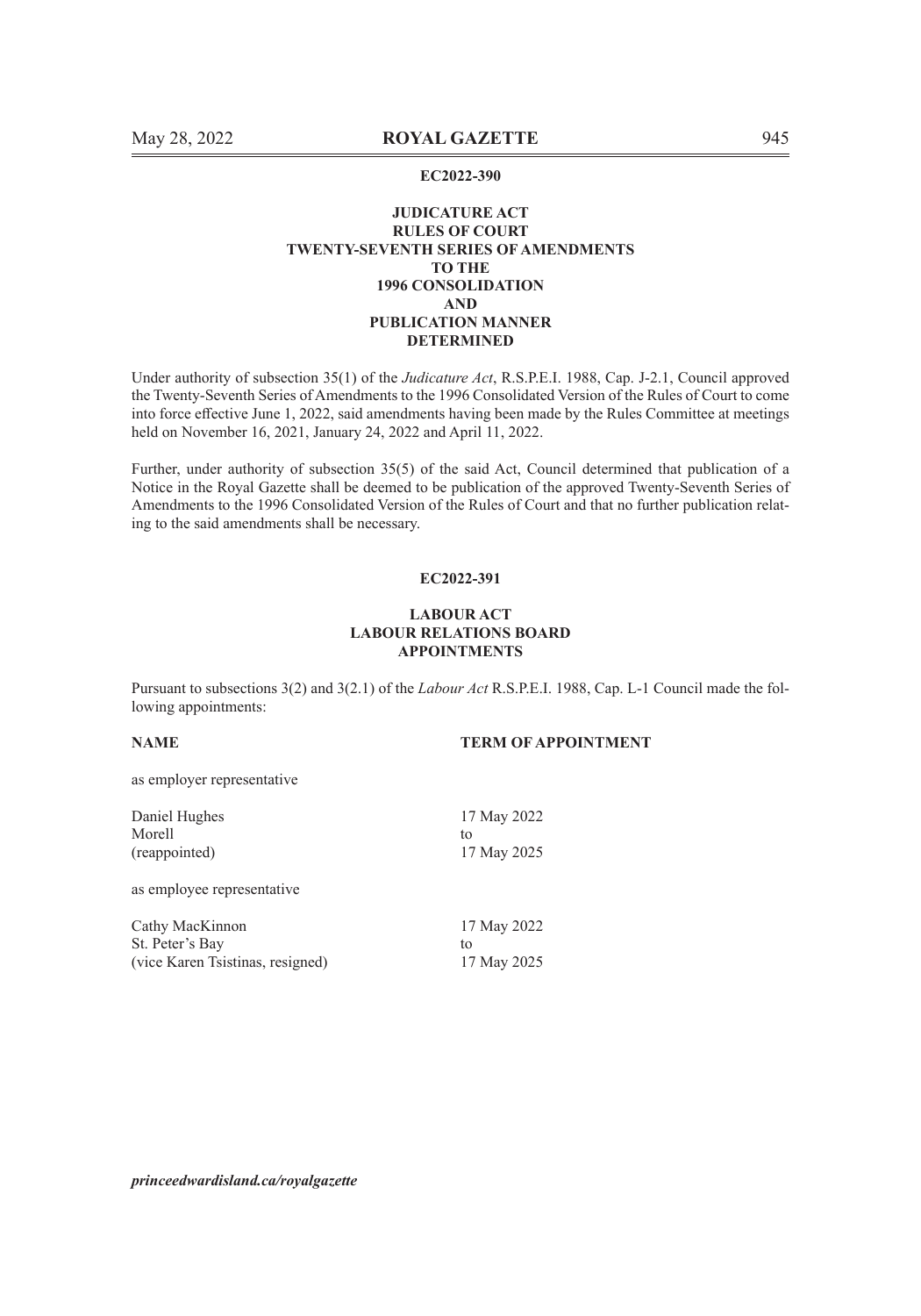### **PROVINCIAL EMBLEMS AND HONOURS ACT ORDER OF PRINCE EDWARD ISLAND ADVISORY COUNCIL APPOINTMENT**

Pursuant to clause 6(2)(d) of the *Provincial Emblems and Honours Act* R.S.P.E.I. 1988, Cap. P-26.1, Council made the following appointment:

# **NAME TERM OF APPOINTMENT**

for Kings County

Heather Mullen 17 May 2022 Canavoy to the contract of the contract of the contract of the contract of the contract of the contract of the contract of the contract of the contract of the contract of the contract of the contract of the contract of the (reappointed) 17 May 2025

# **EC2022-418**

# **POLICE ACT DEPUTY POLICE COMMISSIONER APPOINTMENT**

Pursuant to subsection 16(2) of the *Police Act*, R.S.P.E.I. 1988, Cap. P-11.1, Council appointed Pamela Stewart, of Charlottetown as Deputy Police Commissioner for the term of May 17, 2022 to May 17, 2027.

### **EC2022-419**

### **REGULATED HEALTH PROFESSIONS ACT COUNCIL OF THE COLLEGE OF COUNSELLING THERAPY OF PRINCE EDWARD ISLAND APPOINTMENT**

Pursuant to subsection 7(4)(b) of the *Regulated Health Professions Act* R.S.P.E.I. 1988, Cap. R-10.1, Council made the following appointment to the Council of the College of Counselling Therapy of Prince Edward Island:

# **NAME TERM OF APPOINTMENT**

Cheryl Dalziel 17 May 2022 Rustico to to the contract of the contract of the contract of the contract of the contract of the contract of the contract of the contract of the contract of the contract of the contract of the contract of the contract of (vice Cheryl McNeill, revoked) 17 May 2025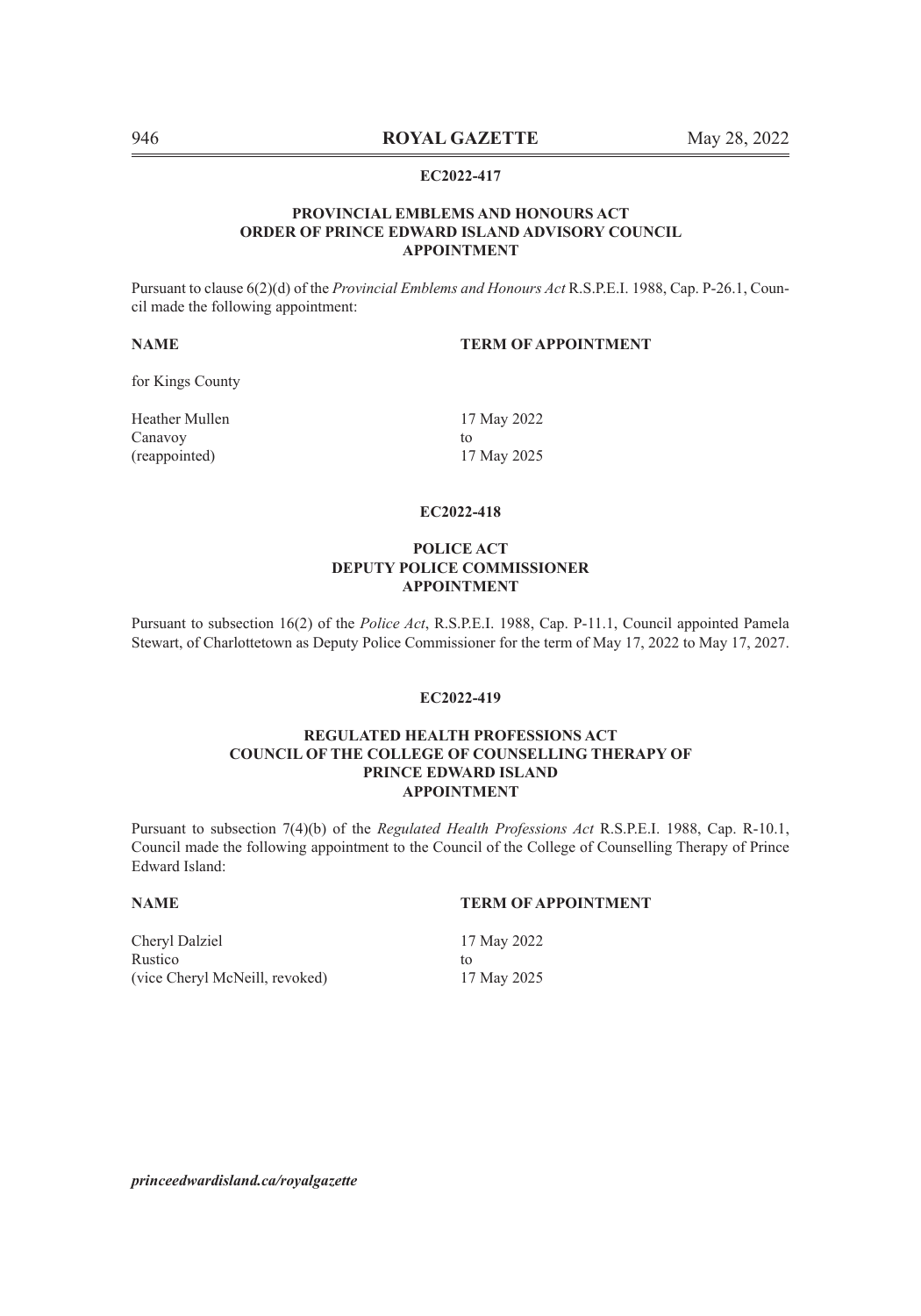### **REGULATED HEALTH PROFESSIONS ACT COUNCIL OF THE PRINCE EDWARD ISLAND COLLEGE OF OCCUPATIONAL THERAPISTS APPOINTMENTS**

Pursuant to subsection 7(4)(b) of the *Regulated Health Professions Act* R.S.P.E.I. 1988, Cap. R-10.1, Council made the following appointments to the Council of the Prince Edward Island College of Occupational Therapists:

| <b>NAME</b>        | <b>TERM OF APPOINTMENT</b> |  |
|--------------------|----------------------------|--|
| Donald Love        | 25 June 2022               |  |
| Charlottetown      | to                         |  |
| (reappointed)      | 25 June 2025               |  |
| John Nicholas Sims | 31 July 2022               |  |
| Cornwall           | to                         |  |
| (reappointed)      | 31 July 2025               |  |

### **EC2022-421**

### **SOCIAL ASSISTANCE ACT SOCIAL PROGRAMS APPEAL BOARD APPOINTMENT**

Pursuant to section 5 of the *Social Assistance Act* R.S.P.E.I. 1988, Cap. S-4.3, Council made the following appointment:

**NAME TERM OF APPOINTMENT**

Ashley Schurman 17 May 2022 Summerside to to the set of the set of the set of the set of the set of the set of the set of the set of the set of the set of the set of the set of the set of the set of the set of the set of the set of the set of the set (reappointed) 17 May 2025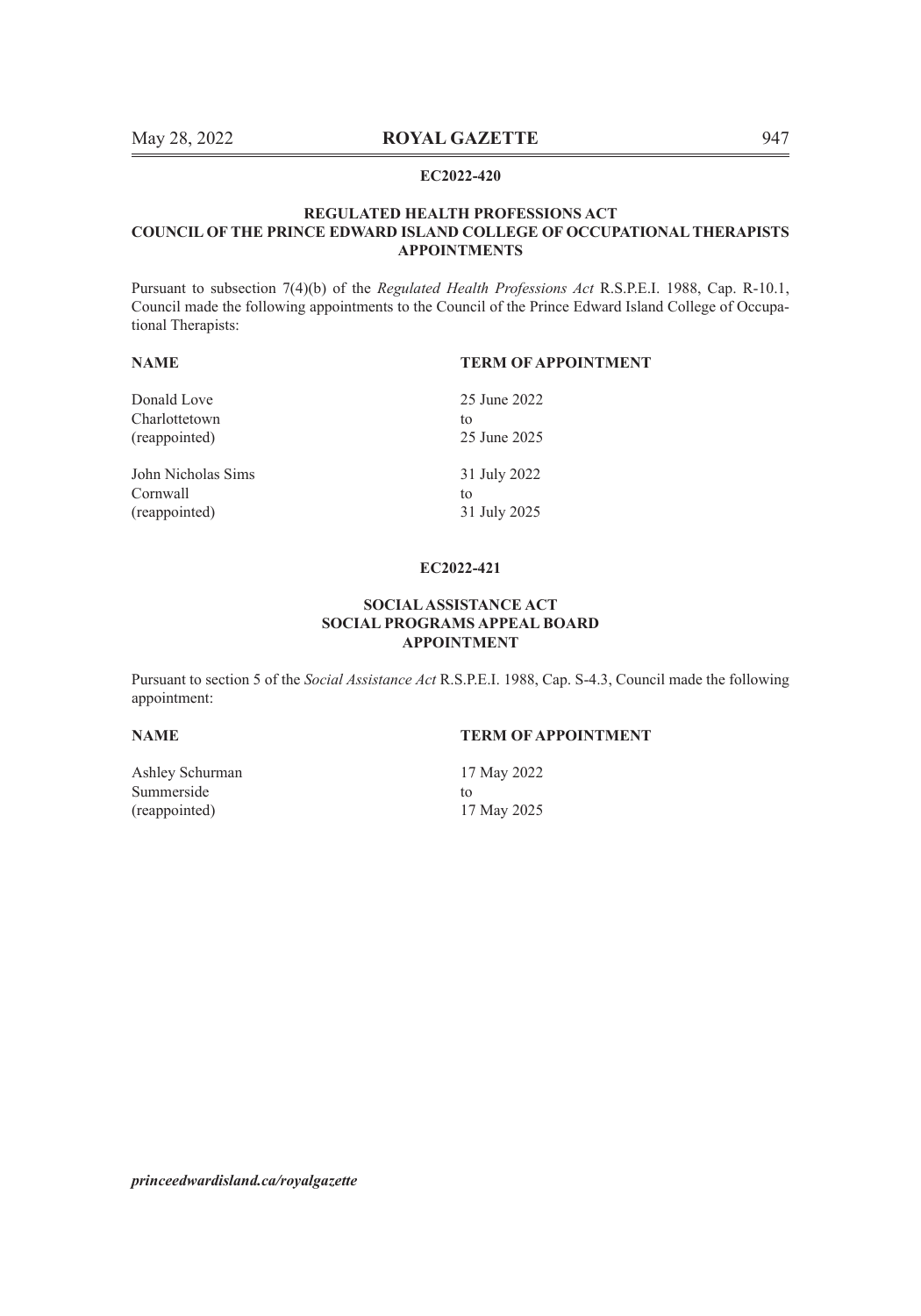# **TOURISM PEI ACT TOURISM PEI BOARD OF DIRECTORS APPOINTMENTS**

Pursuant to section 7 of the *Tourism PEI Act* R.S.P.E.I. 1988, Cap. T-3.4 Council made the following appointments:

# **NAME TERM OF APPOINTMENT**

as members

| John Cudmore                       | 17 May 2022 |
|------------------------------------|-------------|
| Charlottetown                      | to          |
| (vice Claus Schmidt, term expired) | 17 May 2025 |
| Jacqueline DesRoches               | 17 May 2022 |
| <b>Stanley Bridge</b>              | to          |
| (vice Angie Cormier, resigned)     | 17 May 2025 |
| Kirk Nicholson                     | 17 May 2022 |
| Charlottetown                      | to          |
| (vice Donna Sentner, term expired) | 17 May 2025 |

Signed,

Daniel M. Campbell Clerk of the Executive Council and Secretary to Cabinet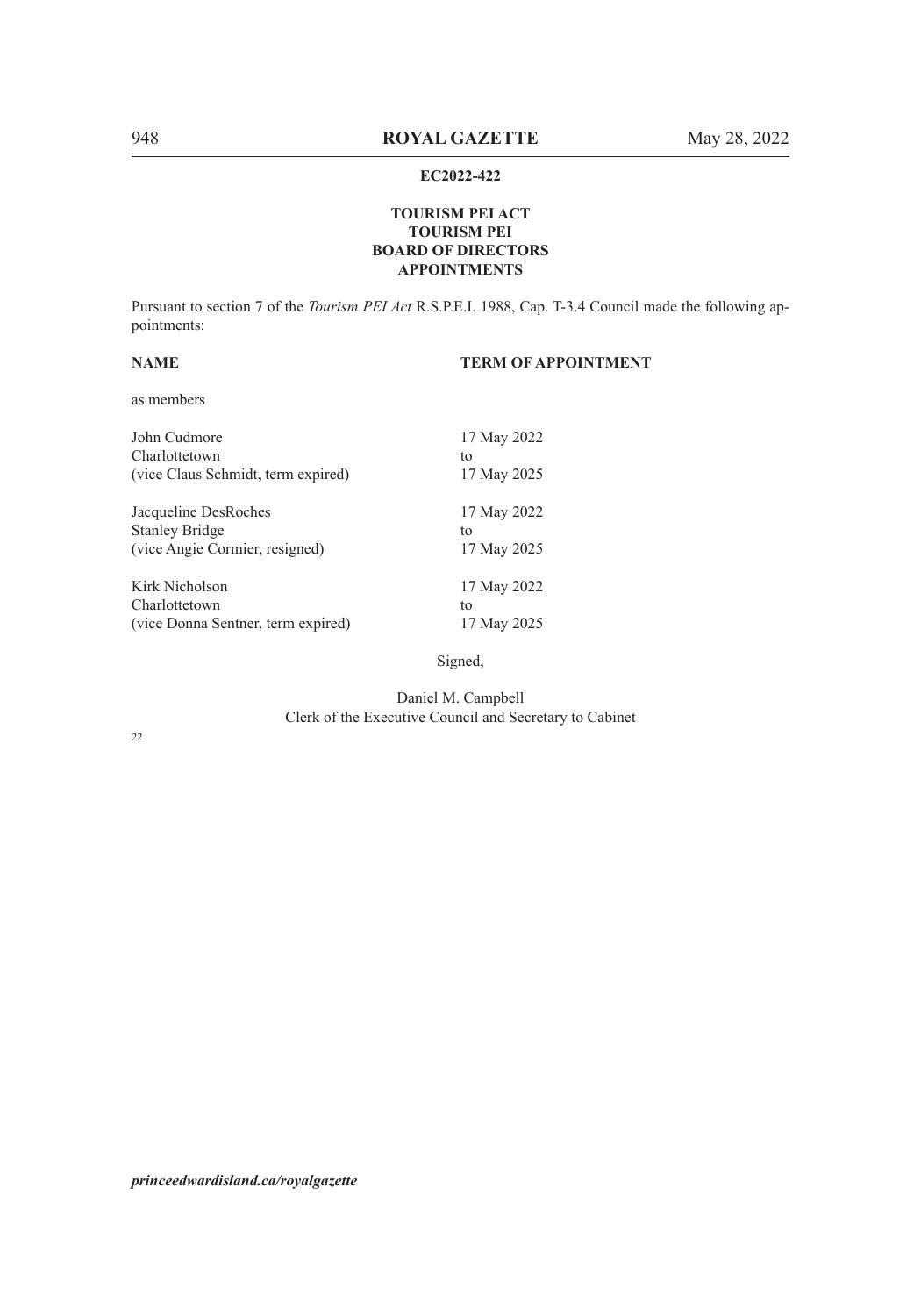### **PROCLAMATION**

# CANADA PROVINCE OF PRINCE EDWARD ISLAND

*(Great Seal)* ELIZABETH THE SECOND, by the Grace of God of the United Kingdom, Canada and Her other Realms and Territories, QUEEN, Head of the Commonwealth, Defender of the Faith.

### HON. ANTIONETTE PERRY Lieutenant Governor

TO ALL TO WHOM these presents shall come or whom the same may in any wise concern:

# GREETING A PROCLAMATION

WHEREAS in and by section 49 of Chapter 30 of the Acts passed by the Legislature of Prince Edward Island in the Second Session thereof held in the year 2021 and in the seventieth year of Our Reign intituled "Class Proceedings Act" it is enacted as follows:

"This Act comes into force on a date that may be fixed by proclamation of the Lieutenant Governor in Council.",

AND WHEREAS it is deemed expedient that the said Act, Stats. P.E.I. 2021, c. 30 should come into force on the 1st day of June, 2022,

NOW KNOW YE that We, by and with the advice and consent of our Executive Council for Prince Edward Island, do by this Our Proclamation ORDER AND DECLARE that the said Act being "Class Proceedings Act" passed in the seventieth year of Our Reign shall come into force on the first day of June, two thousand and twenty-two of which all persons concerned are to take notice and govern themselves accordingly.

IN TESTIMONY WHEREOF We have caused these Our Letters to be made Patent and the Great Seal of Prince Edward Island to be hereunto affixed.

WITNESS the Honourable Antoinette Perry, Lieutenant Governor of the Province of Prince Edward Island, at Charlottetown this seventeenth day of May in the year of Our Lord two thousand and twenty-two and in the seventy-first year of Our Reign.

By Command,

DANIEL M. CAMPBELL Clerk of the Executive Council and Secretary to Cabinet

 $22$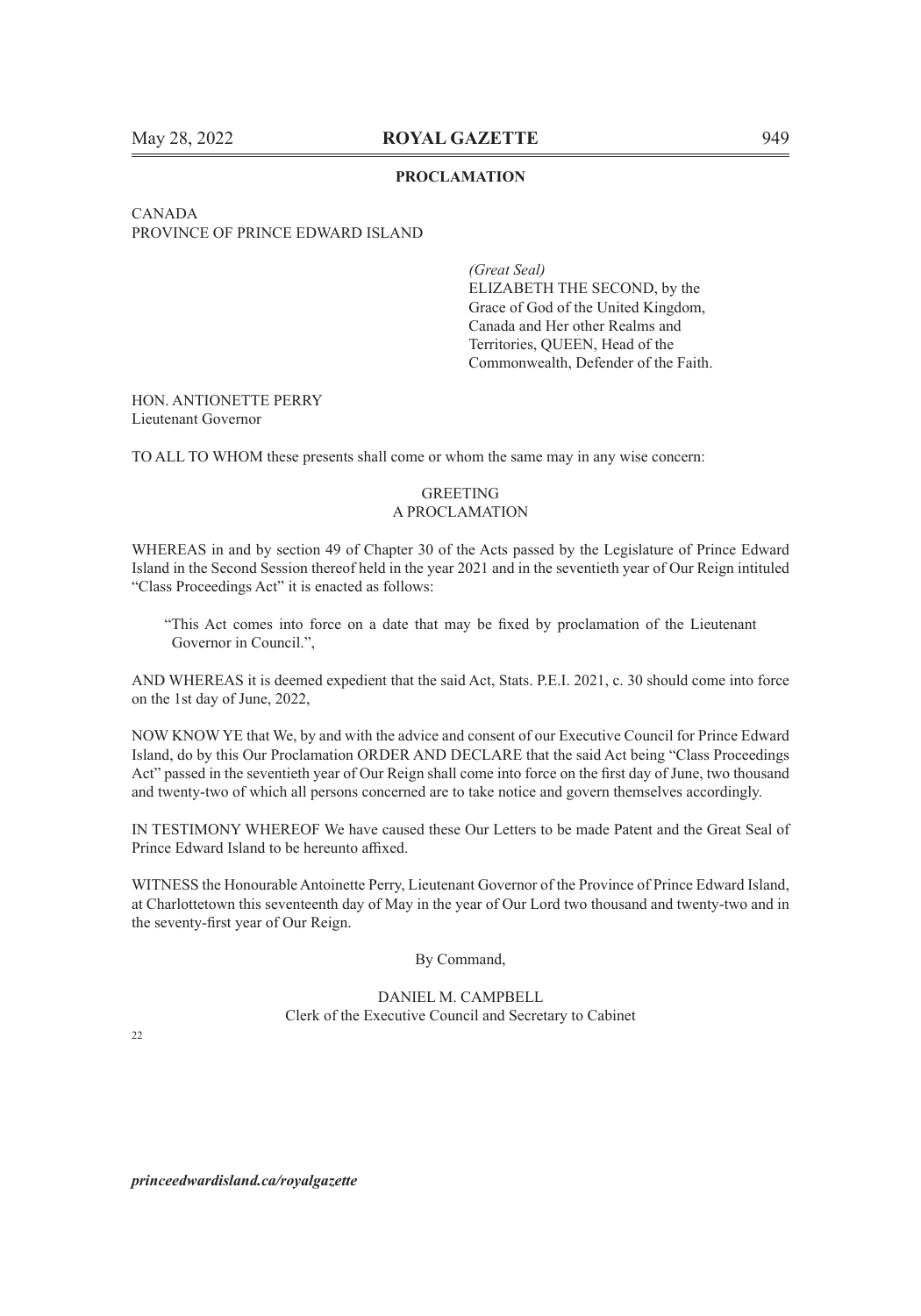# **IN THE MATTER OF the** *Public Health Act***, RSPEI 1988, Cap. P-30.1 (the "Act")**

### **COVID-19 PREVENTION AND SELF-ISOLATION ORDER**

**TO**: All persons residing in or present in Prince Edward Island; and

All businesses, services and organizations operating or carrying on business in Prince Edward Island

**AND WHEREAS** in consultation with the Lieutenant Governor in Council, I believe it is reasonably necessary to impose requirements in Prince Edward Island ("the Province") in order to protect the health of the population;

**AND WHEREAS** pursuant to subsection 39(1) of the Act, I, as the Chief Public Health Officer, may require a person to take or refrain from taking any action that is specified in this Order in respect of a communicable disease;

**AND WHEREAS** I, as the Chief Public Health Officer, pursuant to subsection 39(2) of the Act, believe on reasonable and probable grounds that:

- (a) a communicable disease, COVID-19, including any new variants of the virus causing COVID-19, exists or may exist in the Province;
- (b) the communicable disease presents a risk to the health of persons in the Province; and
- (c) the requirements specified in this Order are necessary to prevent, decrease or eliminate the risk to health presented by the communicable disease;

**AND WHEREAS** the reasons for this Order are the global COVID-19 pandemic, the health risks posed by the pandemic, including health risks posed by new variants of the virus causing COVID-19, and the necessity to prevent, decrease or eliminate those health risks;

**AND WHEREAS** isolating individuals who test positive for COVID-19, and any variants of concern, will prevent transmission of the virus and the associated illness and death and protect Prince Edward Island's health care system;

**AND WHEREAS** I recognize the effect which the requirements I am putting in place to protect the health of the public have on persons in PEI and, with this in mind, have engaged and will continue to engage in a process of reconsideration of these requirements, based upon the information and evidence available to me, including infection rates, sources of transmission, the presence of clusters and outbreaks, the number of people in hospital and in intensive care, deaths, the emergence of and risks posed by virus variants of concern, vaccine availability, immunization rates, the vulnerability of particular populations, and reports from the rest of Canada and other jurisdictions, with a view to balancing the interests of the people affected by this Order, including constitutionally protected interests, against the risk of harm to the public health;

**AND WHEREAS** pursuant to subsection 56(1) of the Act, I, as the Chief Public Health Officer, may require any person to provide information that the Chief Public Health Officer reasonably considers necessary to:

- (a) assess the threat that a disease presents to public health and plan for and address the threat; or
- (b) evaluate and monitor the health and safety of the general public;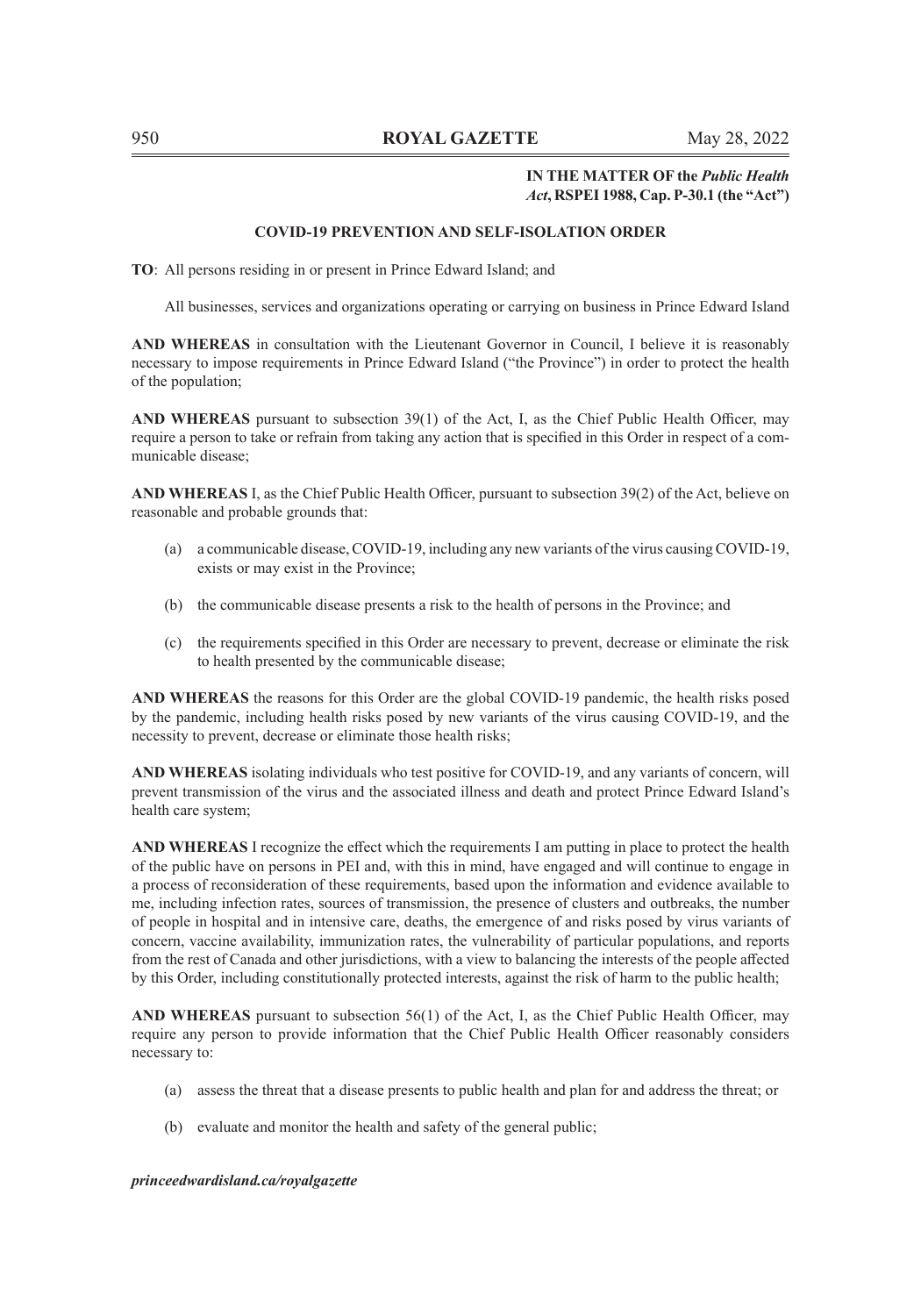**AND WHEREAS** pursuant to section 60 of the Act, a public health official may request assistance from a peace officer in conducting an inspection, investigation, inquiry, search or in enforcing an order made under the Act;

**AND WHEREAS** pursuant to subsection 61(4) of the Act, no person shall knowingly provide false or misleading information, either orally or in writing, to a public health official;

**NOW THEREFORE**, pursuant to my authority under sections 39 and 56 of the Act, I hereby order as follows:

### **Definitions**

- 1. In this Order:
	- (a) "close contact" means:
		- (i) A person who had face-to-face interaction, indoors or outdoors, for at least 15 minutes (including 15 minutes in total over a 24-hour period) with a person with COVID-19 during the infectious period of the person with COVID-19;
		- (ii) A person who was within two metres indoors for at least 15 minutes (including 15 minutes in total over a 24-hour period) with a person with COVID-19 during the infectious period of the person with COVID-19;
		- (iii) A person who comes into direct contact with the body or infectious body fluids (for example: a hug, cough or sneeze) of a person with COVID-19 during the infectious period of the person with COVID-19; or
		- (iv) A person who is exposed to COVID-19 in such other conditions as determined by the Chief Public Health Officer,

but does not include:

- A. a person who consistently and appropriately uses personal protective equipment while caring for a person with COVID-19; or
- B. a person who has contact described in sub-clauses (i) to (iii) where the person with COVID-19 was wearing a mask throughout the contact period.
- (b) "COVID-19 antigen test" means a COVID-19 screening or diagnostic immunoassay that:
	- (i) detects the presence of a viral antigen indicating the presence of COVID-19; and
	- (ii) is authorized for sale or distribution in Canada or in the jurisdiction in which it was obtained.
- (c) "COVID-19 molecular test" means a COVID-19 screening or diagnostic test, including a test performed using the method of polymerase chain reaction (PCR), nucleic acid test (NAT), nucleic acid amplification (NAAT) or reverse transcription loop-mediated isothermal amplification (RT-LAMP).
- (d) "fully vaccinated" means, in relation to an individual, 14 days after the individual has received: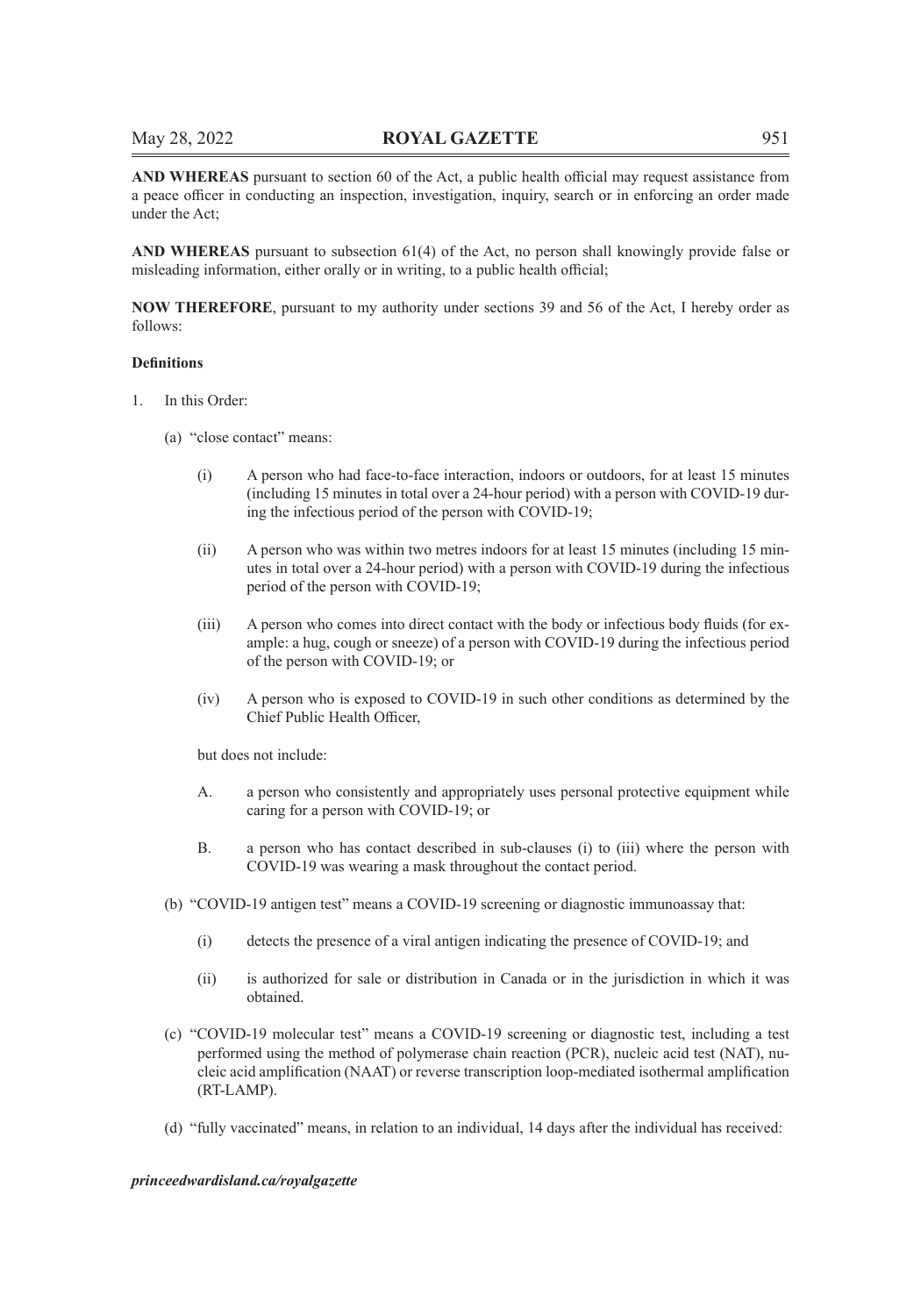| 952 |                                                                                                             | <b>ROYAL GAZETTE</b>                                                                                                                                                                                                                                                                                                                                                                                                                                                                                                                                                                            | May 28, 2022 |
|-----|-------------------------------------------------------------------------------------------------------------|-------------------------------------------------------------------------------------------------------------------------------------------------------------------------------------------------------------------------------------------------------------------------------------------------------------------------------------------------------------------------------------------------------------------------------------------------------------------------------------------------------------------------------------------------------------------------------------------------|--------------|
|     | (i)                                                                                                         | two doses of a two-dose vaccine (e.g. Pfizer, Moderna, AstraZeneca or COVISHIELD)<br>authorized by Health Canada for use in relation to the COVID-19 pandemic, including<br>any accepted combination of such vaccines recommended by the National Advisory<br>Committee on Immunization;                                                                                                                                                                                                                                                                                                        |              |
|     | (ii)                                                                                                        | one dose of a one-dose vaccine (e.g. Janssen) authorized by Health Canada for use in<br>relation to the COVID-19 pandemic; or                                                                                                                                                                                                                                                                                                                                                                                                                                                                   |              |
|     | (iii)                                                                                                       | two doses of a COVID-19 vaccine authorized by the World Health Organization and ac-<br>cepted by the Government of Canada for travel into Canada (e.g. Covaxin, Sinovac and<br>Sinopharm).                                                                                                                                                                                                                                                                                                                                                                                                      |              |
|     | official.                                                                                                   | (e) "infectious period" means, in relation to an individual who is a person with COVID-19, the<br>period of time that starts 48 hours prior to onset of that person's symptoms, or if the person<br>with COVID-19 does not have symptoms of COVID-19, 48 hours prior to when that person<br>received their initial positive test result for COVID-19 and ends at least 7 days after the onset<br>of COVID-19 symptoms or at least 7 days after the date of their initial positive COVID-19<br>test, whichever is the earlier date, and for such additional time as indicated by a public health |              |
|     | (f) "mask" means any mask, including a non-medical mask, that meets all of the following require-<br>ments: |                                                                                                                                                                                                                                                                                                                                                                                                                                                                                                                                                                                                 |              |
|     | (i)                                                                                                         | it is made of at least three multiple layers of tightly woven material such as cotton or<br>linen or is a medical-grade mask;                                                                                                                                                                                                                                                                                                                                                                                                                                                                   |              |
|     | (ii)                                                                                                        | it completely covers a person's nose, mouth and chin without gaping; and                                                                                                                                                                                                                                                                                                                                                                                                                                                                                                                        |              |
|     | (iii)                                                                                                       | it can be secured to a person's head with ties or ear loops.                                                                                                                                                                                                                                                                                                                                                                                                                                                                                                                                    |              |
|     |                                                                                                             | (g) "operator", for the purposes of this Order, includes an owner.                                                                                                                                                                                                                                                                                                                                                                                                                                                                                                                              |              |
|     | test;                                                                                                       | (h) "person with COVID-19", for the purposes of this Order, means a person who has received a<br>positive test result for COVID-19 using a COVID-19 antigen test or a COVID-19 molecular                                                                                                                                                                                                                                                                                                                                                                                                        |              |
|     |                                                                                                             | (i) "self-isolate" means compliance with the following requirements:                                                                                                                                                                                                                                                                                                                                                                                                                                                                                                                            |              |
|     | (i)                                                                                                         | A person must remain in their residence or residence grounds, except to seek medi-<br>cal care or due to extraordinary circumstances including reasons of personal safety. A<br>person who resides in an apartment building, condominium, rental accommodation,<br>rooming house, or other attached housing must remain on the residence's property and<br>maintain a two-metre distance from other persons at all times while in common areas,<br>corridors, stairwells, elevators, other shared spaces, and outdoors;                                                                         |              |
|     | (ii)                                                                                                        | If a person must leave their residence or the residence's property for a reason outlined in<br>sub-clause (i), the person must maintain a two-metre distance from other persons at all<br>times, other than during treatment by a health care worker; and                                                                                                                                                                                                                                                                                                                                       |              |
|     | (iii)                                                                                                       | all additional self-isolation requirements published at: https://www.princeedwardisland.<br>ca/en/information/health-and-wellness/covid-19-self-isolation.                                                                                                                                                                                                                                                                                                                                                                                                                                      |              |

- (ii) one dose of a one-dose vaccine (e.g. Janssen) authorized by Health Canada for use in
- (iii) two doses of a COVID-19 vaccine authorized by the World Health Organization and accepted by the Government of Canada for travel into Canada (e.g. Covaxin, Sinovac and
- (e) "infectious period" means, in relation to an individual who is a person with COVID-19, the period of time that starts 48 hours prior to onset of that person's symptoms, or if the person with COVID-19 does not have symptoms of COVID-19, 48 hours prior to when that person received their initial positive test result for COVID-19 and ends at least 7 days after the onset of COVID-19 symptoms or at least 7 days after the date of their initial positive COVID-19 test, whichever is the earlier date, and for such additional time as indicated by a public health
- (f) "mask" means any mask, including a non-medical mask, that meets all of the following require-
	- (i) it is made of at least three multiple layers of tightly woven material such as cotton or

- (h) "person with COVID-19", for the purposes of this Order, means a person who has received a positive test result for COVID-19 using a COVID-19 antigen test or a COVID-19 molecular
	- cal care or due to extraordinary circumstances including reasons of personal safety. A person who resides in an apartment building, condominium, rental accommodation, rooming house, or other attached housing must remain on the residence's property and maintain a two-metre distance from other persons at all times while in common areas,
	- sub-clause (i), the person must maintain a two-metre distance from other persons at all
	- (iii) all additional self-isolation requirements published at: https://www.princeedwardisland.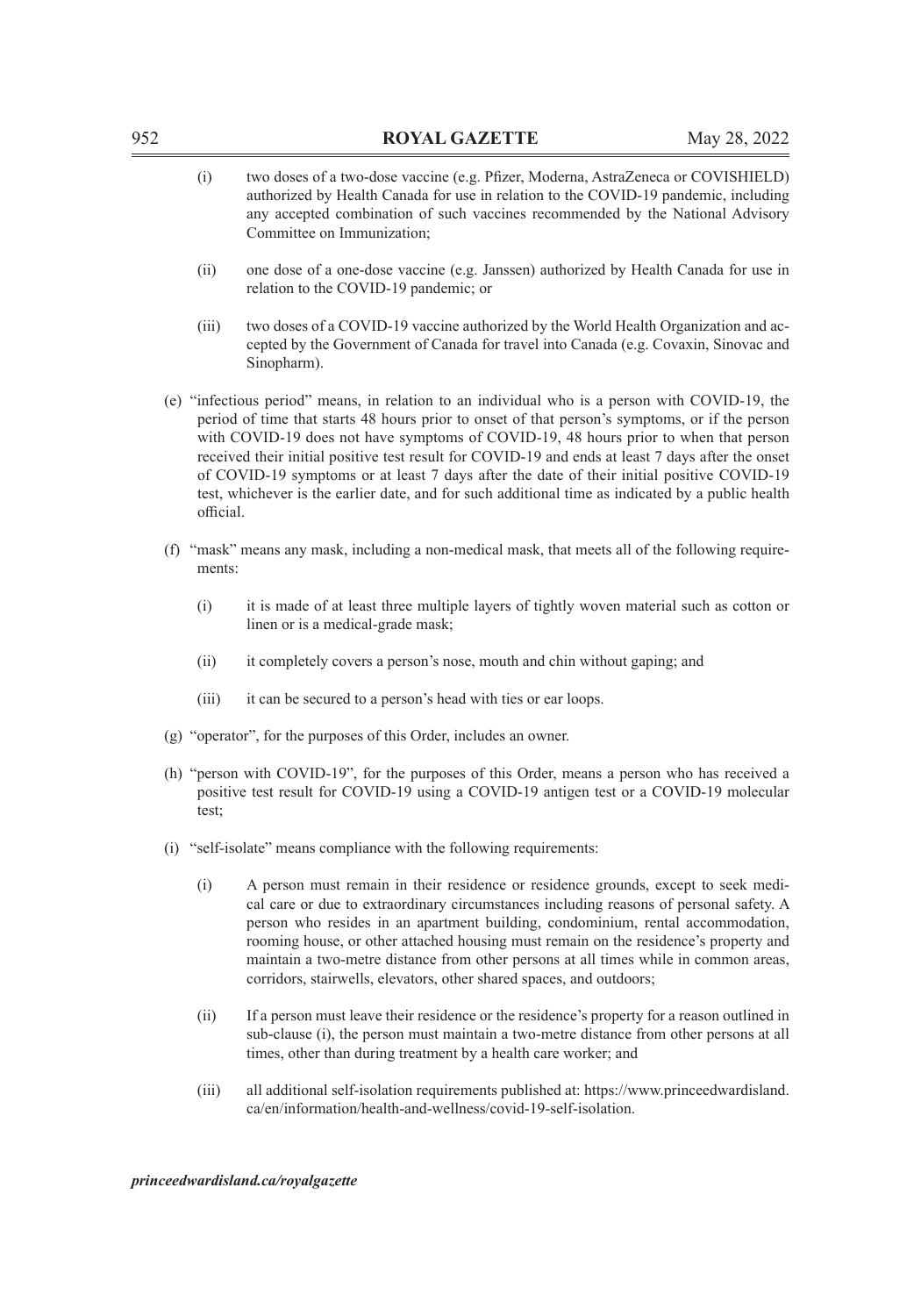### **Mandatory Self-Isolation**

- 2. Unless otherwise directed by a public health official, persons residing in or present in Prince Edward Island who fall under any of the categories below shall follow the requirements and self-isolate for the periods of time specified here:
	- (a) Persons who:
		- (i) are persons with COVID-19;
		- (ii) are persons who cannot isolate away from an individual identified in (i); or
		- (iii) are close contacts who have symptoms of COVID-19, except as outlined in (b);

must self-isolate:

- A. if the person is fully vaccinated or is a person under 5 years of age, for a period of at least 7 days after the onset of COVID-19 symptoms or at least 7 days after the date of their initial positive COVID-19 test, whichever is the earlier date, and for such additional time as indicated by a public health official (including 10 days for immunocompromised individuals as outlined at: https://www.princeedwardisland.ca/en/information/healthand-wellness/information-for-people-who-have-tested-positive-for-covid-19; or
- B. if the person is not fully vaccinated and is 5 years of age or older, for a period of 10 days after the onset of COVID-19 symptoms or at least 10 days after the date of their initial positive COVID-19 test, whichever is the earlier date, and for such additional time as indicated by a public health official;
- (b) Persons identified in (a)(iii) who receive a negative COVID-19 molecular test result from a Health PEI clinic may exit isolation at an earlier date than applicable to them under (a), but these persons should continue to be tested for COVID-19 at a Health PEI clinic if they continue to have symptoms of COVID-19 after receiving the negative COVID-19 molecular test result;
- (c) Persons not identified in (a) or (b) who are symptomatic for COVID-19 and awaiting the results of a COVID-19 antigen test or COVID-19 molecular test shall self-isolate until they receive a negative test result.

### **Testing Recommendations**

- 3. Every person who has symptoms of COVID-19 should be tested for COVID-19. It is strongly recommended that a close contact who works at, lives at or must access a vulnerable setting in the Province (such as community care and long-term care residents, members of First Nations communities, first responders, health care workers, staff of and persons in custody of correctional centres; staff and residents of shelters and transition houses) be tested for COVID-19 four days after their last exposure to the person with COVID-19.
- 4. Every person present in the Province who receives a positive test result from a COVID-19 molecular test, if that COVID-19 molecular test is not taken under direction by the Chief Public Health Officer or a public health official, shall immediately report the positive test result to the Chief Public Health Officer.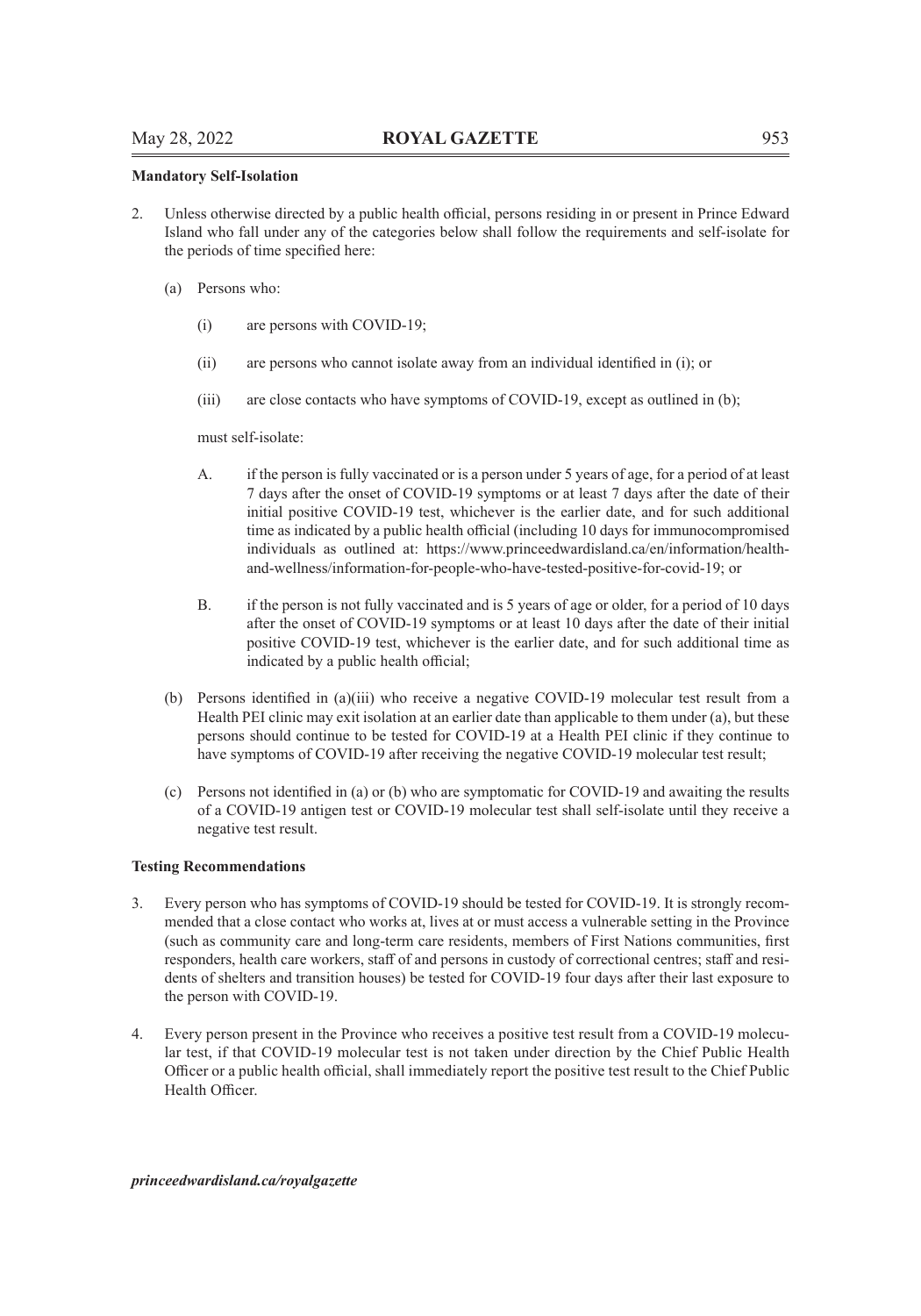### **Masking Requirements – Transportation to the Public**

- 5. All persons must wear a mask while travelling on vehicles providing transportation to the public, including:
	- (a) any public transit, including municipally-operated buses;
	- (b) any public passenger vehicle, including community transit vehicles, commercial vehicles (shuttle vans), and vehicles providing charters or tours or both;
	- (c) until May 20, 2022 at 11:59 p.m., any school buses operated by an education authority under the *Education Act*, R.S.P.E.I. 1988, Cap. E-.02, and any vehicles of any capacity operated by private schools registered under the *Private Schools Act*, R.S.P.E.I. 1988, Cap. P-20.01;
	- (d) commuter vehicles, courtesy vehicles, vans, mini-buses, or buses of any passenger capacity providing services to the public;
	- (e) taxicabs, as defined in the *Highway Traffic Act*, R.S.P.E.I. 1988, Cap. H-5, operating in Prince Edward Island.
- 6. Notwithstanding section 5, the following persons are exempt from the requirement to wear a mask while travelling on vehicles providing transportation to the public:
	- (a) a person who is less than 2 years of age;
	- (b) a person who is age 2 to 5 years and will not wear a mask;
	- (c) a person for whom the wearing of a mask is not possible because of the person's medical condition;
	- (d) a person who cannot remove their mask without assistance; and
	- (e) a person who is reasonably accommodated by not wearing a mask in accordance with the *Human Rights Act*, R.S.P.E.I 1988, Cap. H-12.
- 7. A person may remove the mask momentarily for identification purposes when boarding any public transit set out in section 5.

### **Child Care and Schools**

- 8. Operators of licensed child care centres and unlicensed child care centres must comply with the Chief Public Health Officer's Licensed Child Care Centre Guidance and Chief Public Health Officer's Unlicensed Child Care Centre Guidance as applicable to them, as may be amended from time to time.
- 9. All kindergarten–grade 12 public and private schools in the Province, when offering in-person learning, must comply with the Chief Public Health Office Back-to-School Guidance January 2022 and the PEI Guidelines for the Management and Control of COVID-19 January 2022, both as may be amended from time to time.

### **Long-Term Care Facilities and Nursing Homes**

10. Operators of long-term care facilities and nursing homes must comply with the Chief Public Health Officer's Long-Term Care Facilities and Nursing Homes COVID-19 Order, as may be amended from time to time.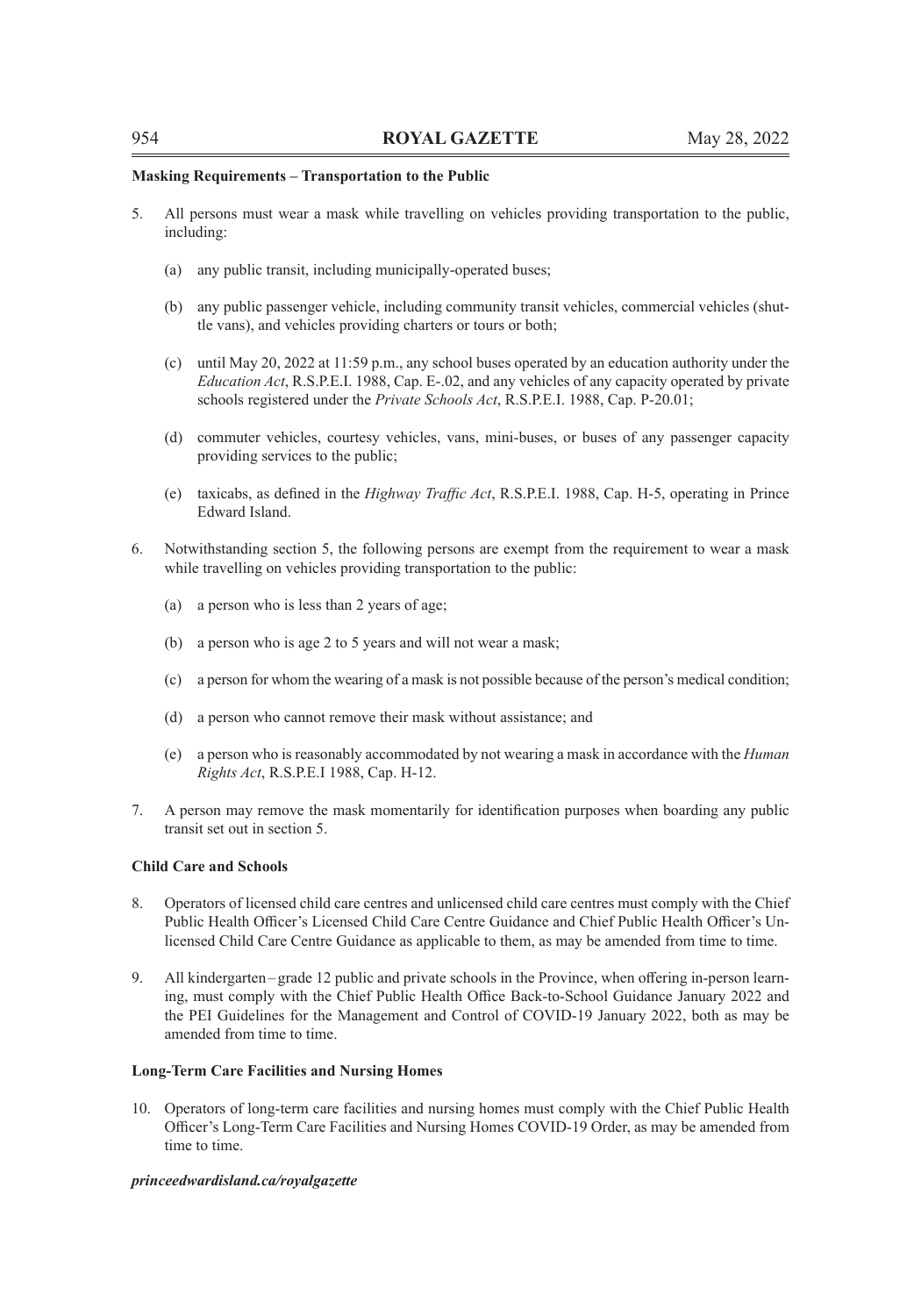### **General**

- 11. Notwithstanding anything in this Order, the Chief Public Health Officer may on written request by a person sent to the Office of the Chief Public Health Officer at the address noted below with the subject line Request for COVID-19 Prevention and Self-isolation Order Exemption:
	- (a) exempt a person or class of persons from the application of any section of this Order under exceptional circumstances or on reasonable grounds; and
	- (b) impose, on any person or class of persons being exempted from the application of any section of this Order under clause (a), public health requirements consistent with this Order to minimize the risk of introduction or spread of COVID-19.
- 12. For greater certainty, nothing in this Order limits the operation of the Act or its regulations or restricts the ability of the Chief Public Health Officer to issue public health orders or other orders or directives, as necessary.
- 13. This Order:
	- (a) is effective on May 20, 2022, at 12:00 a.m., revoking and replacing my Order of May 6, 2022; and
	- (b) shall remain in effect until June 2, 2022 at 11:59 p.m., unless earlier amended or revoked by the Chief Public Health Officer if the requirements specified in this Order are no longer necessary to prevent, decrease or eliminate the risk to health presented by the communicable disease.

**TAKE NOTICE** that failure to comply with this Order is an offence for which you may be liable on summary conviction in accordance with section 66 of the Act.

**DATED** at Charlottetown, Queens County, Prince Edward Island this 19th day of May, 2022.

Dr. Heather Morrison Chief Public Health Officer

Address for inquiries: Chief Public Health Office 16 Fitzroy Street PO Box 2000 Charlottetown, PE C1A 7N8

DeptHW@gov.pe.ca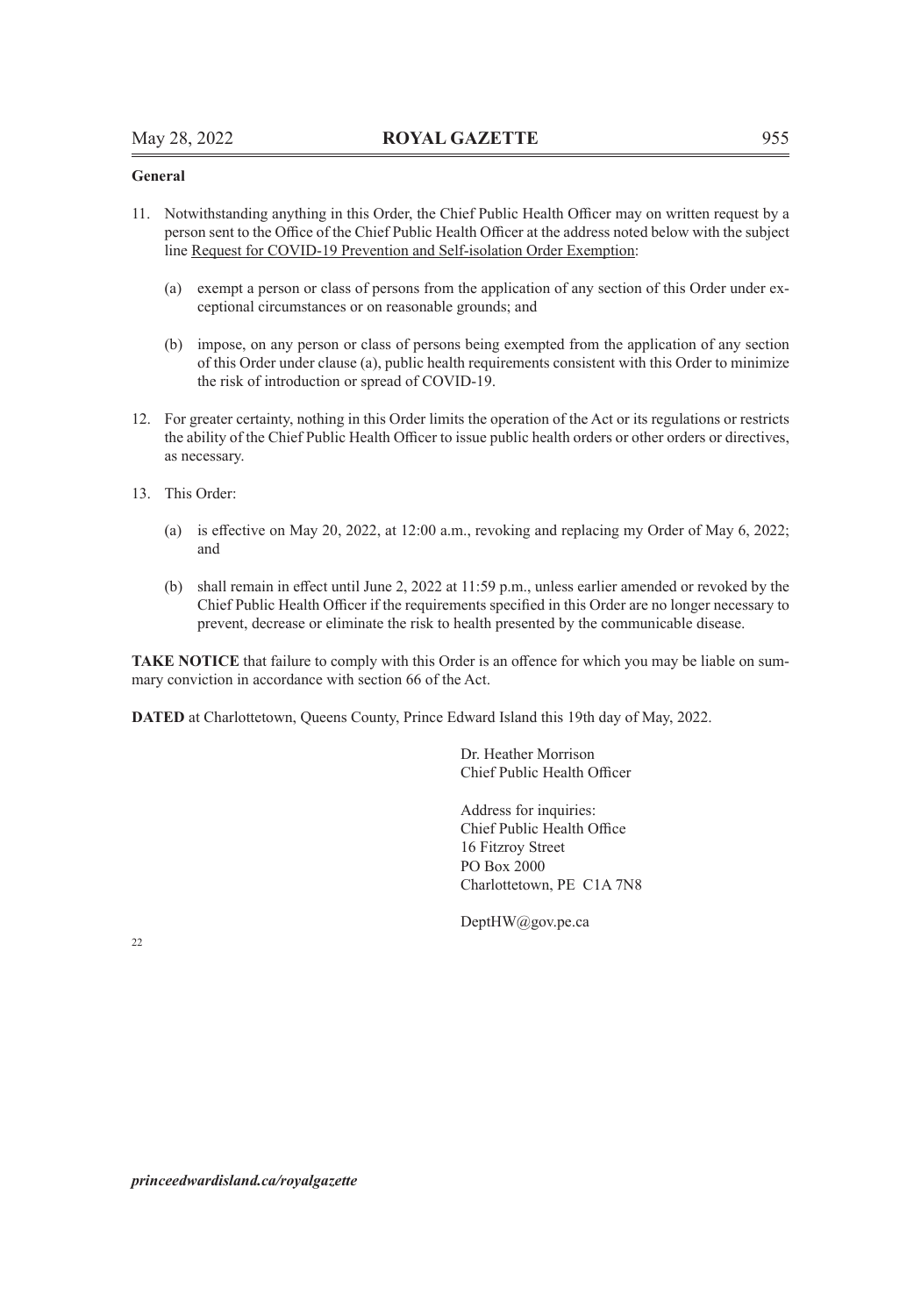### **IN THE MATTER OF the** *Public Health Act***, RSPEI 1988, c P-30.1 ("Act").**

### **LONG-TERM CARE FACILITIES AND NURSING HOMES COVID-19 ORDER**

**TO**: Operators, visitors and residents of long-term care facilities and nursing homes

**AND WHEREAS** in consultation with the Lieutenant Governor in Council, I believe it is reasonably necessary to impose requirements in Prince Edward Island ("the Province") in order to protect the health of the populations of long-term care facilities and nursing homes;

**AND WHEREAS** pursuant to subsection 39(1) of the Act, I, as the Chief Public Health Officer, may require a person to take or refrain from taking any action that is specified in this Order in respect of a communicable disease;

**AND WHEREAS** I, as the Chief Public Health Officer, pursuant to subsection 39(2) of the Act, believe on reasonable and probable grounds that:

- (a) a communicable disease, COVID-19, including any new variants of the virus causing COVID-19, exists or may exist in the Province;
- (b) the communicable disease presents a risk to the health of persons in the Province; and
- (c) the requirements specified in this Order are necessary to prevent, decrease or eliminate the risk to health presented by the communicable disease;

**AND WHEREAS** pursuant to subsection 56(1) of the Act, I, as the Chief Public Health Officer, may require any person to provide information that the Chief Public Health Officer reasonably considers necessary to:

- (a) assess the threat that a disease presents to public health and plan for and address the threat; or
- (b) evaluate and monitor the health and safety of the general public;

**AND WHEREAS** the reasons for this Order, including recommendations, are the global COVID-19 pandemic, the health risks posed by the pandemic, including health risks posed by new variants of the virus causing COVID-19, and the necessity to prevent, decrease or eliminate those health risks;

**AND WHEREAS** there is an increased risk of severe COVID-19 outcomes, such as hospitalizations and deaths, among the population of long-term care facilities and nursing homes and there are several current outbreaks in the Province;

**NOW THEREFORE** pursuant to my authority granted under sections 39 and 56 of the Act, I hereby order as follows.

- 1. In this Order, the definitions in the Chief Public Health Officer COVID-19 Prevention and Self-Isolation Order, as may be amended from time to time ("the COVID-19 Prevention and Self-isolation Order"), apply and have the same meaning in this Order except as otherwise defined in this Order, and:
	- (a) "designated visitors" means individuals designated by the resident or the resident's guardian to visit the resident primarily for social or other supportive reasons, including family and friends;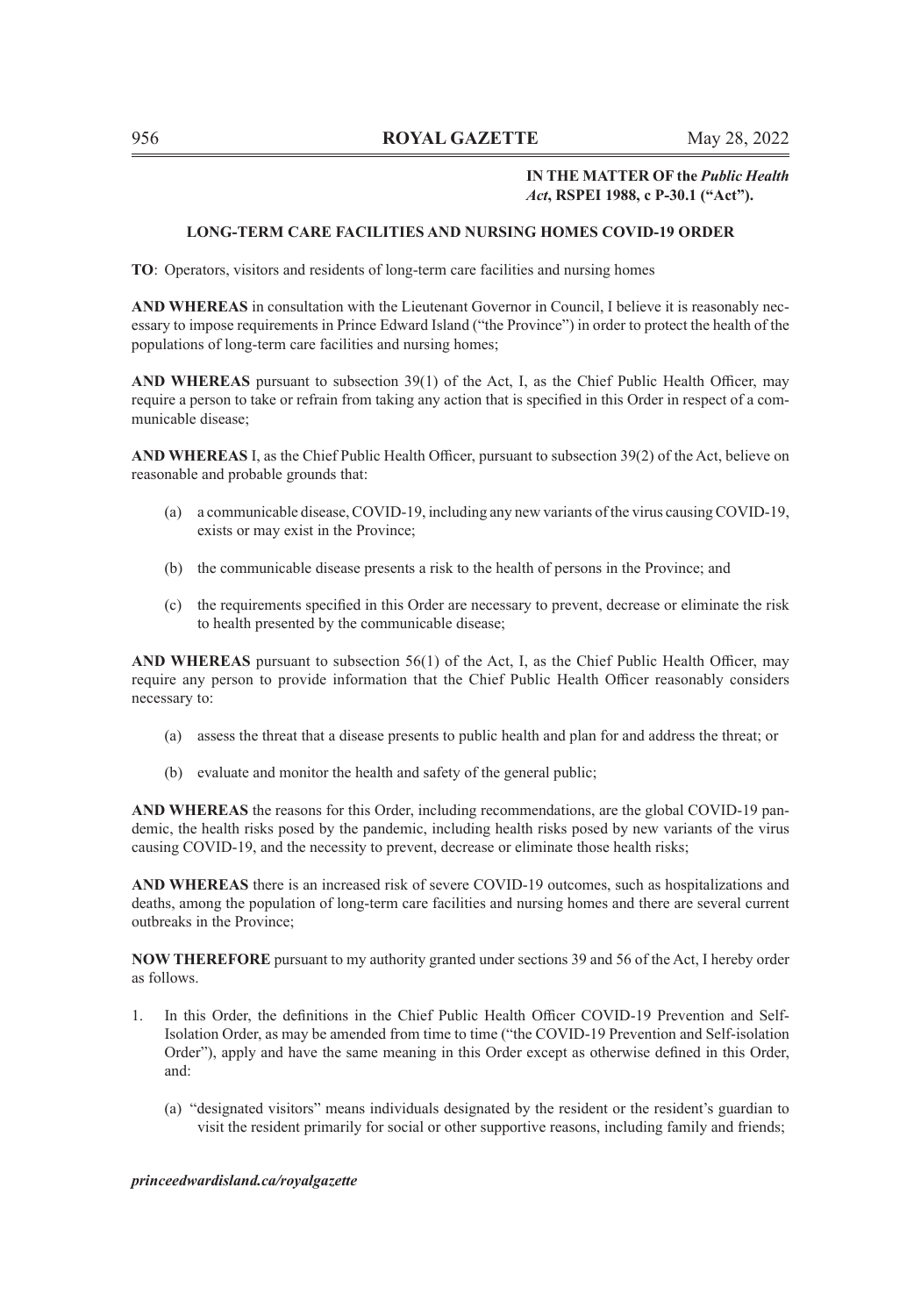- (b) "facility" means a long-term care facility or a nursing home;
- (c) "long-term care facility or nursing home" means the following establishments:
	- (i) nursing homes as defined under clause 1(j) of the *Community Care Facilities and Nursing Homes Act*, RSPEI 1988, c C-13; and
	- (ii) long-term care facilities which are operated by or on behalf of the Department of Health and Wellness or Health PEI.
- (d) "operator" means the person or organization responsible for the management and operation of a long-term care facility or nursing home;
- (e) "partner in care" means individuals designated by the resident or resident's guardian to support feeding, mobility, personal hygiene, cognitive stimulation, communication, meaningful connections, relational continuity and assistance in decision-making for the resident;
- (f) "resident" means a resident at a long-term care facility or nursing home;
- (g) "staff" means employees, contracted workers and volunteers who are routinely present at a longterm care facility or nursing home;
- (h) "visitors" means persons who enter a facility to visit with a resident, including designated visitors and partners in care.

### **FACILITY VISITATION AND ATTENDANCE**

- 2. Facility staff must wear a mask which covers their nose and mouth when in a facility, or when accompanying a resident away from a facility, except when the staff person is in a location away from residents and consuming a food or beverage.
- 3. On entering a facility, persons providing occasional service inside the facility such as entertainers, personal service providers, healthcare providers and persons performing property maintenance who do not have contact with residents must wear a mask and maintain a two-metre distance from other persons at all times while inside the facility.
- 4. To visit a resident at a facility, visitors must:
	- (a) receive an orientation by facility staff prior to beginning visitation at the facility;
	- (b) be screened for COVID-19 symptoms upon entry to the facility;
	- (c) not have symptoms of COVID-19;
	- (d) provide their full name and contact information to the facility;
	- (e) perform hand hygiene, where indicated, upon entry to the facility and upon exit from the facility;
	- (f) follow a facility's infection control guidelines, and visit during the visiting hours of a facility, unless there are exceptional circumstances as agreed to between them and facility employees;
	- (g) use best efforts to maintain physical distancing of two metres from each other and from other persons at the facility at all times, other than a visitor may be within two metres of the resident;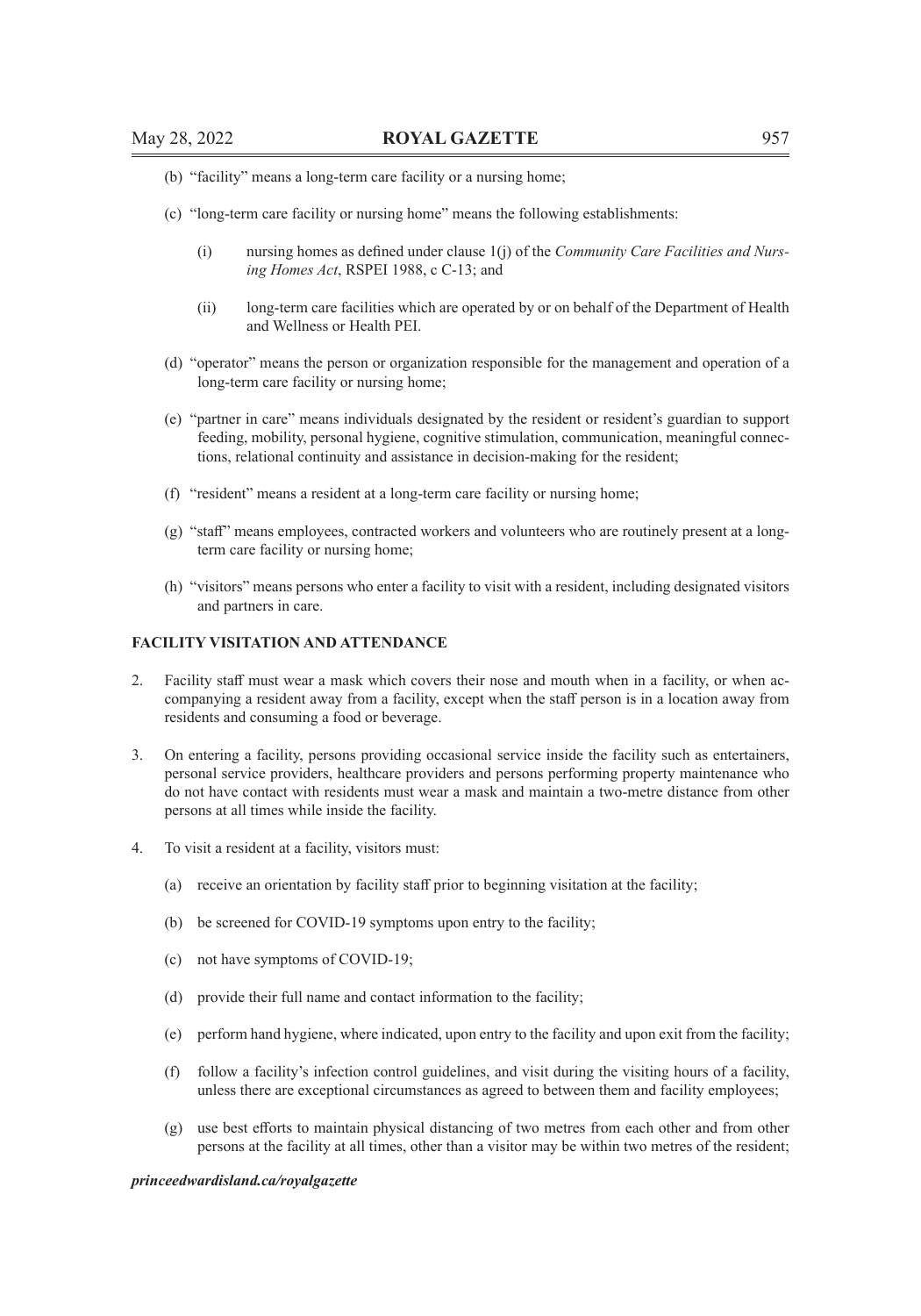- (h) wear a medical mask;
- (i) only visit one resident at a facility, unless there are exceptional circumstances as agreed to between them and facility employees; and
- (j) only be accompanied by dependents during visits if the visitors exercise responsibility for the dependents during the visit. For greater certainty, visiting dependents who must be cared for by a parent or guardian are considered visitors for purposes of this Order.

# **COVID-19 VISITATION**

- 5. Visitors must comply with the following requirements in a COVID-19 care area of the facility:
	- (a) Visitors cannot attend any COVID-19 care area of the facility when COVID-19 cases are present;
	- (b) Except in accordance with clause (c) or if a resident is in palliative care, visitors cannot visit with a resident who is a confirmed or suspected case of COVID-19; and
	- (c) Partners in care may visit with a resident with a confirmed or suspected case of COVID-19 provided the partners in care wear full PPE during visits.

### **VISITOR CONTACT TRACING**

- 6. Facilities should maintain a contact-tracing record each day for each resident to include all contacts made by a resident with other persons, including visitors, service providers or any contacts in an exceptional life circumstance approved by a facility under section 10 of this Order, which contacttracing record should contain full names, phone numbers and date and time of visits.
- 7. Facilities should keep the contact-tracing records under section 6 for one month after the day of creation to facilitate contact tracing by the Chief Public Health Officer in the event of a COVID-19 infection situation, and facilities should have an internal process in place to quickly retrieve these records, should the records be needed, including on weekends.
- 8. Facilities should store the contact-tracing records under section 6 in a safe, secure location for one month after creation of the records and then dispose of the records using a secure destruction method to maintain the confidentiality of personal information collected under this section. For paper records, secure destruction means, at minimum, cross-cut shredding.

### **GENERAL**

- 9. Facilities must monitor the rates of COVID-19 vaccination among their residents.
- 10. At the request of a resident, medical staff at a facility may, in exceptional life circumstances, make exemptions to the restrictions in this Order. Any exemption made by medical staff under this section must be made in consultation with the facility administrator, and the facility administrator shall keep a record of all exemptions made under this section.
- 11. Notwithstanding anything in this Order, the Chief Public Health Officer may:
	- (a) exempt a person or class of persons from the application of any section of this Order under exceptional circumstances or on reasonable grounds; and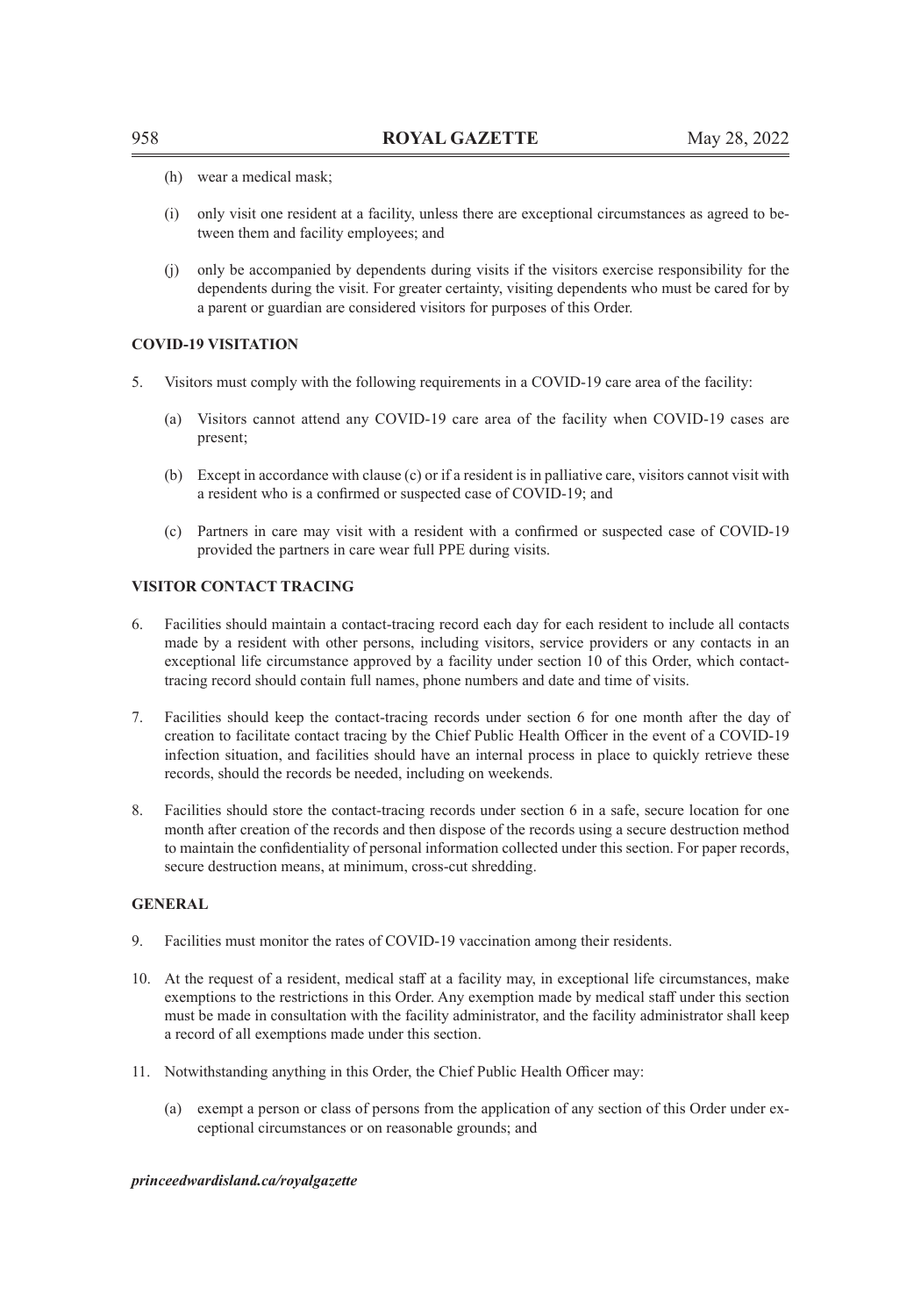- (b) impose, on any person or class of persons exempt from the application of any section of this Order under clause (a), public health restrictions consistent with this Order to minimize the risk of introduction or spread of COVID-19.
- 12. For greater certainty, nothing in this Order limits the operation of the Act or its regulations or restricts the ability of the Chief Public Health Officer to issue public health orders or other orders or directives, as necessary.
- 13. This Order:
	- (a) is effective on May 20, 2022 at 12:00 a.m., revoking and replacing my Order of May 6, 2022; and
	- (b) shall remain in effect until June 2, 2022 at 11:59 p.m., unless earlier amended or revoked.

**TAKE NOTICE THAT** failure to comply with this Order is an offence for which you may be liable on summary conviction in accordance with section 66 of the Act.

**DATED** at Charlottetown, in Queens County, Prince Edward Island this 19th day of May, 2022.

Dr. Heather Morrison Chief Public Health Officer

22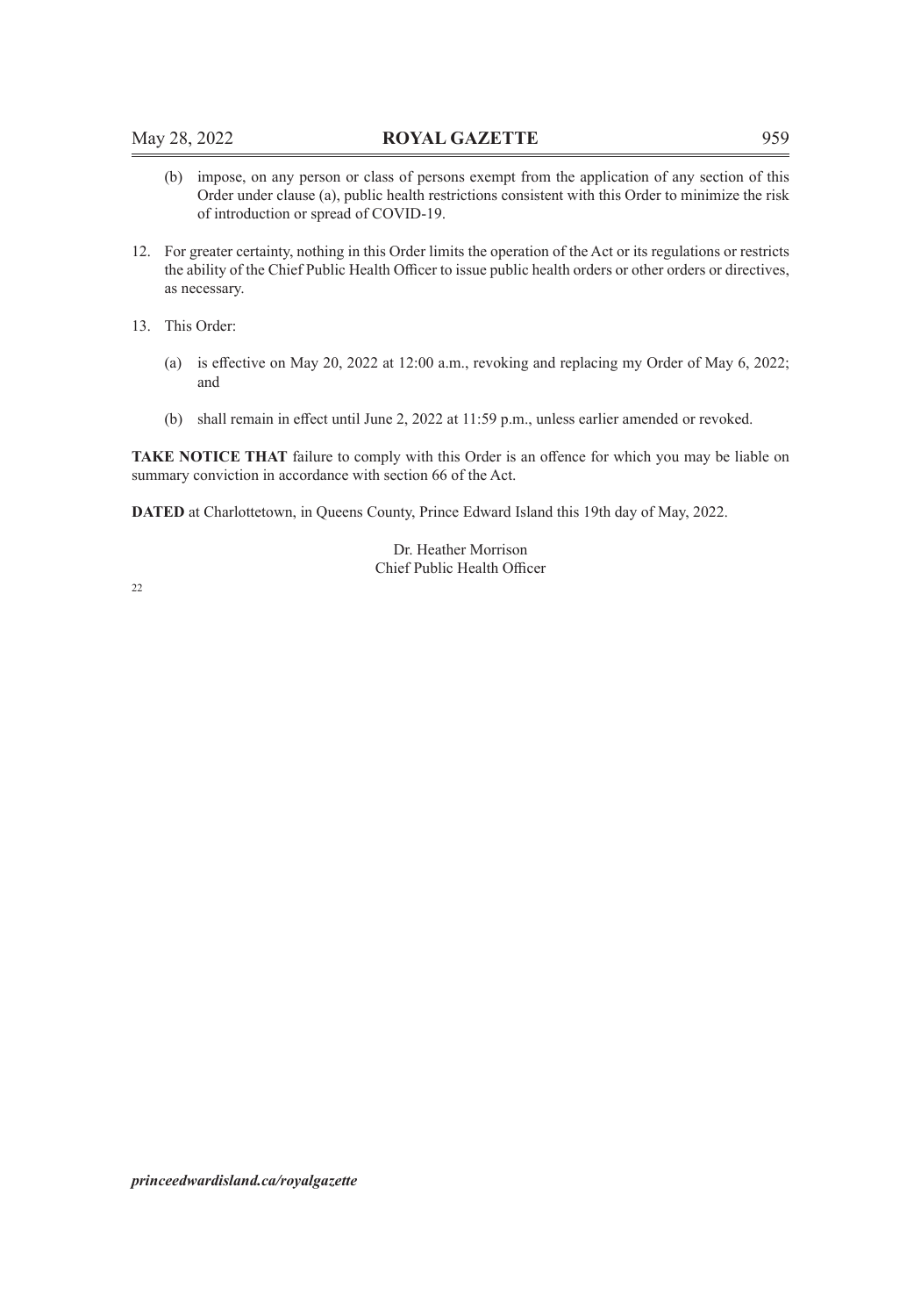# **NOTICE CHANGE OF NAME**

Be advised that a name change under the *Change of Name Act* S.P.E.I. 1988, C-59 was granted as follows:

Former Name: **Lik Ki Chan** Present Name: **Eric Lik Ki Chan**

Date: May 17, 2022

Steven D. Dowling Director of Vital Statistics

22

### **NOTICE CHANGE OF NAME**

 $\mathcal{L}_\text{max} = \mathcal{L}_\text{max} = \mathcal{L}_\text{max} = \mathcal{L}_\text{max} = \mathcal{L}_\text{max} = \mathcal{L}_\text{max} = \mathcal{L}_\text{max} = \mathcal{L}_\text{max} = \mathcal{L}_\text{max} = \mathcal{L}_\text{max} = \mathcal{L}_\text{max} = \mathcal{L}_\text{max} = \mathcal{L}_\text{max} = \mathcal{L}_\text{max} = \mathcal{L}_\text{max} = \mathcal{L}_\text{max} = \mathcal{L}_\text{max} = \mathcal{L}_\text{max} = \mathcal{$ 

Be advised that a name change under the *Change of Name Act* S.P.E.I. 1988, C-59 was granted as follows:

Former Name: **Yik Chu Yung** Present Name: **Rita Yik Chu Yung**

Date: May 17, 2022

Steven D. Dowling Director of Vital Statistics

 $22$ 

### **NOTICE CHANGE OF NAME**

Be advised that a name change under the *Change of Name Act* S.P.E.I. 1988, C-59 was granted as follows:

Former Name: **Cheok Wun Chan** Present Name: **Forrest Cheok Wun Chan**

Date: May 17, 2022

Steven D. Dowling Director of Vital Statistics

22

# **NOTICE CHANGE OF NAME**

Be advised that a name change under the *Change of Name Act* S.P.E.I. 1988, C-59 was granted as follows:

Former Name: **Chiu Chun Chan** Present Name: **Venus Chiu Chun Chan**

Date: May 17, 2022

Steven D. Dowling Director of Vital Statistics

 $22$ 

### **NOTICE CHANGE OF NAME**

 $\mathcal{L}_\text{max} = \mathcal{L}_\text{max} = \mathcal{L}_\text{max} = \mathcal{L}_\text{max} = \mathcal{L}_\text{max} = \mathcal{L}_\text{max} = \mathcal{L}_\text{max} = \mathcal{L}_\text{max} = \mathcal{L}_\text{max} = \mathcal{L}_\text{max} = \mathcal{L}_\text{max} = \mathcal{L}_\text{max} = \mathcal{L}_\text{max} = \mathcal{L}_\text{max} = \mathcal{L}_\text{max} = \mathcal{L}_\text{max} = \mathcal{L}_\text{max} = \mathcal{L}_\text{max} = \mathcal{$ 

Be advised that a name change under the *Change of Name Act* S.P.E.I. 1988, C-59 was granted as follows:

Former Name: **Cheuk Hang Chan** Present Name: **Barron Cheuk Hang Chan**

Date: May 17, 2022

Steven D. Dowling Director of Vital Statistics

 $22$ 

# **INDEX TO NEW MATTER**

VOL. CXLVIII – NO. 22 May 28, 2022

# **APPOINTMENTS**

*Criminal Code of Canada* Prince Edward Island Review Board Schneider, Elizabeth, Dr. ...........................943 Wedge, Cyndria L., Q.C. (chair) ................943

*Employment Standards Act*

Employment Standards Board MacDougall, Fraser....................................943

### *Environmental Protection Act*

| Island Waste Management Corporation |  |
|-------------------------------------|--|
|                                     |  |
|                                     |  |